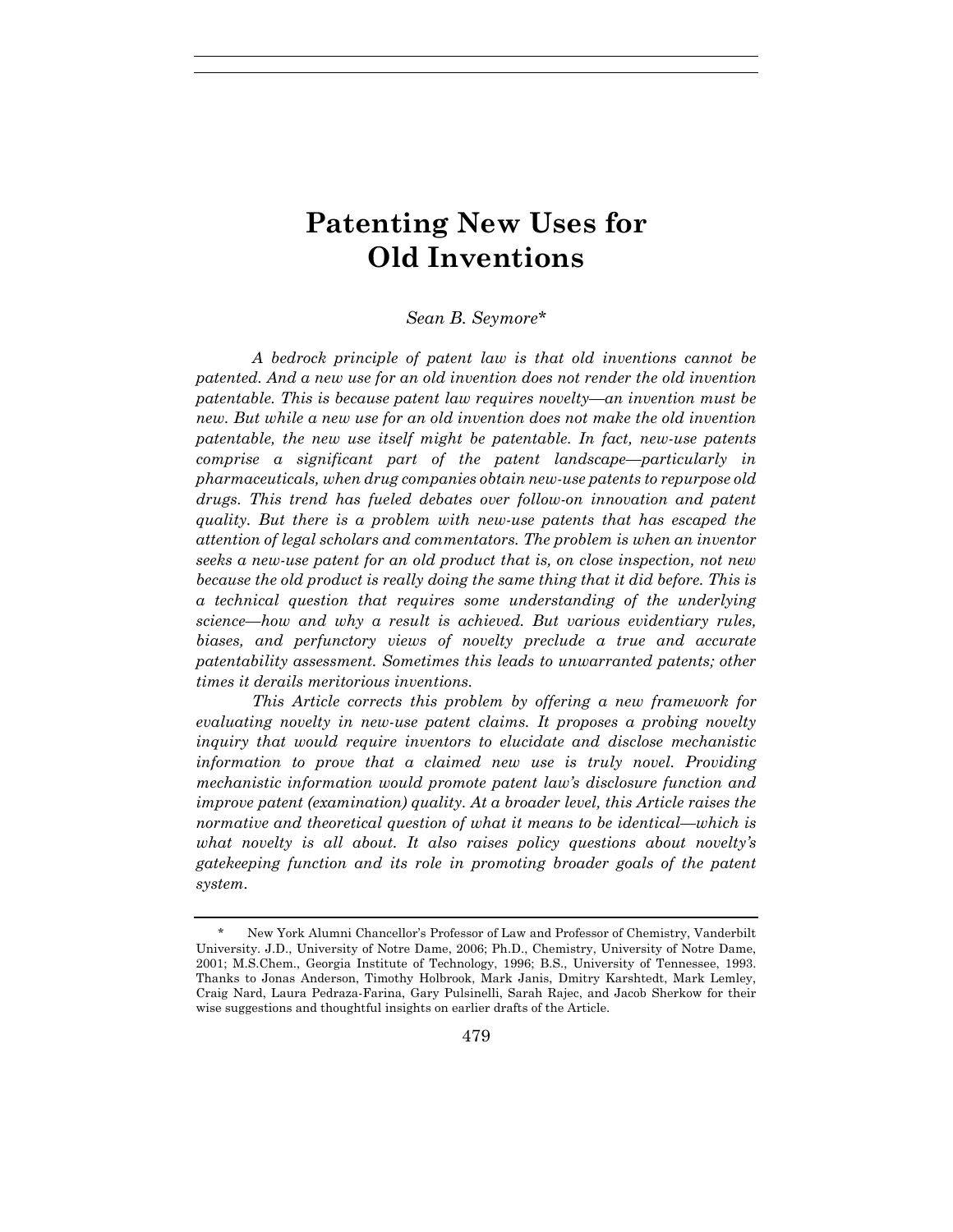| I. |                                              |                                                        |  |
|----|----------------------------------------------|--------------------------------------------------------|--|
|    | A.                                           |                                                        |  |
|    | $B_{\cdot}$                                  |                                                        |  |
|    | $C_{\cdot}$                                  |                                                        |  |
| П. |                                              |                                                        |  |
|    | A.                                           |                                                        |  |
|    | B.                                           |                                                        |  |
| Ш  | FINDING NOVELTY IN REPURPOSED INVENTIONS 507 |                                                        |  |
|    | A.                                           |                                                        |  |
|    | В.                                           |                                                        |  |
|    |                                              | $\mathbf{1}$                                           |  |
|    |                                              | $2^{\circ}$                                            |  |
|    | C.                                           |                                                        |  |
|    |                                              | Restructuring the Proof Paradigm 515<br>$\mathbf{1}$ . |  |
|    |                                              | $2^{\circ}$                                            |  |
|    | $\boldsymbol{D}$ .                           |                                                        |  |
|    |                                              | 1.                                                     |  |
|    |                                              | 2.<br>Inducing Mechanistic Disclosure 522              |  |
|    |                                              | 3.                                                     |  |
|    |                                              | 4.                                                     |  |
|    |                                              |                                                        |  |

#### **INTRODUCTION**

A bedrock principle of patent law is that an old invention cannot be patented.1 And a newly discovered use for an old invention does not render the old invention patentable.2 In fact, a patent *cannot* issue because it would restrict the public's free access to something already

 <sup>1.</sup> WILLARD PHILLIPS, THE LAW OF PATENTS FOR INVENTIONS; INCLUDING THE REMEDIES AND LEGAL PROCEEDINGS IN RELATION TO PATENT RIGHTS 150 (Boston, Am. Stationers' Co. 1837) ("It is an essential requisite that the invention shall be *new*.").

 <sup>2.</sup> JOHN PAXTON NORMAN, A TREATISE ON THE LAW AND PRACTICE RELATING TO LETTERS PATENT FOR INVENTIONS 10 (London, Butterworths 1853); *accord* Howes v. Great Lakes Press Corp., 679 F.2d 1023, 1029 (2d Cir. 1982). As Justice Story famously explained, "A coffee mill applied for the first time to grind oats, or corn, or mustard, would not give a title to a patent for the machine." Bean v. Smallwood, 2 F. Cas. 1142, 1143 (C.C.D. Mass. 1843) (No. 1,173); *cf.* Phillips v. Page, 65 U.S. (24 How.) 164, 167–68 (1861) (holding that a new use for an old saw does not render the saw patentable).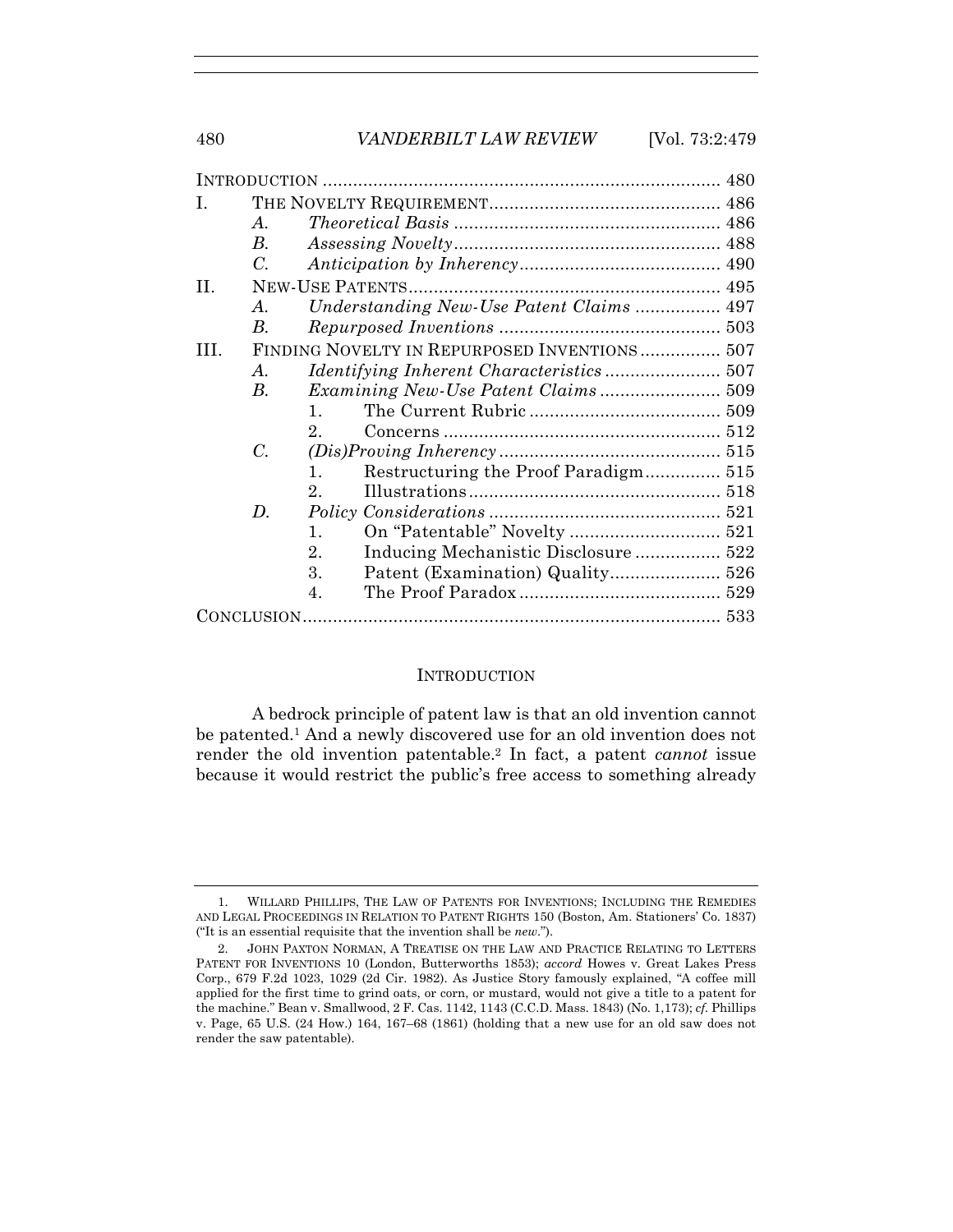in the public domain.<sup>3</sup> Patent law requires novelty,<sup>4</sup> meaning that an invention "must be *new*, that is, bestowed for the first time upon the public by the patentee."5

While discovering a new use for an old invention does not render an old invention patentable,<sup>6</sup> the new use itself *might* be patentable.<sup>7</sup> This gives rise to so-called new-use patents.<sup>8</sup> Consider aspirin acetylsalicylic acid—patented by Bayer in 1900.9 When the patent expired in 1917, aspirin fell into the public domain<sup>10</sup> and acetylsalicylic acid became unavailable for (re)patenting by Bayer or any other party.11 But new *uses* for aspirin are patentable.<sup>12</sup>

Indeed, the quest to find new uses for old drugs like aspirin deserves special attention. Over two-thirds of the value of worldwide patents accrues to chemical and pharmaceutical firms, and more than half accrues to a small number of large pharmaceutical firms.<sup>13</sup> The cost

 5. 1 WILLIAM C. ROBINSON, THE LAW OF PATENTS FOR USEFUL INVENTIONS 305 (Boston, Little, Brown & Co. 1890).

 10. As the Supreme Court stated long ago, "It is self-evident that on the expiration of a patent the monopoly created by it ceases to exist, and the right to make the thing formerly covered by the patent becomes public property. It is upon this condition that the patent is granted." Singer Mfg. Co. v. June Mfg. Co., 163 U.S. 169, 185 (1896).

11*. See* Miller v. Eagle Mfg. Co., 151 U.S. 186, 197 (1894) (explaining "the well-settled rule that two valid patents for the same invention cannot be granted either to the same or to a different party"). If the second patent issues, it is invalid. *Id.* at 200.

12*. See, e.g.*, Novel Method of Administering Aspirin & Dosage Forms Containing Same, U.S. Patent No. 4,885,287 (filed Aug. 9, 1988) (patenting a new method of administering aspirin that achieves improved delivery thereof). As Timothy Holbrook notes, "Such 'method of use' patents can be quite important: if an inventor finds a new use for an old drug, she can get a patent on the new method for using the drug even though she cannot get a patent on the drug itself." Timothy R. Holbrook, *Method Patent Exceptionalism*, 102 IOWA L. REV. 1001, 1005 (2017).

 13. JAMES BESSEN & MICHAEL J. MEURER, PATENT FAILURE 109 (2008). The researchers define "value" as the private value of the relevant patent, which derives from the right to exclude. Id. at 97. This value "is measured relative to the alternative means an innovator has for profiting

 <sup>3.</sup> Bonito Boats, Inc. v. Thunder Craft Boats, Inc., 489 U.S. 141, 147–48 (1989); Graham v. John Deere Co., 383 U.S. 1, 5–6 (1966).

 <sup>4.</sup> Novelty is the statutory requirement that an invention be new. *See* 35 U.S.C. § 101 (2012) ("Whoever invents or discovers any *new* and useful process, machine, manufacture, or composition of matter . . . may obtain a patent . . . ." (emphasis added)); Titanium Metals Corp. of Am. v. Banner, 778 F.2d 775, 780 (Fed. Cir. 1985) (interpreting the novelty requirement of § 101 as a "fundamental condition[ ] for patentability").

<sup>6</sup>*. See supra* note 2 and accompanying text.

<sup>7</sup>*. See* 35 U.S.C. § 100(b) (2012) (defining "process" in § 101 to "include[ ] a new use of a known process, machine, manufacture, composition of matter, or material"); 35 U.S.C. § 101 (identifying as patentable "any new and useful improvement" of a "process, machine, manufacture," etc.); Perricone v. Medicis Pharm. Corp., 432 F.3d 1368, 1378 (Fed. Cir. 2005) ("New uses of old products or processes are indeed patentable subject matter."); P.J. Federico, *Commentary on the New Patent Act*, 75 J. PAT. & TRADEMARK OFF. SOC'Y 161, 177 (1993) (explaining that a method claiming a new use for a known device, product, or composition of matter may be patentable if the conditions of patentability are satisfied).

<sup>8</sup>*. See infra* Part II.

 <sup>9.</sup> Acetyl Salicylic Acid, U.S. Patent No. 644,077 (filed Aug. 1, 1898) (issued Feb. 27, 1900).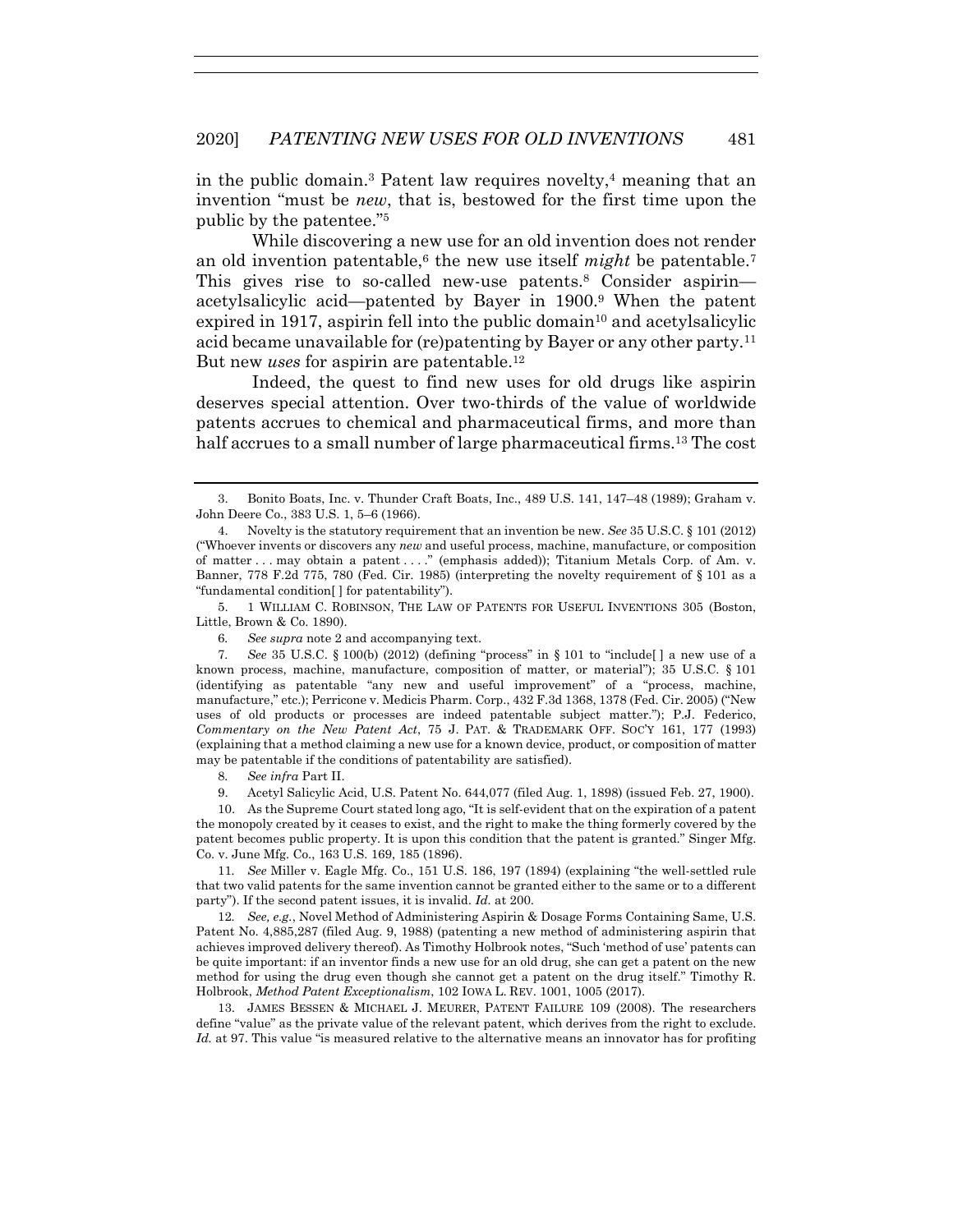of new drug development has led these firms to pursue drug repurposing—the quest to find new uses for old drugs.14 Since older drugs have already been tested in humans, much is known about their pharmacology and toxicity.15 The U.S. Food and Drug Administration ("FDA") approves drugs that have been shown to be safe and effective for the manufacturer's intended use;16 however, it also permits doctors to prescribe approved drugs for "off-label" indications.17 This allows repurposed drugs to bypass much clinical testing and reach the market more cheaply, more quickly, and with less risk than new drug candidates.18 Revenues generated from repurposed drugs can be substantial—eclipsing those from the drug's original indication<sup>19</sup> and those from new drugs developed from scratch.<sup>20</sup> Repurposed drugs can also provide remarkable health outcomes for neglected diseases or for patients who otherwise have limited treatment options.21

Much of the academic commentary on drug repurposing focuses on patent evergreening—a strategy employed by drug firms to

 15. Francis S. Collins, *Mining for Therapeutic Gold*, 10 NATURE REVS. DRUG DISCOVERY 397, 397 (2011).

 16. 21 U.S.C. § 355(a)–(d) (2012); *see* 21 C.F.R. § 201.57 (2019) (mandating that manufacturers must describe the intended use of a prescription drug on its label).

 17. Legal Status of Approved Labeling for Prescription Drugs; Prescribing for Uses Unapproved by the Food Drug Administration, 37 Fed. Reg. 16503, 16503 (proposed July 30, 1972) (codified at 21 C.F.R. pt. 130); *see also* 21 U.S.C. § 396 (2012) (reciting that the FDA does not "limit or interfere with the authority of a health care practitioner to prescribe" approved drugs "for any condition or disease"); Buckman Co. v. Plaintiffs' Legal Comm., 531 U.S. 341, 350 (2001) (recognizing that off-label prescribing "is an accepted and necessary corollary of the FDA's mission to regulate . . . without directly interfering with the practice of medicine").

18*. See A Higher Purpose*, ECONOMIST, Mar. 2, 2019, at 52 (describing both the opportunities and challenges of drug repurposing); *infra* Section II.B (considering repurposed inventions).

 19. Ernst R. Berndt et al., *The Impact of Incremental Innovation in Biopharmaceuticals: Drug Utilisation in Original and Supplemental Indications*, 24 PHARMACOECONOMICS (SUPP. 2D) 69, 81 (2006) (finding that in some drug classes, seventy to eighty percent of total patient use could be attributed to indications developed and approved after the drug first entered the market).

20*. See infra* Section II.B (discussing repurposed inventions).

 21. Curtis R. Chong & David J. Sullivan, Jr., *New Uses for Old Drugs*, 448 NATURE 645, 645– 46 (2007); Sean Ekins et al., In Silico *Repositioning of Approved Drugs for Rare and Neglected Diseases*, 16 DRUG DISCOVERY TODAY 298, 299–300 (2011).

from her invention," including trade secrecy and profits on complementary goods. *Id.* at 98. Unlike most other industries, the pharmaceutical industry views patents as the most effective means of profiting from inventions. *See* OLIVER GASSMANN ET AL., LEADING PHARMACEUTICAL INNOVATION: TRENDS AND DRIVERS FOR GROWTH IN THE PHARMACEUTICAL INDUSTRY 133–34 (2d ed. 2008) ("[Patent] protection is crucial in the pharmaceutical industry as otherwise nobody would invest in expensive and long-term drug development.").

<sup>14</sup>*. See infra* Section II.B (examining repurposed inventions). The National Institutes of Health ("NIH") defines "repurposing" as "discovering new uses for approved drugs to provide the quickest possible transition from bench to bedside." *Drug Repurposing*, NAT'L CTR. FOR ADVANCING TRANSLATIONAL SCI., https://ncats.nih.gov/preclinical/repurpose (last updated July 25, 2019) [https://perma.cc/D444-32ZK].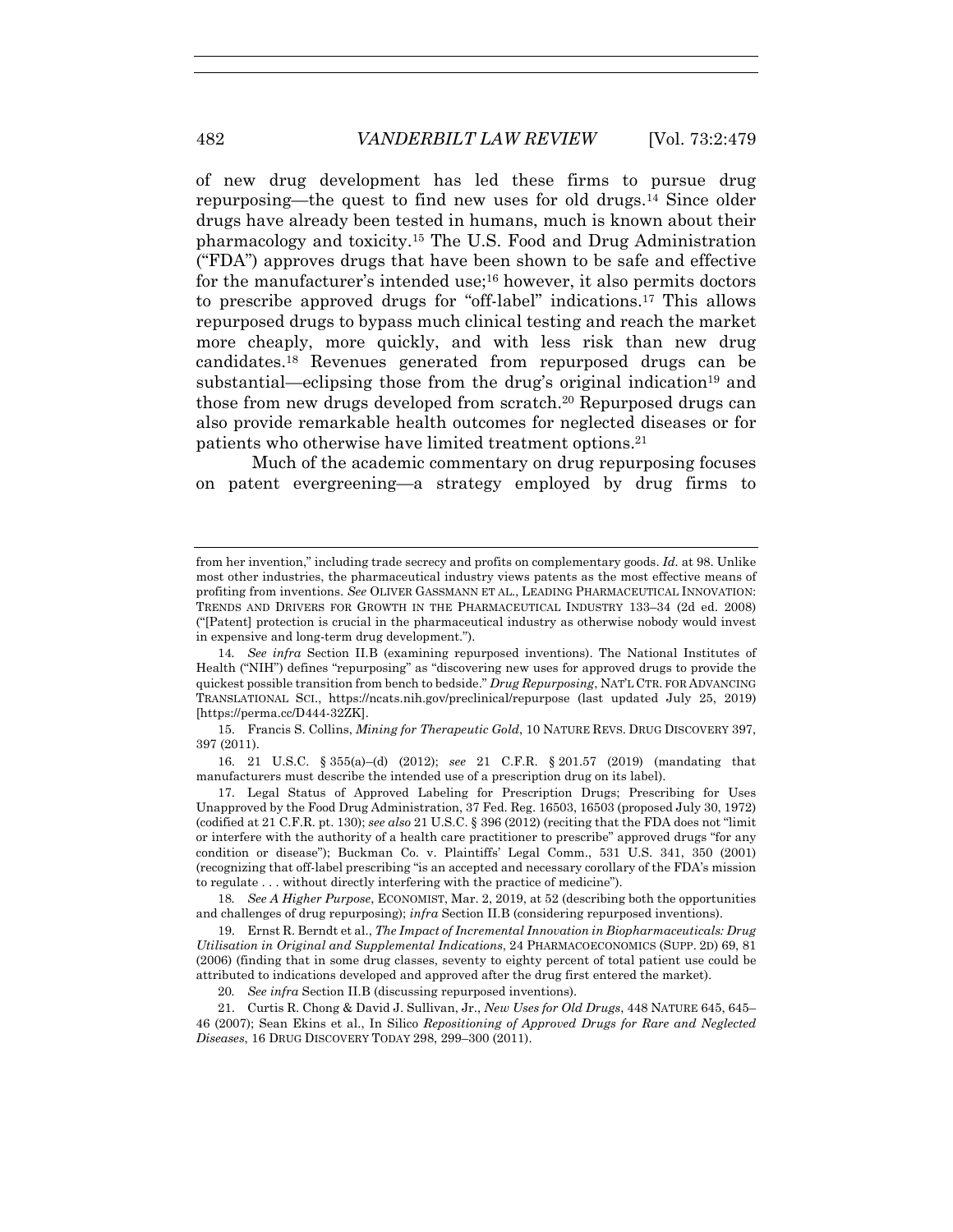effectively extend the life of soon-to-expire product patents<sup>22</sup> by obtaining related follow-on patents for new formulations, new preparations, new delivery profiles, and new uses.23 The drug firms contend that these follow-on patents are legitimate innovations; critics assert that they are trivial modifications of old drugs unworthy of patent protection.24 This Article does not wade into the evergreening debate. Rather, it explores a problem with new-use patents that has escaped the attention of legal scholars and commentators. The problem is when an inventor seeks to patent a new use for an old product that is, on close inspection, not new because the old product is really doing the same thing that it did before.

 23. Eisenberg, *supra* note 22, at 354; Kate S. Gaudry, *Evergreening: A Common Practice to Protect New Drugs*, 29 NATURE BIOTECHNOLOGY 876 (2011); C. Scott Hemphill & Bhaven N. Sampat, *Evergreening, Patent Challenges, and Effective Market Life in Pharmaceuticals*, 31 J. HEALTH ECON. 327, 327–28 (2012). Dmitry Karshtedt explains the typical evergreening strategy:

After receiving approval from the [FDA], a brand pharmaceutical company typically markets a drug product exclusively, i.e., without any competition over that product from other manufacturers, thanks to patents covering the drug. As these "primary" or "pioneering" patents approach expiration, the company obtains new patents covering the drug's modification—for example, so-called "extended-release" tablets—and secures a separate FDA approval for this version. The company then begins to advertise the new product heavily, while de-emphasizing the one that is about to go off-patent. In the more aggressive cases, the brand company might disparage the original form of the drug or even take it completely off the market, thereby forcing a switch to the modification.

Karshtedt, *supra* note 22, at 1132 (footnotes omitted).

24*. See, e.g.*, JOHN R. THOMAS, CONG. RESEARCH SERV., R40917, PATENT "EVERGREENING": ISSUES IN INNOVATION AND COMPETITION 7–10 (2009) (exploring the debate); Roger Collier, *Drug Patents: The Evergreening Problem*, 185 CAN. MED. ASS'N J. E385, E385–E386 (2013) (same); Janice M. Mueller & Donald S. Chisum, *Enabling Patent Law's Inherent Anticipation Doctrine*, 45 HOUS. L. REV. 1101, 1106 n.12 (2008) (noting that drawing the line between legitimate innovation and evergreening is a "broad and difficult problem in patent law").

 <sup>22.</sup> Dmitry Karshtedt, *The More Things Change: Improvement Patents, Drug Modifications, and the FDA*, 104 IOWA L. REV. 1129, 1215 n.491 (2019). Drug firms tend to file patent applications very early in the research and development ("R&D") process—often at the preclinical stage—to avoid bars to patentability arising from prior disclosures and uses. Rebecca S. Eisenberg, *The Role of the FDA in Innovation Policy*, 13 MICH. TELECOMM. & TECH. L. REV. 345, 351–52 (2007). But early filing means that the patent term will also end early—giving drug firms less time to commercialize the product before it enters the public domain. John F. Duffy, *Rethinking the Prospect Theory of Patents*, 71 U. CHI. L. REV. 439, 444 (2004); Eisenberg, *supra*, at 351−54. The effective patent life for small-molecule drugs is about twelve years—considerably less than the twenty-year statutory term. Henry G. Grabowski & John M. Vernon, *Effective Patent Life in Pharmaceuticals*, 19 INT'L J. TECH. MGMT. 98, 110 (2000); F.M. Scherer, *The Pharmaceutical Industry—Prices and Progress*, 351 NEW ENG. J. MED. 927, 927 (2004).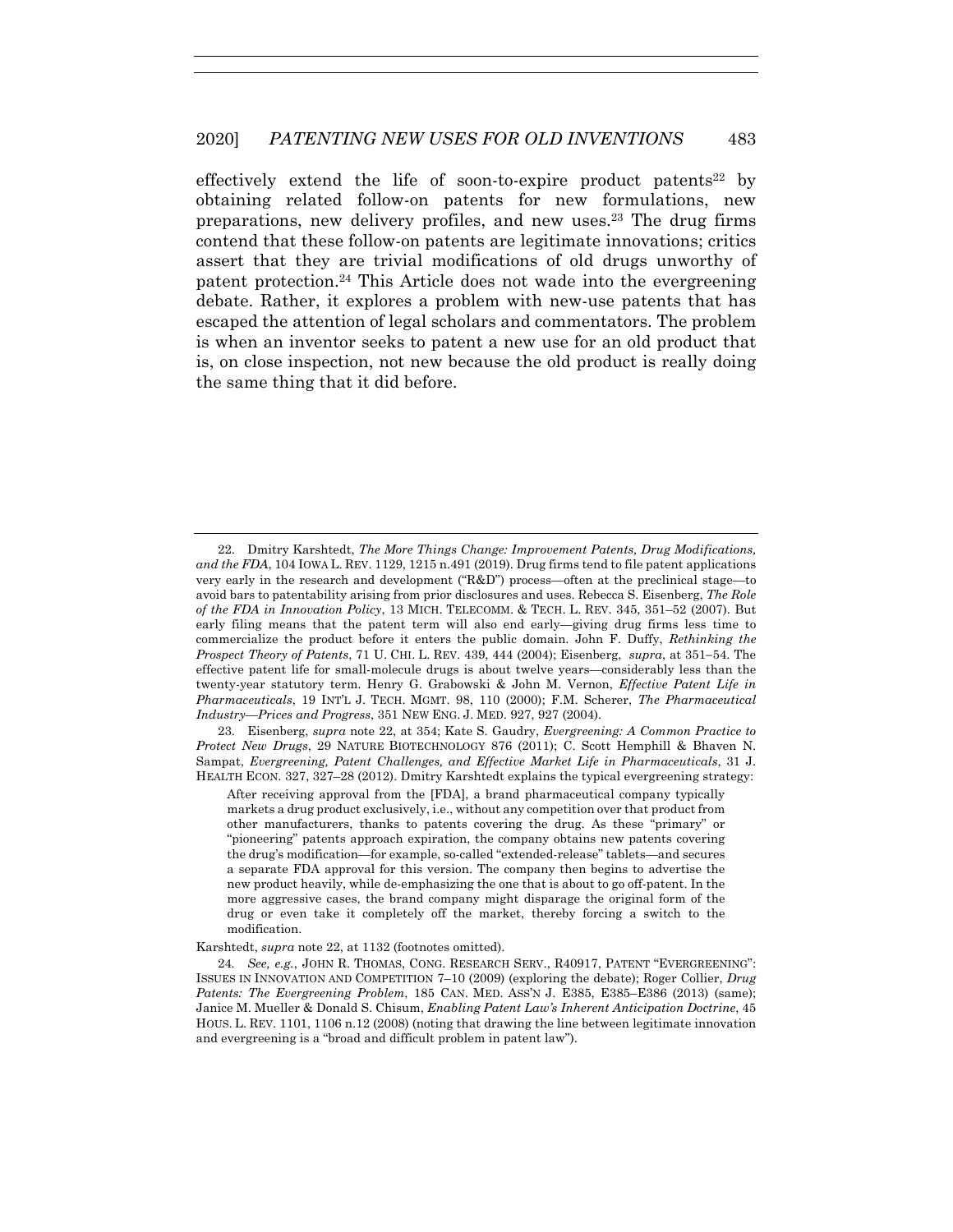To illustrate, consider a pharmaceutical firm that invents a new drug, *X*, with a stated use<sup>25</sup> as an antidepressant.<sup>26</sup> When the firm obtains a patent for *X* in the early 1960s,<sup>27</sup> its mechanism of action is unknown.28 Ultimately *X* is eclipsed by a new generation of antidepressants,<sup>29</sup> but by the time the patent expires,  $30 X$  has found new life.31 It has been repurposed; off-label, new-use patents issue for *X* as a treatment for insomnia, eating disorders, incontinence, irritable bowel syndrome, migraines, fibromyalgia, and functional dyspepsia. By this time, scientists know that *X* inhibits the uptake of serotonin, a neurotransmitter.32 This Article argues that if depression and the newer indications all involve serotonin uptake inhibition, then *X* is doing what it has always done (inhibit serotonin uptake) and the claimed new uses are in fact the same (old) use. In patent law nomenclature, serotonin uptake inhibition is called an *inherent* characteristic of *X*.33 And the inherency case law makes clear that even if scientists in the past did not understand how or why something

 <sup>25.</sup> Contrary to popular belief, one cannot obtain a patent on something simply because it is novel. It must also be useful. 35 U.S.C. § 101 (2012) ("Whoever invents or discovers any new and useful process, machine, manufacture, or composition of matter . . . may obtain a patent therefor . . . ."), *construed in* Brenner v. Manson, 383 U.S. 519, 534–35 (1966) (holding that a compound that lacks a known use is unpatentable). Inventors assert a utility in the patent application; this assertion is presumptively correct. *In re* Brana, 51 F.3d 1560, 1566 (Fed. Cir. 1995).

 <sup>26.</sup> This illustration is based on amitriptyline, sold under the brand name Elavil, launched by Merck in 1961. *See* R.D. Hoffsommer et al., *The Homoallylic Rearrangement in the Synthesis of Amitriptyline and Related Systems*, 27 J. ORGANIC CHEMISTRY 4134 (1962); 1 PHARMACEUTICAL MANUFACTURING ENCYCLOPEDIA 281 (3d ed. 2007).

 <sup>27.</sup> *See* Derivatives of Dibenzo[*a*,*d*][1,4]cycloheptadiene and Processes for Obtaining Them, U.S. Patent No. 3,309,404 (filed Aug. 1, 1963) (assigned to Merck); Process for the Preparation of 10,11-Dihydro-5-(γ-methyl- and dimethyl-aminopropylidine)-5H-Dibenzo[a,d]cycloheptene, U.S. Patent No. 3,205,264 (filed June 15, 1962) (assigned to Merck).

 <sup>28.</sup> An inventor need not understand how or why an invention works in order to obtain a patent. *See infra* notes 266, 340 and accompanying text (providing case law that shows a patentees are not required to understand how their inventions work to obtain patents).

<sup>29</sup>*. See generally* Emil F. Coccaro & Larry J. Siever, *Second Generation Antidepressants: A Comparative Review*, 25 J. CLINICAL PHARMACOLOGY 241 (1985) (reviewing four "second generation" antidepressants in terms of their efficacy and adverse effects).

 <sup>30.</sup> Under current law, a U.S. patent expires twenty years after its filing date, regardless of when the patent issues. 35 U.S.C.  $\S 154(a)(2)$  (2012). For patents issuing from applications filed before June 8, 1995, the patent expires either twenty years after the its filing date or seventeen years after its issue date, whichever is later.  $35 \text{ U.S.C.} \S 154(c)(1)$ .

 <sup>31.</sup> Oftentimes new uses come to light many years after a drug's introduction. Annetine C. Gelijns et al., *Capturing the Unexpected Benefits of Medical Research*, 339 NEW ENG. J. MED. 693, 693–94 (1998).

 <sup>32.</sup> MICHAEL J. NEAL, MEDICAL PHARMACOLOGY AT A GLANCE 133 (8th ed. 2016).

<sup>33</sup>*. See infra* Section I.C (discussing inherent characteristics and their role in patent examinations).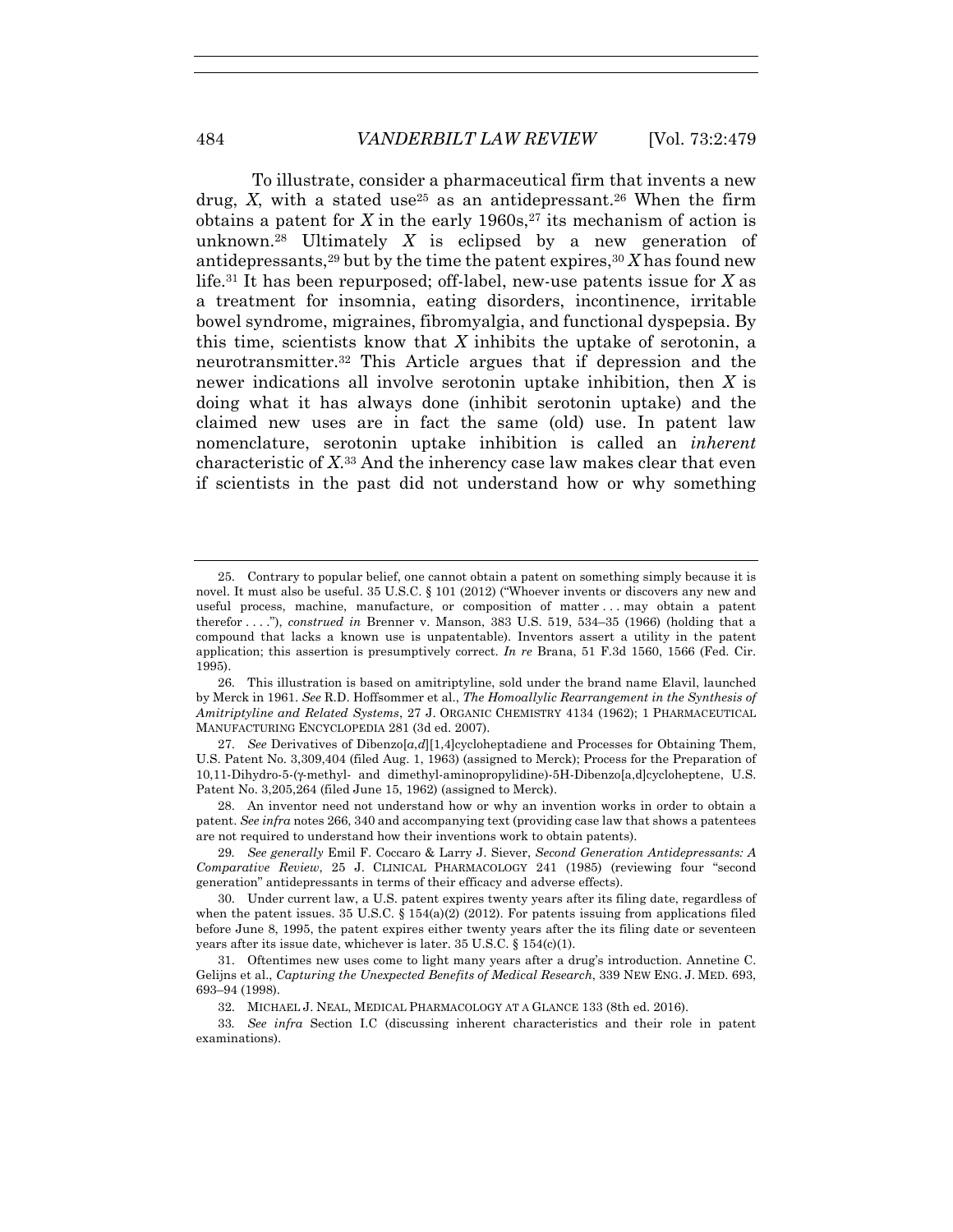works, the newly gained knowledge is *not* enough to confer novelty on a claimed new use.34

The key question is whether *X* is exhibiting the same characteristic (serotonin uptake inhibition) in the claimed new use as it did in the past. As explained below, the answer turns on whether those who consumed *X* in the past *benefitted* from serotonin uptake inhibition.35 At present, the Patent Office can infer, supported with evidence or scientific reasoning, that the same inherent characteristic exhibited by an old product is operating in the claimed new use, thereby establishing a prima facie case of unpatentability for a lack of novelty.36 The burden then shifts to the applicant to rebut the inference, by a preponderance of the evidence, and establish that *X* is acting differently (or some other characteristic of  $X$  is operating) in the claimed new use.<sup>37</sup> This framework *should* ferret out non-novel claims; however, various evidentiary rules, biases, and perfunctory views of novelty preclude a true and accurate patentability assessment. Sometimes this leads to unwarranted patents; other times it derails meritorious inventions.

This Article corrects this problem by offering a new framework for evaluating novelty in new-use patent claims.38 At its core, novelty is about *identity*; the issue in new-use cases is whether the identical inherent characteristic is responsible for the old and new use. This is a technical inquiry that often requires an understanding of *mechanism* how or why something works. This Article proposes a probing novelty inquiry that would require inventors to elucidate and disclose mechanistic information to prove that a claimed new use is truly novel. Providing mechanistic information would promote patent law's disclosure function<sup>39</sup> and improve patent (examination) quality.<sup>40</sup>

At a broader level, this Article raises the normative and theoretical question of what it means to be *identical*—which is what novelty is all about. It also raises policy questions about novelty's

- 37*. See infra* Section III.B.1.
- 38*. See infra* Section III.C.

<sup>34</sup>*. In re* May, 574 F.2d 1082, 1090 (C.C.P.A. 1978); *see also* discussion *infra* note 91 and accompanying text. The U.S. Court of Customs and Patent Appeals ("C.C.P.A.") was a five-judge Article III appellate court on the same level as the U.S. Courts of Appeals. The Federal Courts Improvement Act of 1982 abolished the C.C.P.A. *See* Federal Courts Improvement Act of 1982, Pub. L. No. 97-164, 96 Stat. 25 (codified as amended in scattered sections of 28 U.S.C.). Soon after its creation, the Federal Circuit adopted C.C.P.A. decisional law as binding precedent. S. Corp. v. United States, 690 F.2d 1368, 1369 (Fed. Cir. 1982) (en banc).

<sup>35</sup>*. See infra* Section I.C.

<sup>36</sup>*. See infra* Section III.B.1 (delineating the evidentiary framework and shifting burdens of proof utilized in patent examinations).

<sup>39</sup>*. See infra* notes 42–54 and accompanying text (explaining the reasons for patent law's disclosure requirement); *infra* Section III.D.2.

<sup>40</sup>*. See infra* Section III.D.3.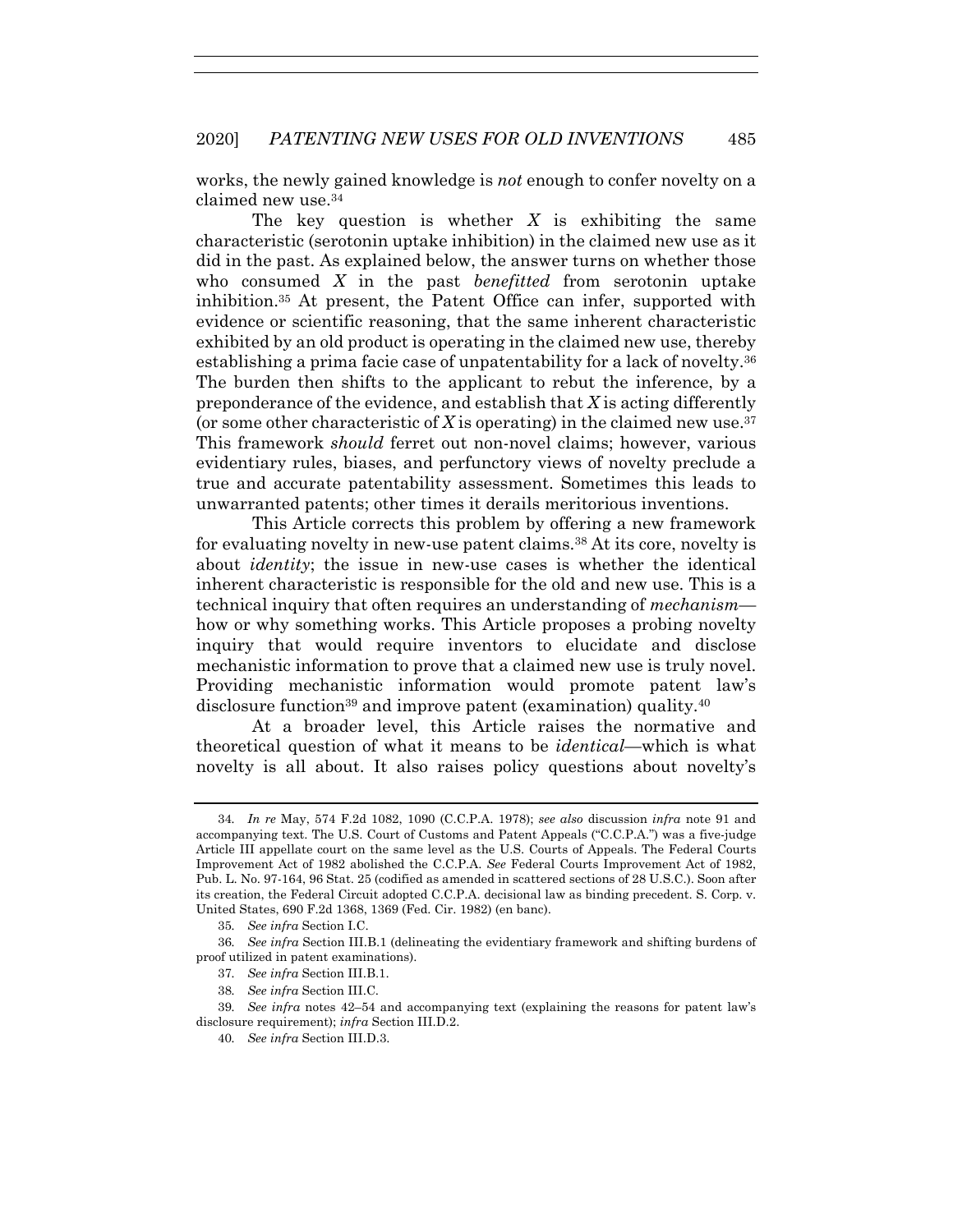gatekeeping role in patent law. This Article is part of a larger project about novelty's role in fulfilling the patent system's goal of enhancing public welfare by promoting technological progress.41

The remainder of the Article proceeds as follows. Part I describes patent law's novelty requirement. It discusses the theory of novelty, how to assess novelty, and the inherency doctrine. Part II explores newuse patents and repurposed inventions. After briefly describing the anatomy of a new-use patent claim, it draws attention to pharmaceuticals, where invention repurposing has become a priority. Finally, Part III offers a new framework for evaluating novelty for newuse inventions. It explains how the framework would fix problems with the current examination framework, improve the quality of issued patents, and promote broader objectives of the patent system.

# I. THE NOVELTY REQUIREMENT

# *A. Theoretical Basis*

Fostering innovation through information dissemination is a basic goal of the patent system.42 The exclusory right conferred by a patent is the inventor's reward for fully disclosing technical information about the invention.<sup>43</sup> As soon as a patent document publishes.<sup>44</sup> the invention disclosure enters the public storehouse of technical knowledge.45 The public will hopefully use the disclosure to improve on

<sup>41</sup>*. See generally* Sean B. Seymore, *Reinvention*, 92 NOTRE DAME L. REV. 1031 (2017) (proposing a new novelty paradigm meant to promote the patent system's goals of encouraging investment and innovation); Sean B. Seymore, *Rethinking Novelty in Patent Law*, 60 DUKE L.J. 919 (2011) [hereinafter Seymore, *Rethinking Novelty*] (arguing that current novelty jurisprudence mishandles the question of possession and advocating for a reframing of the inquiry).

 <sup>42.</sup> Patent law "seeks to foster and reward invention" with the hope that the disclosure will "stimulate further innovation and . . . permit the public to practice the invention once the patent expires . . . ." Aronson v. Quick Point Pencil Co., 440 U.S. 257, 262 (1979); *see also* Brenner v. Manson, 383 U.S. 519, 533 (1966) ("It is true, of course, that one of the purposes of the patent system is to encourage dissemination of information concerning discoveries and inventions.").

 <sup>43.</sup> Kewanee Oil Co. v. Bicron Corp., 416 U.S. 470, 480 (1974) ("In return for the right of exclusion—this 'reward for inventions'—the patent laws impose upon the inventor a requirement of disclosure." (quoting Universal Oil Co. v. Globe Co., 322 U.S. 471, 484 (1944))); *see also* Graham v. John Deere Co., 383 U.S. 1, 9 (1966) (describing a patent as "a reward, an inducement, to bring forth new knowledge").

 <sup>44.</sup> The public gets detailed knowledge about the invention as soon as the patent document publishes. Patent documents include issued patents and published patent applications. Since 1999, most patent applications publish eighteen months after the earliest effective filing date. 35 U.S.C. § 122(b)(1)(A) (2012). Once a patent application publishes, the information it discloses is considered publicly known. *See* 35 U.S.C. § 102 (2012) (stating that a person shall not be entitled to a patent if the invention was previously described in a published application for a patent).

<sup>45</sup>*. See Kewanee Oil*, 416 U.S. at 481 (explaining that when the information disclosed in a patent becomes publicly available it adds to the "general store of knowledge" and assumedly will stimulate ideas and promote technological development); *In re* Argoudelis, 434 F.2d 1390, 1394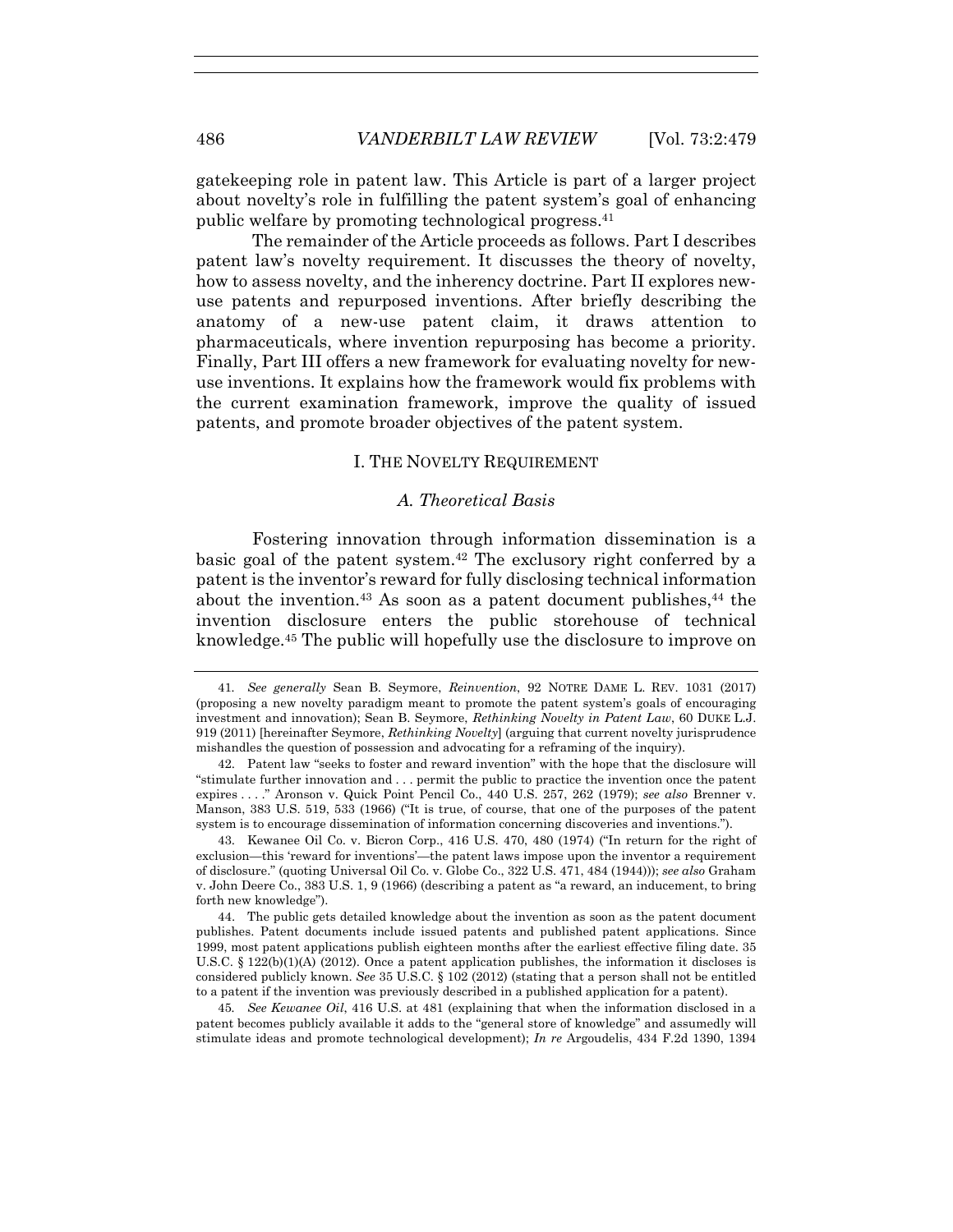the invention, design around it, or simply learn from it.46 Although the patentee can exclude others from practicing the invention until the patent term expires, the invention disclosure "has potential immediate value to the public, which can use the information for any purpose that does not infringe upon the claims."47 This supports the patent system's broader mission to promote technological progress.48

So the patent system works through a bargain—a quid pro quo.<sup>49</sup> Again, the inventor's incentive for full disclosure of the invention is the limited period of exclusionary rights provided by the patent.<sup>50</sup> This regime not only discourages trade secrecy,51 but also provides technical information about "non-self-disclosing" inventions like complex chemical compounds or industrial processes52—things that are hard to

 46. Kenneth W. Dam, *The Economic Underpinnings of Patent Law*, 23 J. LEGAL STUD. 247, 264 (1994); Jeanne C. Fromer, *Patent Disclosure*, 94 IOWA L. REV. 539, 547–49 (2009).

 47. Sean B. Seymore, *The Teaching Function of Patents*, 85 NOTRE DAME L. REV. 621, 624 (2010) (footnote omitted) (citing Kirin-Amgen Inc. v. Hoechst Marion Roussel Ltd. [2004] UKHL 46, [2005] R.P.C. 9, ¶ 77 (appeal taken from Eng.)); *see also* Mark A. Lemley, *The Surprising Virtues of Treating Trade Secrets as IP Rights*, 61 STAN. L. REV. 311, 332 (2008) ("[T]he public is free to read the patent and use the invention once the patent expires twenty years after it is filed, and even before that time scientists can learn from the patent disclosure and use that information to improve on the invention or to design around it."). *But see* Timothy R. Holbrook, *Possession in Patent Law*, 59 SMU L. REV. 123, 139–46 (2006) (arguing that, for a variety of reasons, the teaching function of patent documents is overstated).

 48. This goal emanates from the Intellectual Property Clause of the Constitution: "To promote the Progress of Science and useful Arts, by securing for limited Times to Authors and Inventors the exclusive Right to their respective Writings and Discoveries." U.S. CONST. art. I, § 8, cl. 8; *see also* Motion Picture Patents Co. v. Universal Film Mfg. Co., 243 U.S. 502, 511 (1917) (observing that "the primary purpose of our patent laws . . . is 'to promote the progress of science and useful arts'" (quoting U.S. CONST. art. I, § 8, cl. 8)).

 49. J.E.M. AG Supply, Inc. v. Pioneer Hi-Bred Int'l, Inc., 534 U.S. 124, 142 (2001) ("The disclosure required by the Patent Act is 'the *quid pro quo* of the right to exclude.'" (quoting *Kewanee Oil*, 416 U.S. at 484)); Pfaff v. Wells Elecs., Inc., 525 U.S. 55, 63 (1998) ("[T]he patent system represents a carefully crafted bargain that encourages both the creation and the public disclosure of new and useful advances in technology, in return for an exclusive monopoly for a limited period of time.").

50*. See supra* note 43 and accompanying text.

 51. Without the patent system, inventors would monetize their inventions through trade secrecy, thereby depriving the public of the benefit of a disclosure. J. Jonas Anderson, *Nontechnical Disclosure*, 69 VAND. L. REV. 1573, 1585 (2016). Thus, a quid pro quo is required to induce the inventor to publicly disclose. Katherine J. Strandburg, *The Research Exemption to Patent Infringement: The Delicate Balance Between Current and Future Technical Progress*, *in* 2 INTELLECTUAL PROPERTY AND INFORMATION WEALTH 107, 108 (Peter K. Yu ed., 2007).

 52. A "non-self-disclosing" invention is one whose technical underpinnings cannot be ascertained by examination. Katherine J. Strandburg, *What Does the Public Get? Experimental Use and the Patent Bargain*, 2004 WIS. L. REV. 81, 105–06.

<sup>(</sup>C.C.P.A. 1970) (Baldwin, J., concurring) (noting that the full and complete disclosure of how to make and use the claimed invention "adds a measure of worthwhile knowledge to the public storehouse").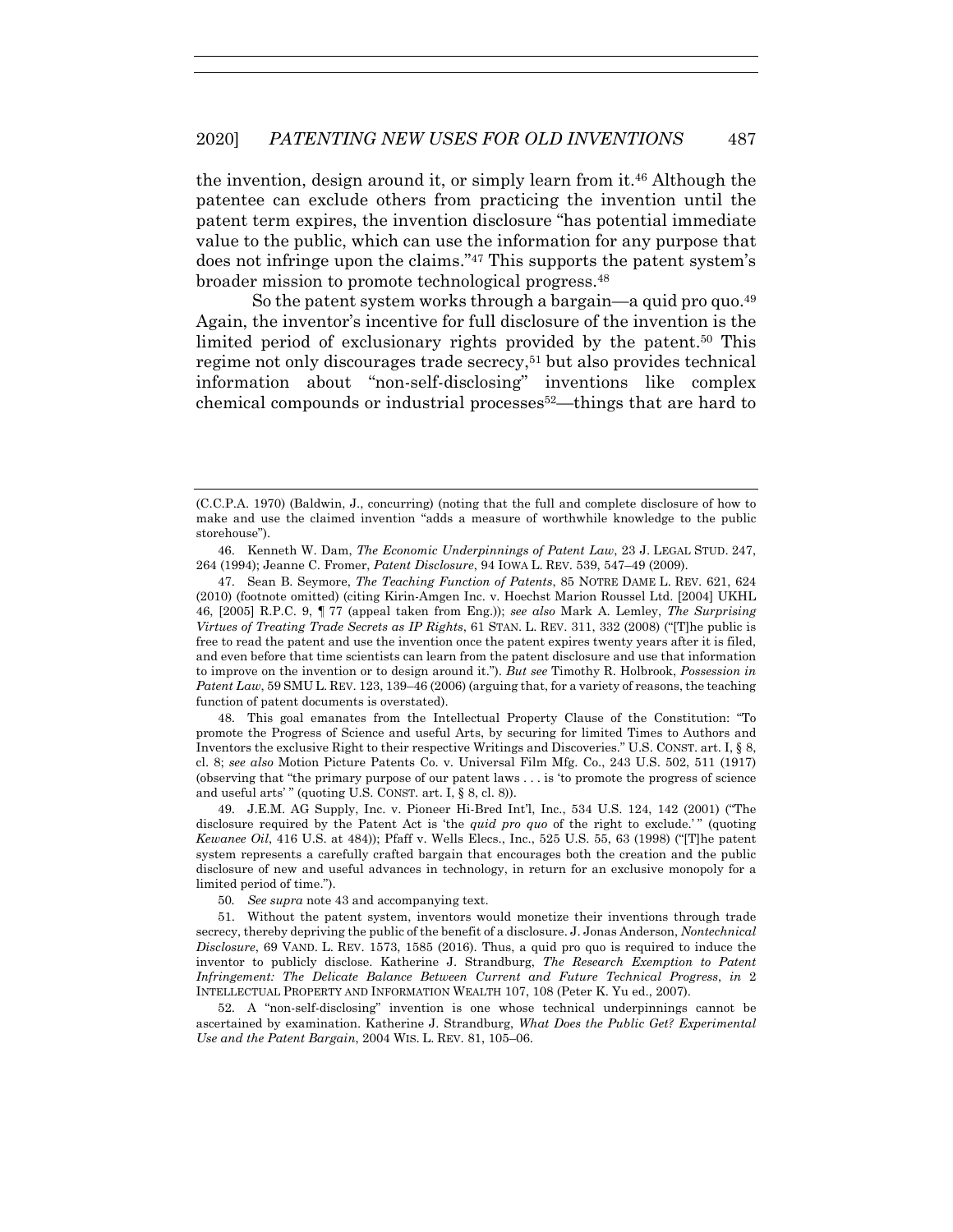replicate or reverse engineer.53 Thus, the quid pro quo promotes the disclosure of information that the public might not otherwise get.<sup>54</sup>

Of course, the quid pro quo rationale only works if the public actually benefits from the invention's disclosure.55 If the invention is already in the public domain, a patent should not issue because the inventor cannot give the public anything that it does not already possess.56 By constitutional command, a patent can neither remove existing knowledge from the public domain nor limit free access to technology already available.57 Otherwise, the public must bear the social costs of an unwarranted patent.58 This is why inventions must be *new*—provided to the public for the first time by the patentee.<sup>59</sup>

## *B. Assessing Novelty*

Assessing novelty requires a comparison of the invention sought to be patented with the "prior art," which refers to preexisting knowledge and technology in the public domain.<sup>60</sup> While documents such as issued patents and printed publications are common sources of prior art,61 products, devices, and activities (like prior uses) can also

 56. Pennock v. Dialogue, 27 U.S. (2 Pet.) 1, 23 (1829); *see also* Robert P. Merges, *Uncertainty and the Standard of Patentability*, 7 HIGH TECH. L.J. 1, 12–13 (1992) (explaining that the "logic behind [the novelty requirement] is fairly straightforward . . . [because if] information is already in the public domain when the 'inventor' seeks to patent it[,] society has no need to grant a patent to get this information").

 57. Graham v. John Deere Co., 383 U.S. 1, 6 (1966); *see also* Bonito Boats, Inc. v. Thunder Craft Boats, Inc., 489 U.S. 141, 147 (1989) (explaining that awarding a patent for knowledge that is already available to the public "would not only serve no socially useful purpose, but would in fact injure the public by removing existing knowledge from public use").

 58. RONALD A. CASS & KEITH N. HYLTON, LAWS OF CREATION: PROPERTY RIGHTS IN THE WORLD OF IDEAS 64 (2013); *see also* Rebecca S. Eisenberg, *Analyze This: A Law and Economics Agenda for the Patent System*, 53 VAND. L. REV. 2081, 2088 (2000) ("Granting patents on technologies that are not new would impose the social costs of monopolies without the countervailing benefits of promoting development and introduction of welfare-enhancing inventions.").

<sup>53</sup>*. See infra* note 346 and accompanying text.

 <sup>54.</sup> EDWARD C. WALTERSCHEID, THE NATURE OF THE INTELLECTUAL PROPERTY CLAUSE: A STUDY IN HISTORICAL PERSPECTIVE 143 (2002).

 <sup>55. 1</sup> ROBINSON, *supra* note 5, at 305 ("If the same [knowledge] has been already made accessible to [the public] by the inventive genius . . . no benefit results to them from his inventive act and there is no consideration for his patent."); *see also* Edmund W. Kitch, *The Nature and Function of the Patent System*, 20 J.L. & ECON. 265, 283 (1977) (arguing that patents should not be granted for the use and development of known technical information because "proper incentives for its acquisition and use exist without a property right").

<sup>59</sup>*. See supra* note 5 and accompanying text.

 <sup>60.</sup> Kimberly-Clark Corp. v. Johnson & Johnson, 745 F.2d 1437, 1453 (Fed. Cir. 1984) (citing *Graham*, 383 U.S. at 6).

 <sup>61. 35</sup> U.S.C. § 102(a) (2012).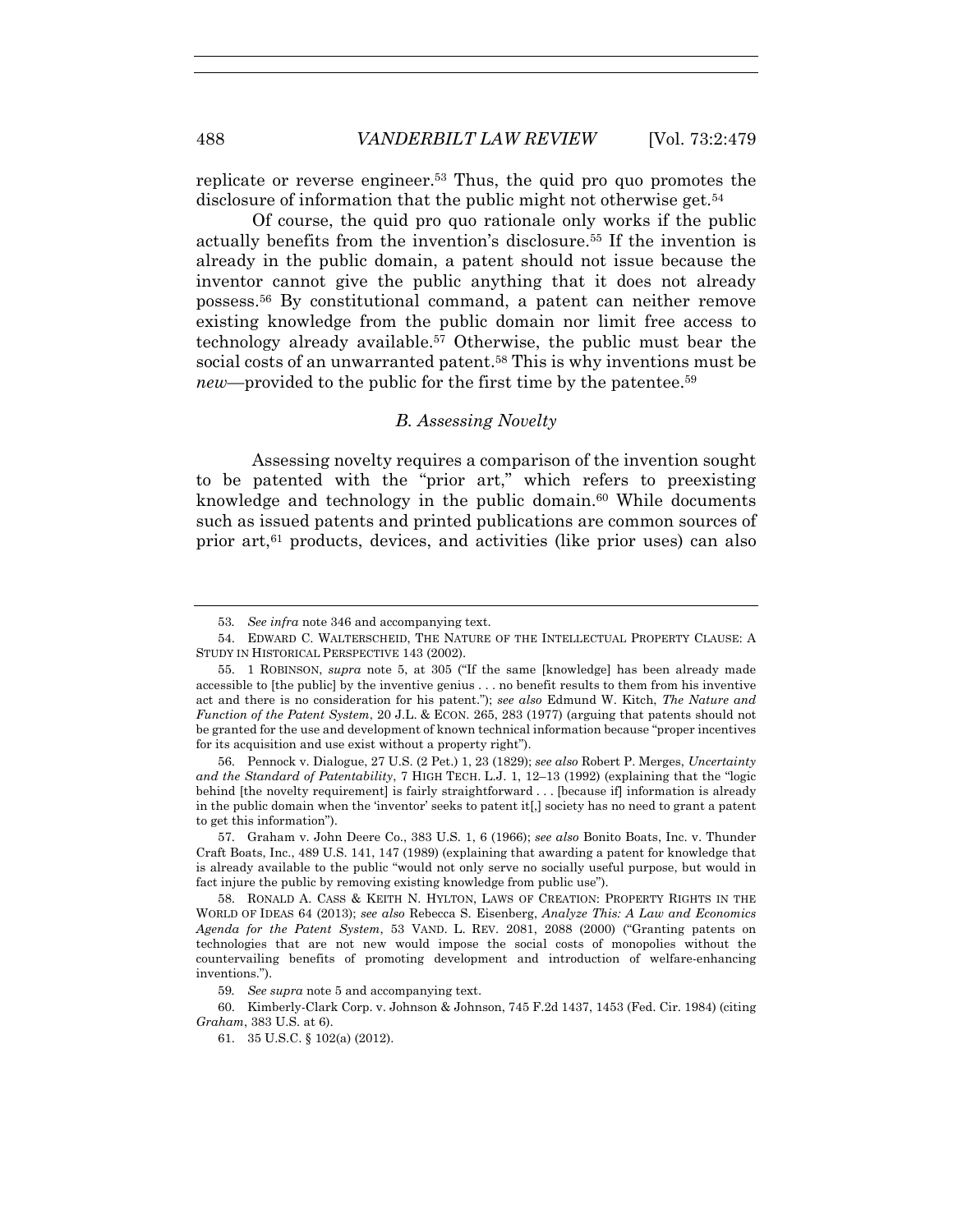serve as prior  $art.^{62}$  A specific document, device, or activity asserted against the invention that the applicant seeks to patent is called a prior art reference.63

The America Invents Act of 2011 ("AIA") converted the U.S. patent system from a first-to-invent regime to a first-inventor-to-file regime.64 To qualify as novelty-defeating prior art under the AIA,65 the asserted reference must satisfy three conditions. First, it must predate the applicant's filing date.66 Second, every element of the claimed invention67 must be identically disclosed or described within the four corners of a single reference<sup>68</sup> (the "strict identity" requirement).<sup>69</sup> For example, if an applicant seeks to claim a paper clip made with titanium and nickel, the reference must disclose a paper clip made with titanium and nickel.<sup>70</sup> Third, the reference must be enabling,<sup>71</sup> meaning that it must disclose the invention in sufficient detail to enable a person having ordinary skill in the art ("PHOSITA")<sup>72</sup> to make it without

 66. 35 U.S.C. § 102(a)(1) (denying patentability if "the claimed invention was patented ... before the effective filing date of the claimed invention"); 35 U.S.C. § 102(a)(2) (denying patentability if "the claimed invention was described in a patent . . . [that] names another inventor and was effectively filed before the effective filing date of the claimed invention"). The AIA provides a grace period for certain prior disclosures that came directly or indirectly from the inventor. *See* 35 U.S.C. § 102(b) (stating certain exceptions for disclosures that were made one year or less before the effective date of the claimed invention or that appear in patent applications).

 67. A patent claim must define "the subject matter which [the applicant] . . . regards as the invention." 35 U.S.C. § 112(b) (2012). A claim element further limits the breadth of the claim. 1 DONALD S. CHISUM, CHISUM ON PATENTS, at G1-3 (2009).

68. Verdegaal Bros. v. Union Oil Co., 814 F.2d 628, 631 (Fed. Cir. 1987).

69. Trintec Indus., Inc. v. Top-U.S.A. Corp., 295 F.3d 1292, 1296 (Fed. Cir. 2002).

 70. Seymore, *Rethinking Novelty*, *supra* note 41, at 923. In this hypothetical, titanium and nickel are claim elements.

71*. In re* Antor Media Corp., 689 F.3d 1282, 1289 (Fed. Cir. 2012). This is referred to as "anticipatory" or patent-defeating enablement because it pertains to prior art references. It is a "judicially imposed limitation" on § 102 that the description of the subject matter in the reference must be an enabling description. *In re* LeGrice, 301 F.2d 929, 939 (C.C.P.A. 1962); *see also* Elan Pharms., Inc. v. Mayo Found., 346 F.3d 1051, 1054 (Fed. Cir. 2003) ("To serve as an anticipating reference, the reference must enable that which it is asserted to anticipate."). By contrast, "statutory" or patent-supporting enablement is a disclosure requirement that places an outer limit on claim scope. *See infra* note 340 and accompanying text.

 72. The PHOSITA is a hypothetical construct of patent law akin to the reasonably prudent person in torts. *See* Panduit Corp. v. Dennison Mfg. Co., 810 F.2d 1561, 1566 (Fed. Cir. 1987)

<sup>62</sup>*. See, e.g.*, Rosaire v. Baroid Sales Div., Nat'l Lead Co., 218 F.2d 72, 74 (5th Cir. 1955) (holding that a patent claiming a prospecting method was invalid because a prior use of the method by another on private property, though obscure, was novelty defeating because no action was taken to conceal or exclude public viewing of the prior use).

 <sup>63.</sup> HERBERT F. SCHWARTZ, PATENT LAW AND PRACTICE 18 (3d ed. 2001).

<sup>64</sup>*. See* Leahy-Smith America Invents Act, Pub. L. No. 112-29, § 3(b), 125 Stat. 284, 285–87  $(2011)$  (codified at 35 U.S.C. § 102) (amending § 102(a) and repealing § 102(g)). Congress did this to harmonize the U.S. patent system with the rest of the word. *Id.* § 3(p), 125 Stat. at 293.

 <sup>65.</sup> Prior art is also used to gauge nonobviousness—the statutory requirement that bars a patent if the claimed invention is a trivial extension of what is already known. *See* 35 U.S.C. § 103 (2012).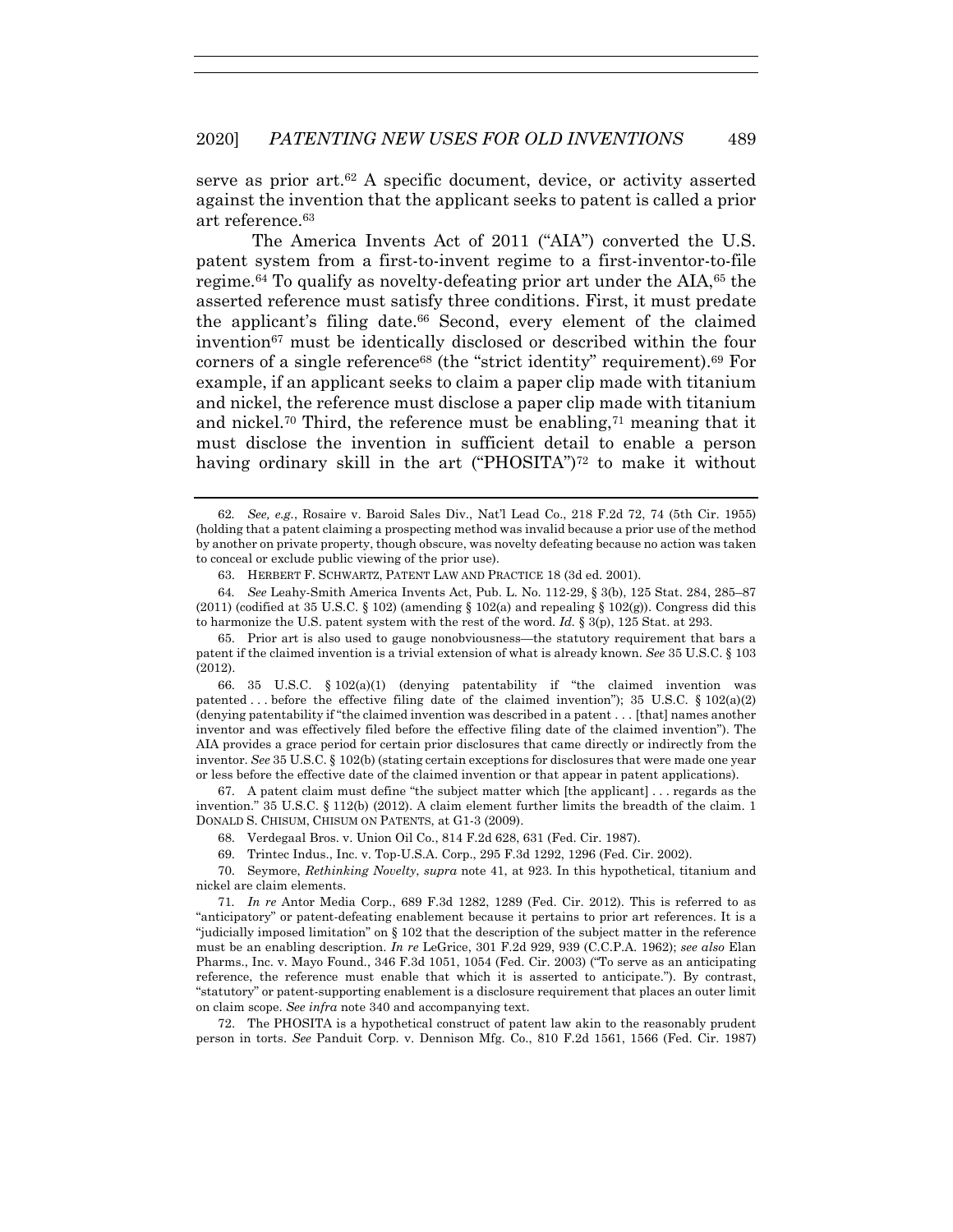undue experimentation.73 If the asserted reference satisfies these criteria, it "anticipates" the applicant's claim74 and renders it unpatentable because the subject matter is (deemed to be) in the public domain.75 Anticipation is a question of fact.76

#### *C. Anticipation by Inherency*

The anticipation analysis is straightforward when the asserted prior art reference expressly or explicitly discloses each element of the claimed invention.77 Returning to the paper clip example, a document that discloses with words or drawings a paper clip made from titanium and nickel or a preexisting paper clip made from titanium and nickel would each qualify as anticipatory prior art.78

However, the courts also recognize that "a prior art reference may anticipate when the claim limitation or limitations not expressly found in that reference are nonetheless *inherent* in it."79 Inherent anticipation occurs if the evidence makes clear that the missing characteristic (claim limitation) is "necessarily present in"80 or "inevitably flows from"<sup>81</sup> the asserted prior art reference.<sup>82</sup> If the alleged

73*. In re* Morsa, 713 F.3d 104, 108–10 (Fed. Cir. 2013); Impax Labs., Inc. v. Aventis Pharm. Inc., 545 F.3d 1312, 1314 (Fed. Cir. 2008); *In re* Hafner, 410 F.2d 1403, 1405 (C.C.P.A. 1969). The enablement analysis is explained *infra* note 238.

74*. See In re* Skvorecz, 580 F.3d 1262, 1266 (Fed. Cir. 2009) ("A rejection for 'anticipation' means that the invention is not new.").

75*. See In re* Morsa, 803 F.3d 1374, 1377–78 (Fed. Cir. 2015) (concluding that anticipation "allow[s] [the applicant] to avoid having to teach the public [the] concept"); *Impax Labs.*, 545 F.3d at 1314; *cf. In re* Graves, 69 F.3d 1147, 1152 (Fed. Cir. 1995) ("A reference anticipates a claim if it discloses the claimed invention 'such that a [PHOSITA] could take its teachings in combination with his own knowledge of the particular art and be in possession of the invention.'" (quoting *LeGrice*, 301 F.2d at 936)). Thus, "anticipation is the converse of novelty: if an invention lacks novelty, it is anticipated." Timothy R. Holbrook, *Patent Anticipation and Obviousness as Possession*, 65 EMORY L.J. 987, 993 (2016).

76*. In re* Hyatt, 211 F.3d 1367, 1371 (Fed. Cir. 2000) (citing Bischoff v. Wethered, 76 U.S. (9 Wall.) 812, 814–15 (1869)).

77. CRAIG ALLEN NARD, THE LAW OF PATENTS 272 (3d ed. 2014).

78*. See* discussion *supra* Section I.B.

79. Atlas Powder Co. v. Ireco Inc., 190 F.3d 1342, 1347 (Fed. Cir. 1999) (emphasis added).

80. Cont'l Can Co. USA v. Monsanto Co., 948 F.2d 1264, 1268 (Fed. Cir. 1991).

81*. In re* Montgomery, 677 F.3d 1375, 1381 (Fed. Cir. 2012).

 82. If the feature is not inevitably present as "the natural result flowing from the operation [of the prior art] as taught," then it is not inherent. *In re* Oelrich, 666 F.2d 578, 581 (C.C.P.A. 1981) (quoting Hansgirg v. Kemmer, 102 F.2d 212, 214 (1939)); *see also* Transclean Corp. v. Bridgewood

<sup>(</sup>stating that the decisionmaker confronts a ghost who is a person having ordinary skill in the art). Factors relevant to constructing the PHOSITA in a particular technical field include the sophistication of the technology, the education level of the inventor, the education level of active workers in the field, the types of problems encountered in the art, prior art solutions to those problems, and the rapidity with which innovations are made. Envtl. Designs, Ltd. v. Union Oil Co., 713 F.2d 693, 696 (Fed. Cir. 1983).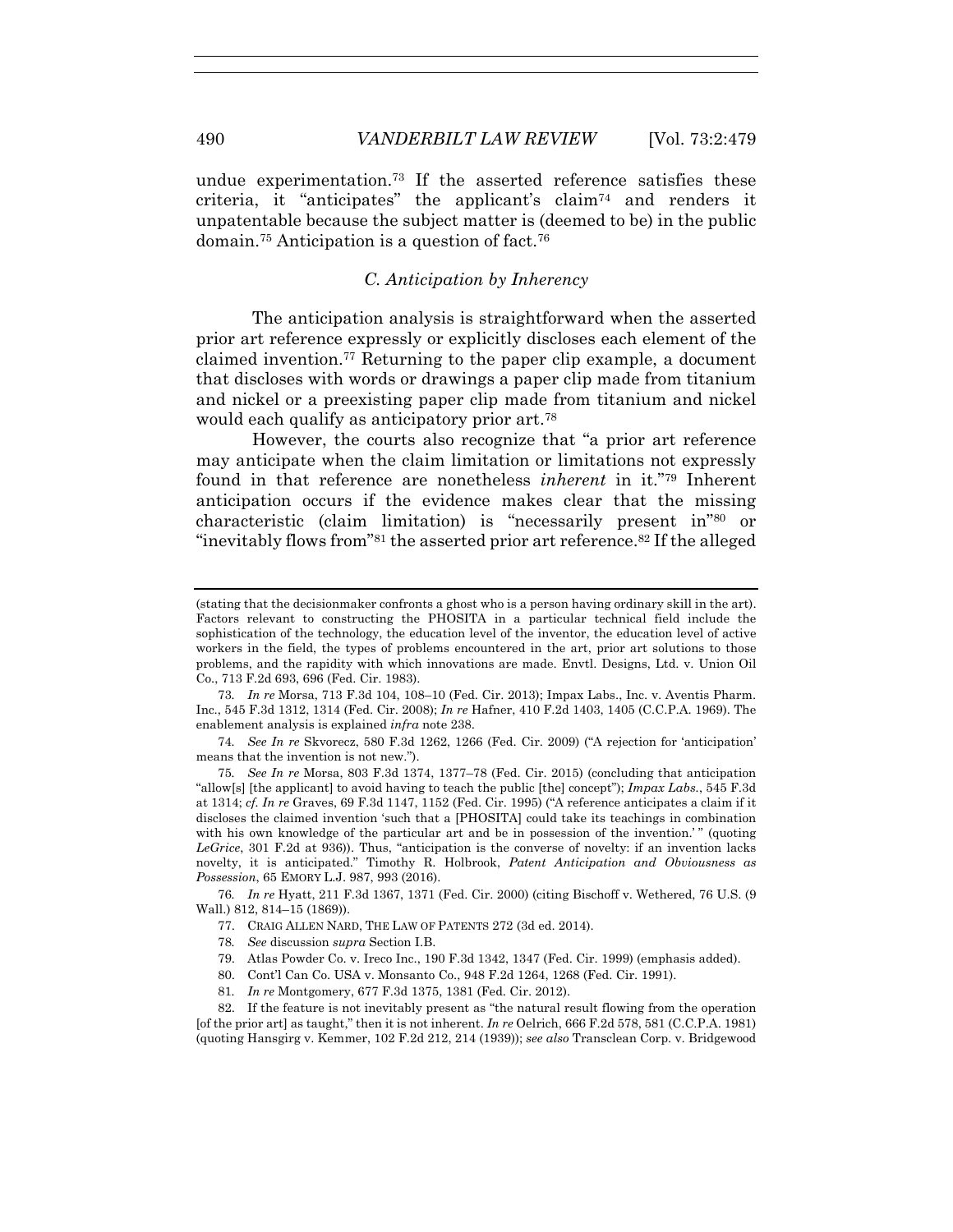inherent characteristic can *possibly* result from a given set of circumstances or was simply a matter of chance and not an inevitable result, there is no anticipation.83 And notwithstanding the single reference rule for anticipation, $84$  the U.S. Court of Appeals for the Federal Circuit has held that extrinsic evidence can be used to show that a characteristic in the asserted prior art reference is inherent.85

To illustrate, suppose that in 2015 an applicant seeks to patent an airtight, hollow cylinder to provide buoyancy for a pontoon boat.<sup>86</sup> The claim recites "a floatable [cylindrical] structure comprising . . . an airtight hollow interior region."87 The examiner asserts as prior art a magazine from 1965 that shows a floating cylinder. While the magazine does not explicitly state that the cylinder is hollow and airtight, it does explain that the cylinder was made using conventional blow molding techniques.88 The examiner introduces a book, *Understanding Blow Molding*, as extrinsic evidence to show that the blow molding process *necessarily* would have produced an airtight, hollow cylinder.<sup>89</sup> Accordingly, the examiner can assert that the magazine inherently discloses the "airtight, hollow" claim limitation and properly reject the applicant's claim as anticipated.

One question that arises in inherency cases is whether a PHOSITA must have known, appreciated, or recognized the inherent characteristic. While some older cases seemed to focus on recognition,90

Servs., 290 F.3d 1364, 1373 (Fed. Cir. 2002) ("[A]nticipation by inherent disclosure is appropriate only when the reference discloses prior art that must necessarily include the unstated limitation.").

<sup>83</sup>*. See* Tilghman v. Proctor, 102 U.S. 707, 711–12 (1881) (finding that an accidental and incidental production of fatty acids by a steam engine did not anticipate a patented process for separating fatty bodies into fatty acids and glycerin), *discussed in* Schering Corp. v. Geneva Pharms., Inc., 339 F.3d 1373, 1378 (Fed. Cir. 2003) ("In *Tilghman*, the record did not show conclusively that the claimed process occurred in the prior art."); *see also* Mueller & Chisum, *supra* note 24, at 1115 ("*Tilghman* is simply a case in which the evidence was insufficient to prove that the claimed process was the inevitable, certain, and necessary result of operating Perkins's engine.").

<sup>84</sup>*. See supra* note 68 and accompanying text.

 <sup>85.</sup> Telemac Cellular Corp. v. Topp Telecom, Inc., 247 F.3d 1316, 1328 (Fed. Cir. 2001); *Cont'l Can*, 948 F.2d at 1268.

 <sup>86.</sup> This hypothetical is based on one described in JANICE M. MUELLER, PATENT LAW 233 (5th ed. 2016).

<sup>87</sup>*. Cf.* Float and a Floatable Structure, U.S. Patent No. 8,007,331 (filed May 3, 2006) (describing a patent for a similar type of "float").

<sup>88</sup>*. See* MUELLER, *supra* note 86, at 233.

<sup>89</sup>*. See id.*; *see also* NORMAN C. LEE, UNDERSTANDING BLOW MOLDING 5 (2d ed. 2007) (likening blow molding to blowing up a balloon in that "blow[ing] air into a plastic tube that is closed on all sides except the point at which the air enters[ ] [causes] the tube [to] expand and take the shape of the mold that is around the tube").

<sup>90</sup>*. See, e.g*., Eibel Process Co. v. Minn. & Ont. Paper Co., 261 U.S. 45, 66 (1923) (finding that the unintended and unappreciated results by a prior inventor "do not constitute anticipation"); *Cont'l Can*, 948 F.2d at 1268 ("[T]he missing descriptive matter [must be] necessarily present in the thing described in the reference, and that it would be so recognized by persons of ordinary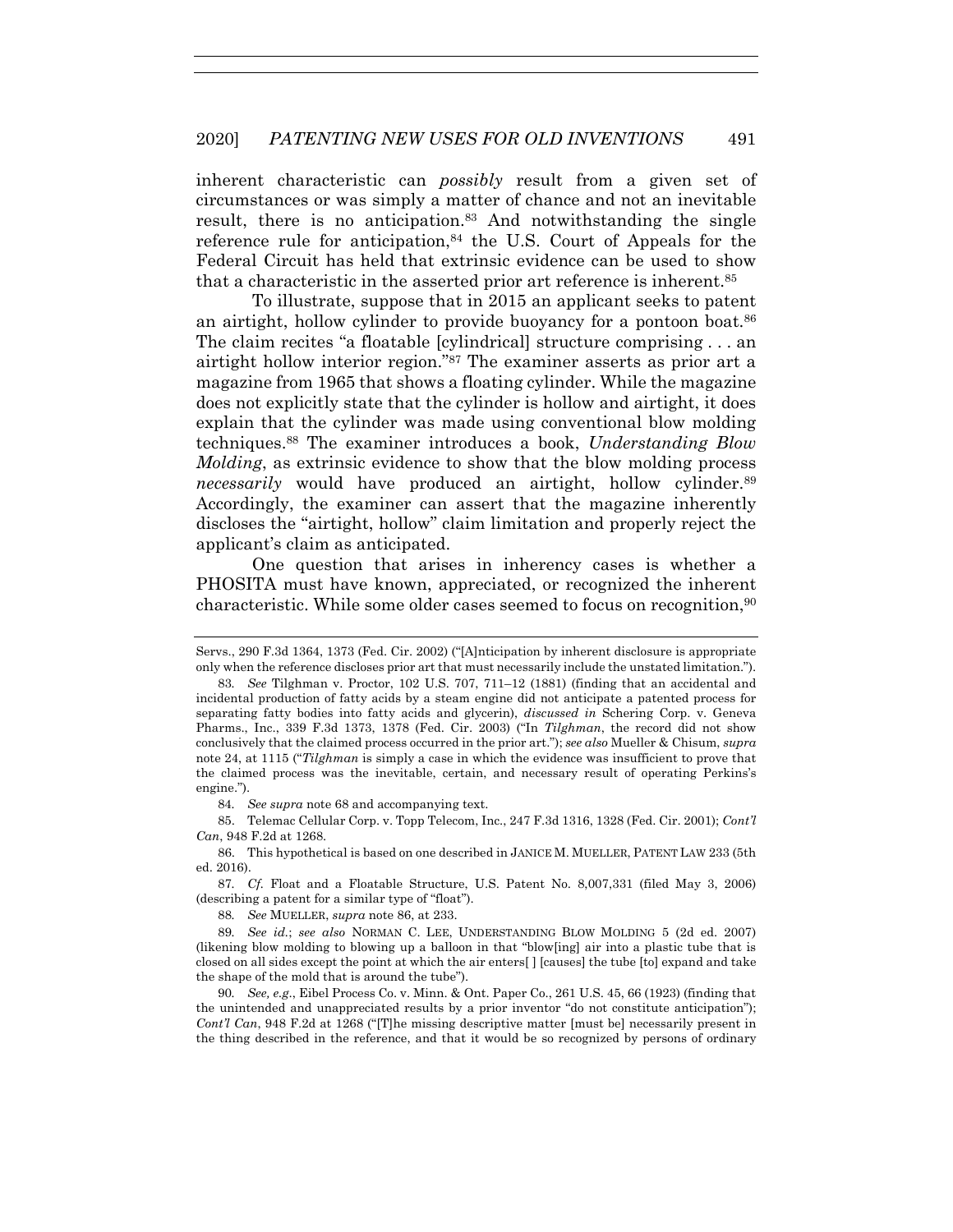newer Federal Circuit cases make clear that "inherent anticipation does not require that a [PHOSITA] . . . would have recognized the inherent disclosure."91 To illustrate, consider *MEHL/Biophile International Corp. v. Milgraum*.<sup>92</sup> The patent claimed a method of hair removal by irradiating hair follicles with a laser that destroyed the follicle, "thereby preventing hair regrowth."93 The accused infringer asserted an article that described the use of lasers to irradiate guinea pig skin, which is hairy.<sup>94</sup> The record showed that the natural result from practicing the method taught in the article requires aligning a laser with a hair follicle which, in turn, necessarily causes follicle damage.<sup>95</sup> In finding anticipation by inherency, the Federal Circuit determined that hair removal was a necessary consequence of the asserted prior art even though it was not a stated goal and the article's authors did not appreciate the results.96

In *Titanium Metals Corp. of America v. Banner*,<sup>97</sup> the Federal Circuit made clear that the importance and usefulness of the previously unknown property do not "render the old composition patentably new to the discoverer."98 The inventors sought to patent metal alloys that had been previously disclosed in a journal article, pointing out that the article was silent as to the corrosion-resistant properties of the alloys.99 The court affirmed a Patent Office decision that the claimed invention was anticipated, noting that "it is immaterial, on the issue of their novelty, what inherent properties the alloys have or whether these

- 92. 192 F.3d 1362 (Fed. Cir. 1999).
- 93*. Id.* at 1364.
- 94*. Id.* at 1364, 1366.
- 95*. Id.* at 1366.

- 97. 778 F.2d 775 (Fed. Cir. 1985).
- 98*. Atlas Powder*, 190 F.3d at 1347 (citing *Titanium Metals*, 778 F.2d at 782).
- 99*. Titanium Metals*, 778 F.2d at 776–77.

skill."). *But see In re* May, 574 F.2d 1082, 1090 (C.C.P.A. 1978) ("While appellants have discovered a hitherto unknown property . . . , such discovery does not constitute a new use."); *In re* Swinehart, 439 F.2d 210, 212–13 (C.C.P.A. 1971) ("[I]t is elementary that the mere recitation of a newly discovered function or property, inherently possessed by things in the prior art, does not cause a claim drawn to those things to distinguish over the prior art.").

 <sup>91.</sup> Schering Corp. v. Geneva Pharms., Inc., 339 F.3d 1373, 1377 (Fed. Cir. 2003); *see also*  SmithKline Beecham Corp. v. Apotex Corp., 403 F.3d 1331, 1343 (Fed. Cir. 2005) ("[I]nherent anticipation does not require a [PHOSITA] to recognize the inherent disclosure in the prior art at the time the prior art is created."); *Schering*, 339 F.3d at 1378 (explaining that *Tilghman* and *Eibel* do not involve recognition but an evidentiary issue as to whether the allegedly anticipatory subject matter was present in the prior art).

<sup>96</sup>*. See id.* at 1366–67 (noting that the "article's [authors'] failure to mention hair depilation as a goal is similarly irrelevant" and noting that "to the extent the embodiment in the patent achieves hair depilation, so does the [article's] method"); *cf.* Atlas Powder Co. v. IRECO Inc., 190 F.3d 1342, 1348–49 (Fed. Cir. 1999) ("Because 'sufficient aeration' was inherent in the prior art, it is irrelevant that the prior art did not recognize the key aspect of [the] invention . . . . An inherent structure, composition, or function is not necessarily known.").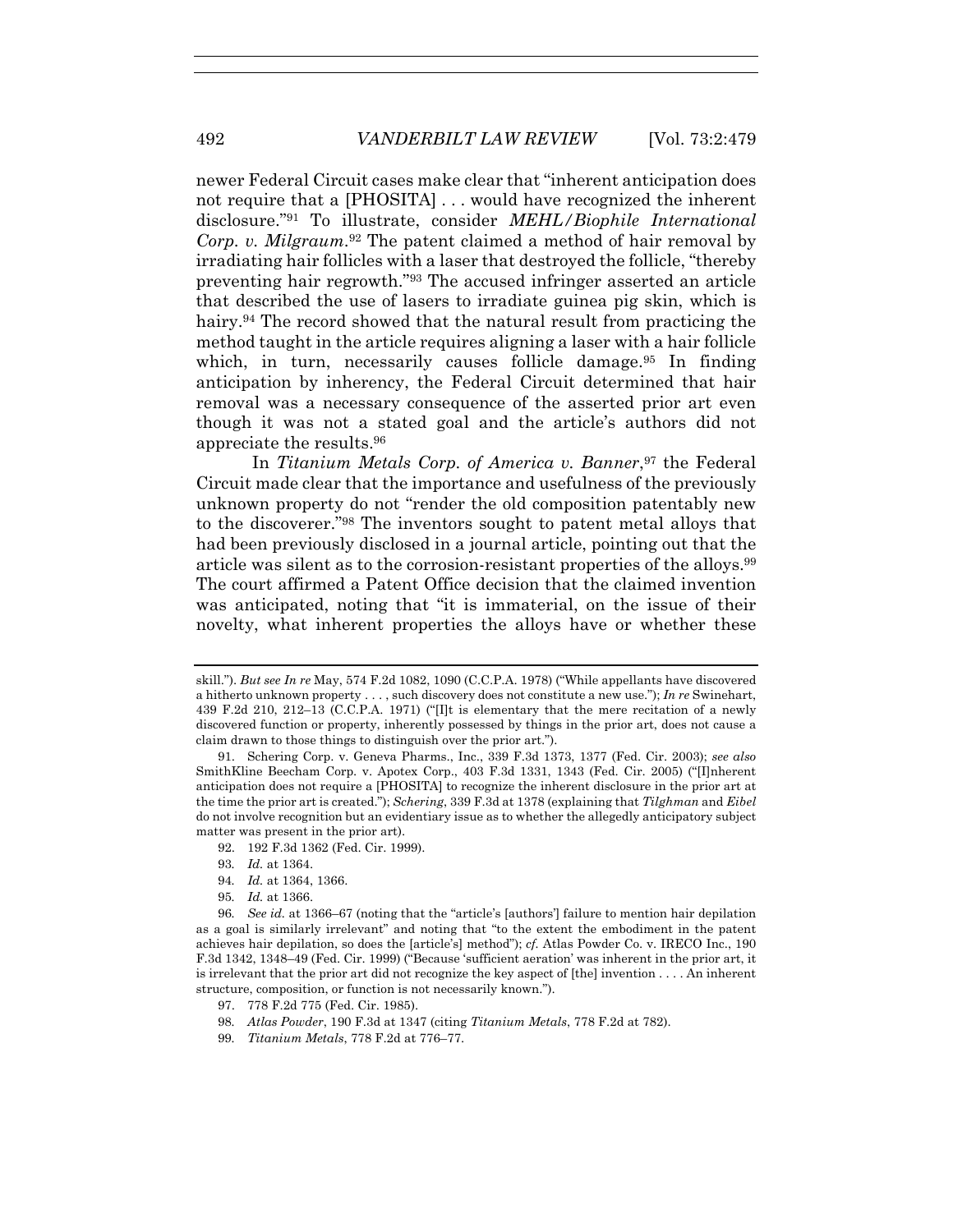applicants discovered certain inherent properties."100 That a PHOSITA could not learn the underlying inherent characteristic from reading the journal article was "beside the point,"101 and the inventors' discovery of this knowledge was insufficient in law to permit a patent.102

That a PHOSITA need not have known, appreciated, or recognized the inherent characteristic in the prior art makes sense.103 Inherency by definition involves things that the PHOSITA does not know.104 If the prior art disclosure taught the PHOSITA the relevant characteristic, that would be a straightforward case of express anticipation and inherency would be unnecessary.105

This no-knowledge rule for inherency also aligns with basic novelty principles. To illustrate, consider again the hypothetical introduced earlier involving the drug *X*.106 Recall that *X* was originally purposed for use as an antidepressant. But patients prescribed *X* to treat depression who also had insomnia, eating disorders, incontinence, irritable bowel syndrome, migraines, fibromyalgia, or functional dyspepsia were necessarily treated for those serotonin-related conditions as well, even if the patient or physician did not intend, know, appreciate, or recognize what was happening.107 So if a subsequent inventor were issued a patent for using *X* to treat any of these conditions, it would impermissibly restrict free access to what is already in the public domain.108

 104. Dan L. Burk & Mark A. Lemley, *Inherency*, 47 WM. & MARY L. REV. 371, 374 (2005). *But see* Holbrook, *supra* note 75, at 1023–24 (arguing that for inherent anticipation, a PHOSITA should have contemporaneously appreciated the missing subject matter—otherwise there was no public notice or possession).

108*. See supra* Section I.A.

<sup>100</sup>*. Id.* at 776, 782.

<sup>101</sup>*. See id*. at 780 (noting that there is "no doubt that the court was impressed by the totality of the evidence that the applicants for patent had discovered or invented and disclosed knowledge which is not to be found in the [prior art] reference").

<sup>102</sup>*. See id.* at 782 ("Congress has not seen fit to permit the patenting of an old alloy, known to others through a printed publication, by one who has discovered its corrosion resistance or other useful properties . . . .").

<sup>103</sup>*. See* NARD, *supra* note 77, at 272 (describing the absence of a requirement that the PHOSITA have knowledge of the inherent disclosure at the time of invention as "logical"); *see also* Robin Feldman, *Rethinking Rights in Biospace*, 79 S. CAL. L. REV. 1, 33 (2005) ("The notion that an invention encompasses things inherent but unknown is consistent with . . . [the idea that] the footprint of the invention is defined broadly to include things beyond the state of knowledge at the time of the invention.").

 <sup>105.</sup> Burk & Lemley, *supra* note 104, at 374.

<sup>106</sup>*. See supra* text accompanying notes 26–32.

<sup>107</sup>*. See* David A. Kelly, *What Constitutes a "New Use" of a Known Composition and Should a Patentee's Purported Objective Make Any Difference?*, 21 SANTA CLARA COMPUTER & HIGH TECH. L.J. 319, 336 (2005) (describing and analyzing a similar hypothetical, noting that "prior to Inventor 2's discovery that compound X treats near-sightedness, near-sighted individuals taking compound X to treat their arthritis were necessarily also treating their near-sightedness, regardless of whether they *intended* to do so or not").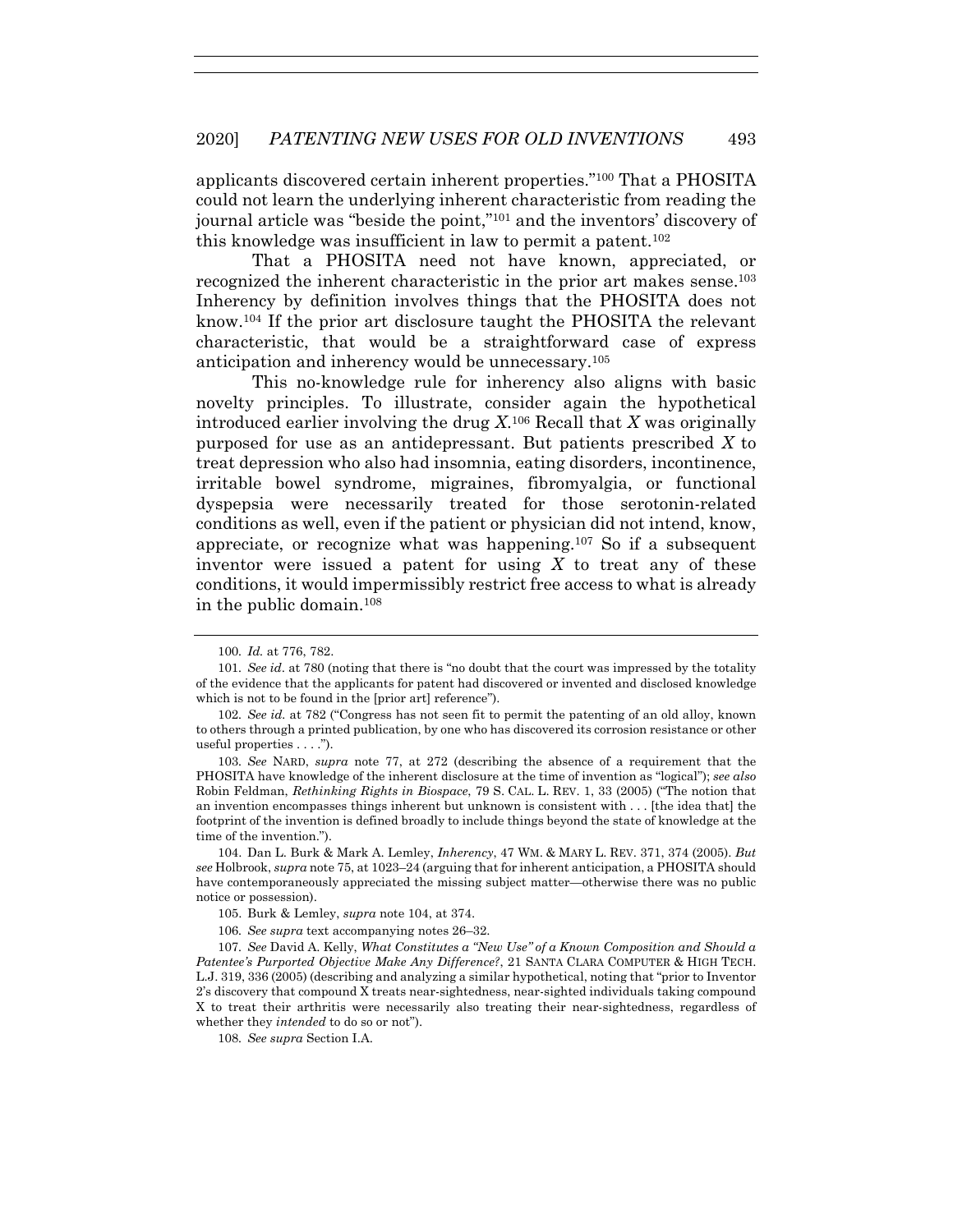Despite the no-knowledge rule, the inherency cases make clear that the public must have *benefitted* from the prior art disclosure,109 even if unwitting.110 Perhaps the most famous modern case is *In re Cruciferous Sprout Litigation*, where the patent at issue involved the cancer-preventative effects of eating cruciferous sprouts like broccoli and cauliflower.111 The Federal Circuit affirmed the district court's finding that the claimed methods of using these sprouts to reduce the risk of developing cancer were inherently anticipated because the public was already eating the sprouts and receiving the cancer-preventative benefits despite being unaware.<sup>112</sup> Again, recent realization of a necessarily present but heretofore unknown benefit does not confer novelty.113

But prior disclosure of *one* beneficial use does not necessarily confer a public benefit of *later-discovered uses* of the same product. Consider *Rapoport v. Dement*, where the claim involved a method of using the compound buspirone to treat sleep apnea.<sup>114</sup> The asserted prior art reference disclosed a method of using buspirone to treat

 110. "If the public already benefits from the invention, even if they don't know why, the invention is inherent in the prior art." Burk & Lemley, *supra* note 104, at 374.

111. 301 F.3d 1343, 1345 (Fed. Cir. 2002).

114. 254 F.3d 1053, 1055 (Fed. Cir. 2001).

<sup>109</sup>*. See* Burk & Lemley, *supra* note 104, at 374 ("[T]he inherency cases are all ultimately about whether the public already gets the *benefit* of the claimed element or invention."). The corollary is that there is no inherent anticipation if the public received no benefit from the prior disclosure. To illustrate, consider *In re Seaborg*, 328 F.2d 996 (C.C.P.A. 1964), where Glenn Seaborg sought to claim "element 95," a man-made element. The Patent Office asserted that the claim was inherently anticipated because trace amounts of element 95 were inevitably produced as a byproduct by operation of Fermi's nuclear reactor. *Id.* at 997. The court held that Seaborg was entitled to the claim, reasoning that the public did not benefit from the Fermi reactor's production of element 95, as it was "completely undetectable, since it would have been diluted with the 40 tons of intensely radioactive uranium fuel which made up the reactor." *See id.* at 999 (noting that "if produced, [element 95] was produced in the most minute quantities"). If knowledge, appreciation, or recognition "were the touchstone for inherency, *Seaborg* would have come out the other way because it is clear that physicists understood that element 95 was already produced in Fermi's nuclear reactor." Burk & Lemley, *supra* note 104, at 383. Jeanne Fromer argues that "[t]he novelty provisions of patent law . . . accentuate how much societal possession of the benefit of a particular solution matters in patent law." Jeanne C. Fromer, *A Psychology of Intellectual Property*, 104 NW. U. L. REV. 1441, 1487 (2010). And "unless American society actually seems to have a reasonably good chance of benefiting from a preexisting solution to a problem, it is as if the solution does not exist" for novelty purposes. *Id.*

<sup>112</sup>*. See id.* at 1351–52 ("[The inventor] cannot credibly maintain that no one has heretofore grown and eaten one of the many suitable cultivars identified by its patents. It is unnecessary for purposes of anticipation for the persons sprouting these particular cultivars to have realized that they were sprouting something [with cancer-preventative effects].").

<sup>113</sup>*. See id*. at 1346 (noting the district court's conclusion that "broccoli sprouts . . . [cannot] be patented merely on the basis of a recent realization that the plant has always had some heretofore unknown but naturally occurring beneficial feature").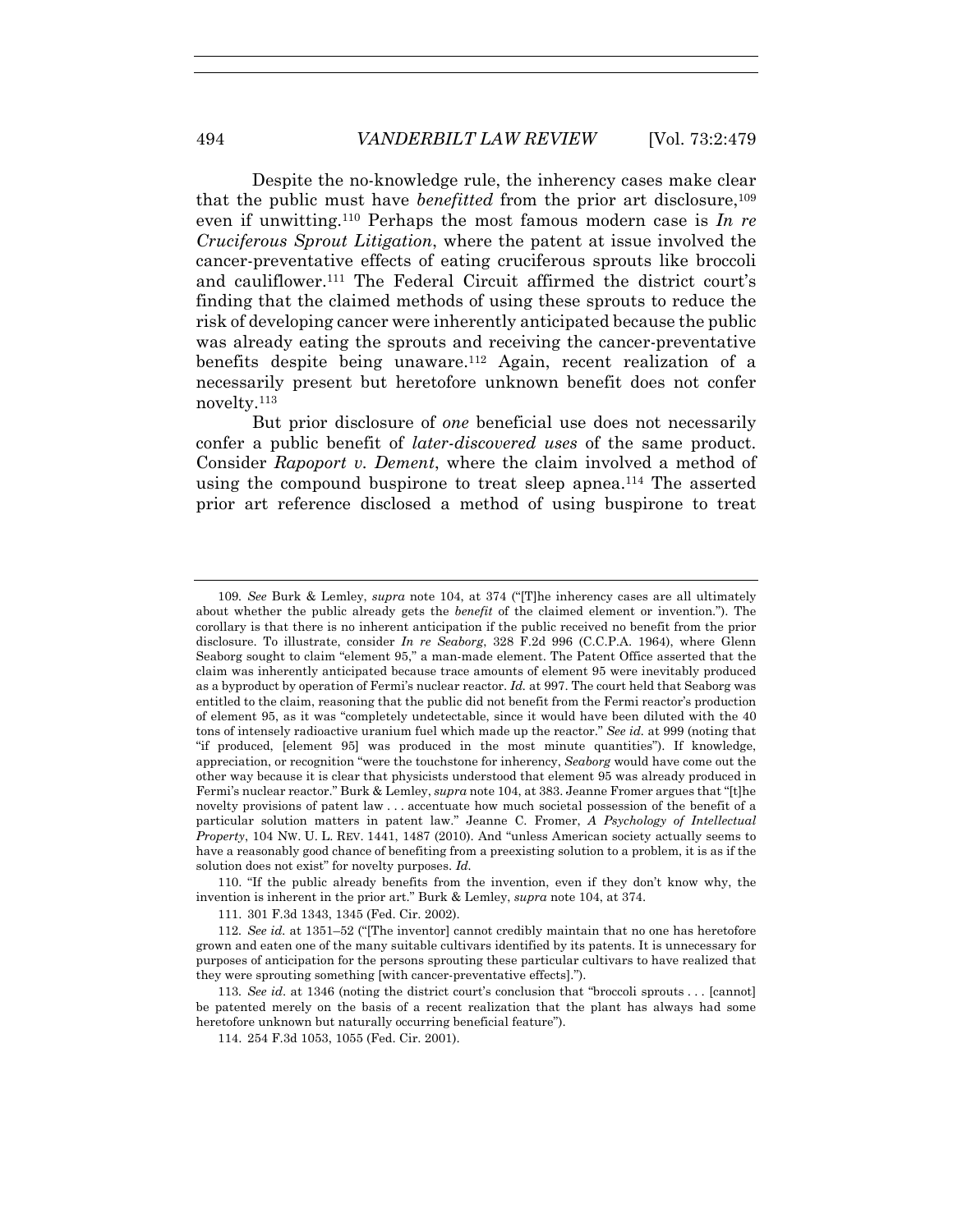anxiety.115 The Federal Circuit rejected an argument that the reference was inherently anticipated because its lack of teaching about the apnea indication (dosage amount and timing, etc.) meant that practicing the prior art method on anxiety patients also suffering from sleep apnea might *sometimes* have the effect of treating the latter.<sup>116</sup> The court reiterated that an alleged inherent characteristic must inevitably result from practicing the prior art; that it can possibly result from a given set of circumstances will not anticipate.117 So the claim in *Rapoport* is novel because sleep apnea patients had not been receiving the benefit of the prior art disclosure.118 Finding new uses that give the world new benefits is precisely the type of activity that the patent system seeks to encourage.119

# II. NEW-USE PATENTS

Prior to the Patent Act of 1952, new uses for old things were deemed patent-ineligible.120 This prohibition was also based on novelty considerations:

117*. See Rapoport*, 254 F.3d at 1063 ("Inherency, however, may not be established by probabilities or possibilities. The mere fact that a certain thing *may* result from a given set of circumstances is not sufficient." (quoting Cont'l Can Co. USA v. Monsanto Co., 948 F.2d 1264, 1269 (Fed. Cir. 1991))); *see also supra* notes 80–82 and accompanying text.

118*. See* Eli Lilly & Co. v. L.A. Biomedical Res. Inst., 849 F.3d 1073, 1076 (Fed. Cir. 2017) (holding that a prior art reference that suggests the benefits of claimed new use without a clear disclosure of the inherent characteristic cannot defeat novelty because "[t]o anticipate, a reference must do more than 'suggest' the claimed subject matter" (quoting AstraZeneca LP v. Apotex, Inc., 633 F.3d 1042, 1055 (Fed. Cir. 2010))).

119*. See* Burk & Lemley, *supra* note 104, at 407 (discussing how the inherency doctrine may perform the desired work of the products of nature doctrine, by distinguishing between products in nature based on whether people already benefit from them).

 120. *See* Le Roy v. Tatham, 55 U.S. (14 How.) 156, 166 (1852) ("Applying an old machine to a new use, or to produce a new result, is not the subject of a lawful patent."); John F. Duffy, *Rules and Standards on the Forefront of Patentability*, 51 WM. & MARY L. REV. 609, 632–34 (2009) (providing a historical account of the prohibition). As explained by the U.S. Court of Customs and Patent Appeals, "a new use of an old thing or an old process, quite unchanged, can under no circumstances be patentable; not because it may not take as much inventiveness to discover it, . . . but because the statute allows patents only for a new 'art, machine, manufacture or composition of matter.'" *In re* Thuau, 135 F.2d 344, 346 (C.C.P.A. 1943) (quoting 35 U.S.C. § 31 (repealed 2000)). This interpretation was widespread, as stated by Judge Learned Hand:

<sup>115</sup>*. See id.* at 1056 (noting the prior art reference—an article titled *Buspirone: Anxiolytic Therapy with Respiratory Implications*).

<sup>116</sup>*. See id.* at 1062–63 (indicating Rapoport's failure "to demonstrate that the proposed dosage regiment in the [prior art] would necessarily result in a therapeutically effective amount" as a basis for finding "Rapaport's inherency argument [to be] without merit," and for concluding that "the [prior art] does not disclose administration of buspirone to patients suffering from sleep apnea to treat sleep apnea"); *see also* Perricone v. Medicis Pharm. Corp., 432 F.3d 1368, 1386 (Fed. Cir. 2005) (Bryson, J., concurring in part and dissenting in part) (discussing *Rapoport*); *cf.* Glaxo, Inc. v. Novopharm Ltd., 830 F. Supp. 871, 874 (E.D.N.C. 1993) ("In order for a claim to be inherent in the prior art it is not sufficient that a person following the disclosure sometimes obtains the result set forth in the claim, it must invariably happen."), *aff'd*, 52 F.3d 1043 (Fed. Cir. 1995).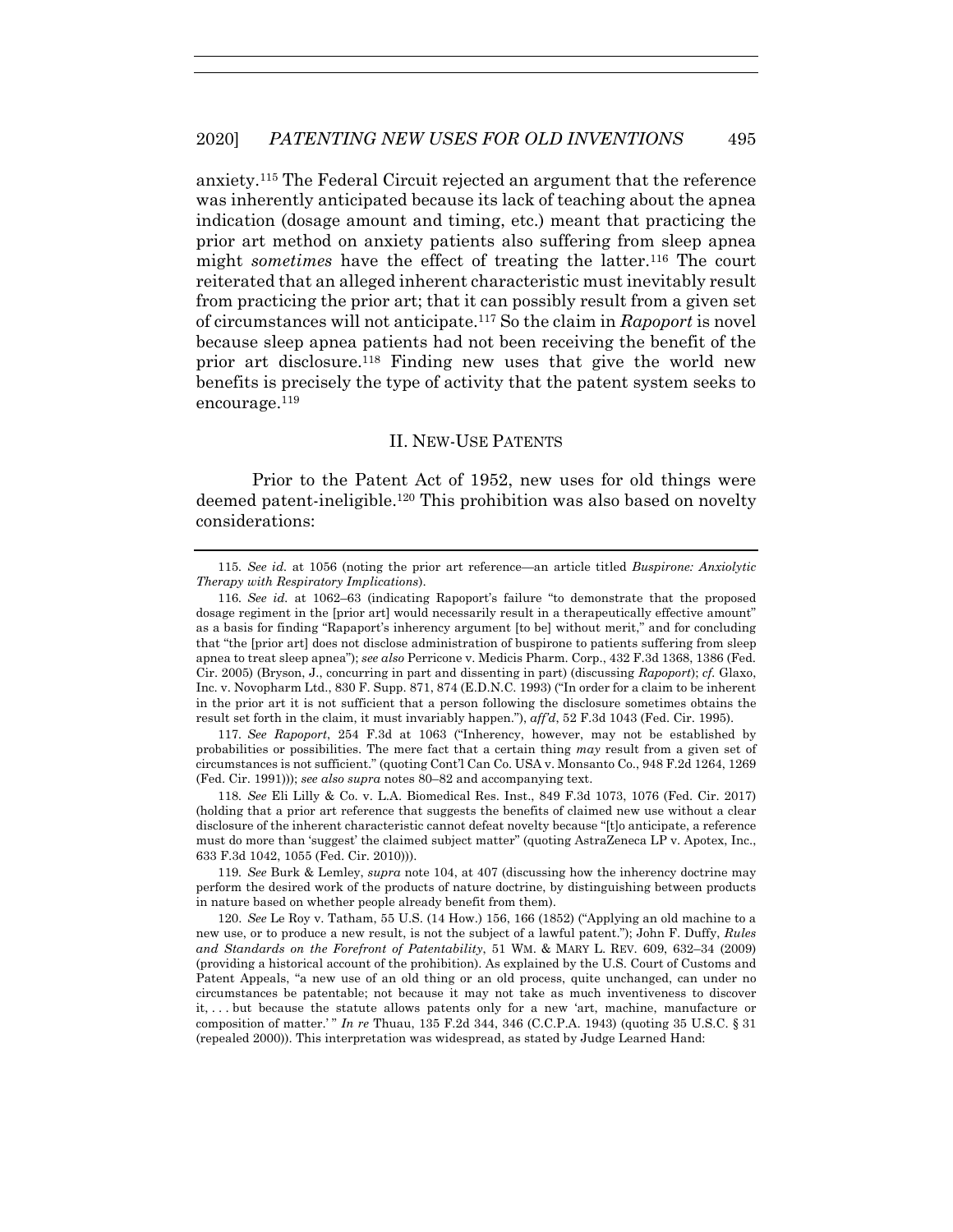[T]he presence or the absence of the *patentable* quality of novelty depends in some degree on the position in which the supposed inventor stands with reference to the history of the art; for there may be in what he has done an element of novelty, and yet that novelty may consist only in the . . . new use to which he applies an old or well-known method . . . . When this is the case, the question to be determined is, whether . . . something has been discovered, or some effect produced, which . . . enters the domain of what is called invention.<sup>121</sup>

As applied to drugs, a newly discovered use was unpatentable despite the fact that "the use of the medicine would be new, and the effect of it as materially different from what is now known, as life is from death."122 This prohibition was a corollary of the judicially imposed substantial novelty standard applied under the 1793 Act.<sup>123</sup>

Old Town Ribbon & Carbon Co. v. Columbia Ribbon & Carbon Mfg. Co., 159 F.2d 379, 382 (2d Cir. 1947) (footnote omitted). These cases reflect doubts (prior to the 1952 Act) as to whether methods were patent-eligible. *See* Holbrook, *supra* note 12, at 1005 ("Historically, there were concerns as to whether processes were categorically excluded from the patent system . . . .").

 121. GEORGE TICKNOR CURTIS, A TREATISE ON THE LAW OF PATENTS FOR USEFUL INVENTIONS, AS ENACTED AND ADMINISTERED IN THE UNITED STATES OF AMERICA § 53, at 44 (4th ed. 1873); *see also* Roberts v. Ryer, 91 U.S. 150, 157 (1875) ("It is no new invention to use an old machine for a new purpose."). *But see* Blake v. City and County of San Francisco, 113 U.S. 679, 682–83 (1885):

If there is any qualification of this rule, it is that if a new and different result is obtained by a new application of an invention, such new application may be patented as an improvement on the original invention; but if the result claimed as new is the same in character as the original result, it will not be deemed a new result for this purpose.

122*. See* Boulton v. Bull (1795) 126 Eng. Rep. 651, 663; 2 H. BL. 463, 487 (describing a hypothetical situation in which a physician discovers that another doctor's existing "fever powder" is a cure for a separate ailment when provided in certain dosages), *cited with approval in Tatham*, 55 U.S. (14 How.) at 166 *and* Joseph Story, *On the Patent Laws*, 16 U.S. app. 13, 18 (1818); *cf.* Morton v. N.Y. Eye Infirmary, 17 F. Cas. 879, 882–83 (C.C.S.D.N.Y. 1862) (No. 9,865) (holding that the use of ether as an anesthetic was unpatentable because it was a new use of a known compound).

 123. Recall that under the 1952 Act, an invention lacks novelty if each element of the claimed invention is identically disclosed in a single prior art reference. *See supra* Section I.B. But early U.S. law required more—"substantial novelty in the alleged invention, as compared with what existed before." CURTIS, *supra* note 121, § 32, at 25. This restrictive form of novelty "did more than merely define what was meant by 'not before known or used' in the patent statutes." Edward C. Walterscheid, *Novelty & the* Hotchkiss *Standard*, 20 FED. CIR. B.J. 219, 228 (2010) (footnote omitted). So, the courts endeavored to "work[ ] out rules designed to prevent trivial advances from falling within the concept of patentable novelty." Edmund W. Kitch, Graham v. John Deere Co.: *New Standards for Patents*, 1966 SUP. CT. REV. 293, 303; *see also* PHILLIPS, *supra* note 1, at 127 ("The sufficiency of the invention depends . . . upon its being diverse and distinguishable from what is familiar and well known, and also substantially and materially, not slightly and trivially so."). "Under this standard . . . a patentee could show substantial novelty by indicating a different principle or by proving different results or effects, i.e., by establishing any differences in structure, operation, effect or efficiency that would tend to show that the invention was more than a 'colorable

If [the new invention] be merely for a new employment of some "machine, manufacture or composition of matter" already known, it makes not the slightest difference how beneficial to the public the new function may be, how long a search it may end, how many may have shared that search, or how high a reach of imaginative ingenuity the solution may have demanded  $\dots$ . If will not be patentable because it will not be within the terms of the statute. This is the doctrine that a "new use" can never be patentable. In this circuit we have many times applied it, and it has been recognized elsewhere.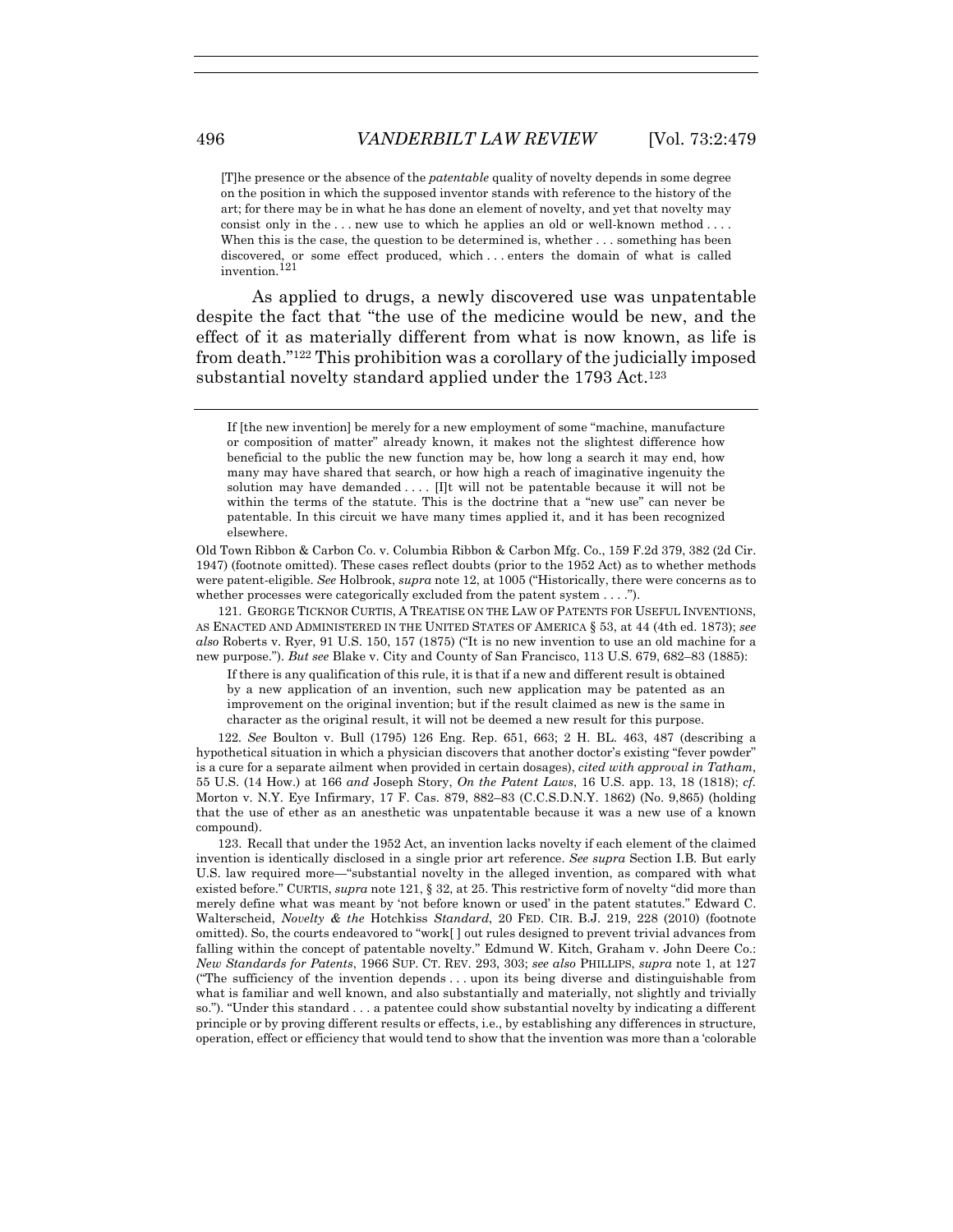The  $1952$  Act<sup>124</sup> explicitly renders eligible the patenting of repurposed inventions.125 This makes sense. It stands to reason that the original inventor did not know everything about the invention, but a subsequent inventor could discover new uses for it. As long as the claimed new use is novel, nonobvious, and adequately described, no bar to patentability should exist.126

## *A. Understanding New-Use Patent Claims*

Claims are central to every aspect of patent law.127 They define the "technological territory" that the inventor claims is his or hers to control<sup>128</sup> and "provide<sup>[]</sup> the metes and bounds of the right which the patent confers on the patentee to exclude others from making, using, or

But if what it actually did, is in its nature the same as sawing, and its structure and action suggested to the mind of an ordinarily skilful [sic] mechanic this double use to which it could be adapted without material change, then such adaptation to the new use, is not a new invention, and is not patentable.

(emphasis omitted).

 124. The Patent Act of 1793 restricted patent-eligible subject matter to any new and useful "art, machine, manufacture, or composition of matter." Patent Act of 1793, ch. 11, § 1, 1 Stat. 318, 319 (repealed 1836). This language "appeared to clearly restrict patentability of machines to only those that were new, and said nothing about authorizing patentability of a new use of a known machine." Walterscheid, *supra* note 123, at 247 n.184. This language remained unchanged until the 1952 Act replaced "art" with "process" in 35 U.S.C. § 101. *Id.*

125*. See supra* note 7.

 126. Michael Risch, *Everything Is Patentable*, 75 TENN. L. REV. 591, 610 (2008) (applying this rationale to business method patents). The patentability requirements appear in Title 35 of the United States Code. Briefly, the claimed invention must be useful, novel, nonobvious, and directed to patentable subject matter. 35 U.S.C.  $\S$  101–103 (2012). In addition, the application must adequately describe, enable, and set forth the best mode contemplated for carrying out the invention and conclude with claims that delineate the invention with particularity. 35 U.S.C. § 112(a)–(b) (2012).

 127. Mark A. Lemley, *The Changing Meaning of Patent Claim Terms*, 104 MICH. L. REV. 101, 101 (2005); *see also* Giles S. Rich, *The Extent of the Protection and Interpretation of Claims— American Perspectives*, 21 INT'L REV. INDUS. PROP. & COPYRIGHT L. 497, 499 (1990) (stating that in patent law, "the name of the game is the claim"). At the application stage, the inventor dickers with the Patent Office for broad claim scope, "and in litigation the parties try to convince the court to construe the claims in their favor." Sean B. Seymore, *Heightened Enablement in the Unpredictable Arts,* 56 UCLA L. REV. 127, 128−29 (2008).

 128. Robert P. Merges & Richard R. Nelson, *On the Complex Economics of Patent Scope*, 90 COLUM. L. REV. 839, 844 (1990).

variation' of the prior art." Kenneth J. Burchfiel, *Revising the "Original" Patent Clause: Pseudohistory in Constitutional Construction*, 2 HARV. J.L. & TECH. 155, 193–94 (1989) (footnotes omitted); *cf.* Woodcock v. Parker, 30 F. Cas. 491, 492 (C.C.D. Mass. 1813) (No. 17,971) (Story, J.) ("If he claim a patent for a whole machine, it must in substance be a new machine; that is, it must be a new mode, method, or application of mechanism, to produce some new effect, or to produce an old effect in a new way."). So, the substantial novelty standard tried "to distinguish between the new and the really new," Kitch, *supra*, at 304, thereby making it a "precursor to the nonobviousness requirement." Walterscheid, *supra*, at 228; *see also* Tucker v. Spalding, 80 U.S. (13 Wall.) 453, 455–56 (1871):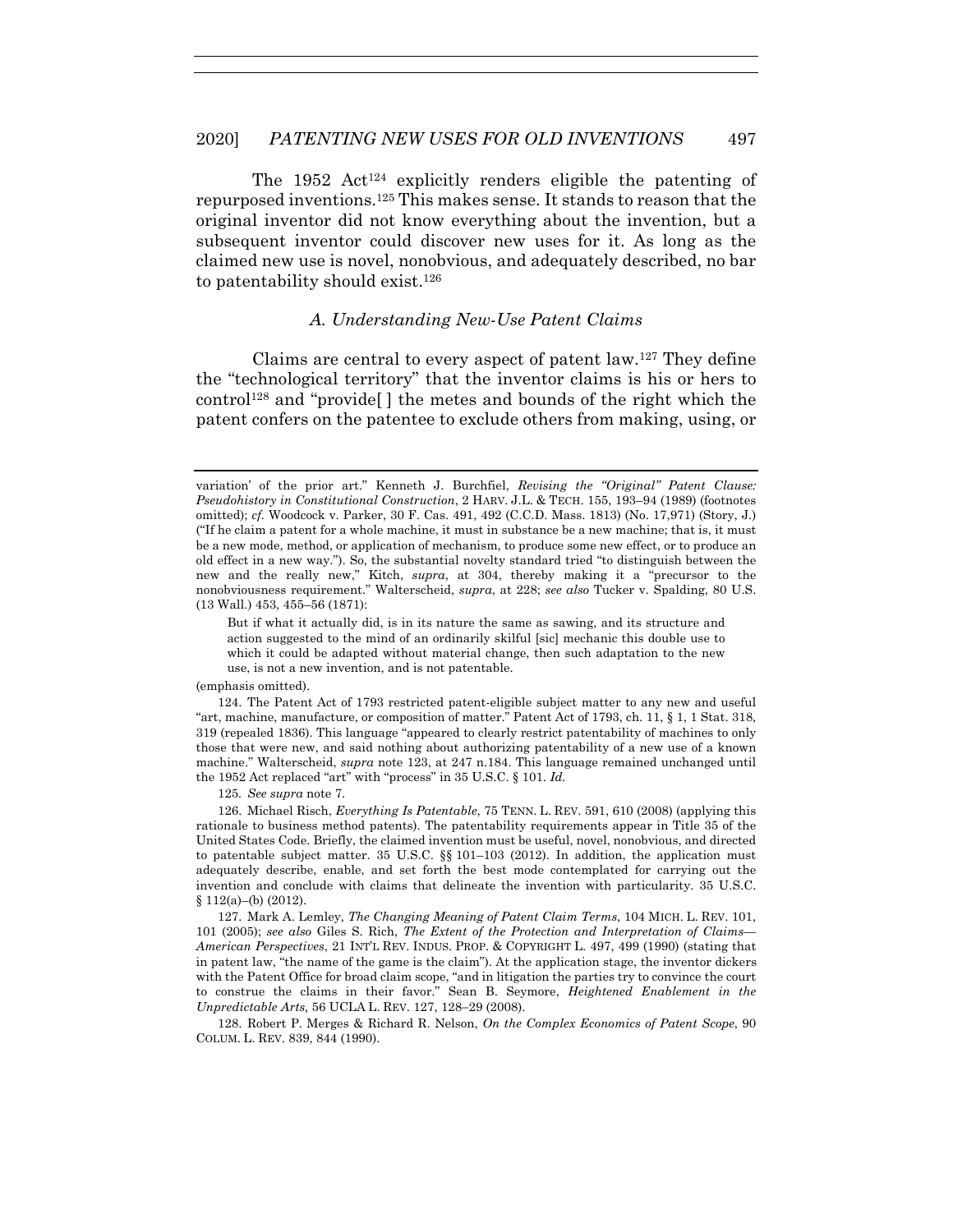selling the protected invention."129 So patentees will seek the broadest claim scope possible.130

For inventions such as drugs, patent applicants typically consider several types of claims.131 These include a claim to the product,<sup>132</sup> a claim to make the product, and a claim to use the product.133 Returning to the hypothetical introduced earlier involving the drug *X*, potential claims include: a product claim directed to *X*, the compound itself; method claims directed to making *X*; and method claims directed to using *X* to treat a disease.

But these claims differ in their scope of protection and potential value. A product claim covering the compound itself affords the broadest protection.134 As Harold Wegner explains,

[Product claims covering the compound] have always been the premium form of patent protection in the chemical industry . . . . A claim to the compound, per se, dominates every method of making that compound and every single use of that compound, every single mixture of different components that includes that compound, and every end use composition inclusive of the compound.<sup>135</sup>

So an inventor *always* prefers a claim to *X*, the product itself.136 But sometimes a product claim is unavailable. *X* might be covered by an existing patent or in the public domain.<sup>137</sup> Either way, a subsequent

134*. In re* Papesch, 315 F.2d 381, 391 (C.C.P.A. 1963) (discussing the "well-recognized advantages" of composition-of-matter claims); TONY ELLERY & NEAL HANSEN, PHARMACEUTICAL LIFECYCLE MANAGEMENT 93 (2012) (noting that a product patent is the "strongest" type of patent).

 135. HAROLD C. WEGNER, PATENT LAW IN BIOTECHNOLOGY, CHEMICALS, AND PHARMACEUTICALS 177 (1992); *see also* Merges & Nelson, *supra* note 128, at 912 (providing examples that demonstrate the broad scope of protection). An inventor of a product must disclose a single use to satisfy patent law's utility requirement. *See* discussion *supra* note 25. But the resulting patent covers the full scope of the product, including all uses. *In re* Thuau, 135 F.2d 344, 347 (C.C.P.A. 1943); *accord* Utility Examination Guidelines, 66 Fed. Reg. 1092, 1094–95 (Jan. 5, 2001). Also note that disclosing a single mode of using the product satisfies the statutory enablement requirement. *See* discussion *infra* note 340 and accompanying text. Thus, an inventor need not enable all uses to obtain a product claim. Invitrogen Corp. v. Clontech Lab., Inc., 429 F.3d 1052, 1071 (Fed. Cir. 2005).

 136. MARTIN A. VOET, THE GENERIC CHALLENGE: UNDERSTANDING PATENTS, FDA & PHARMACEUTICAL LIFE-CYCLE MANAGEMENT 71–74 (5th ed. 2016) (describing the "hierarchy" of patent claims and noting that product patents are the best for pharmaceuticals).

 137. A famous example involves cisplatin, the most widely used anticancer drug. The drug's biological properties were discovered through serendipity when the compound was accidentally made during a chemical experiment. *See* JIE JACK LI, LAUGHING GAS, VIAGRA, AND LIPITOR: THE HUMAN STORIES BEHIND THE DRUGS WE USE 10−11 (2006) (describing how the drug's anticancer

 <sup>129.</sup> Corning Glass Works v. Sumitomo Elec. U.S.A., Inc., 868 F.2d 1251, 1257 (Fed. Cir. 1989).

 <sup>130.</sup> Merges & Nelson, *supra* note 128, at 840; *see also* ANTHONY L. MIELE, PATENT STRATEGY 98 (2001) (arguing that applicants have an incentive "to obtain very broad claims for which a colorable argument can be made for patentability").

 <sup>131.</sup> U.S. CONG., OFFICE OF TECH. ASSESSMENT, OTA-H-522, PHARMACEUTICAL R&D COSTS, RISKS, AND REWARDS app. E, at 290−91 (1993) [hereinafter PHARMACEUTICAL R&D].

 <sup>132.</sup> When the invention is a new chemical entity, this is also known as a "composition of matter" claim. MUELLER, *supra* note 86, at 456–58.

 <sup>133.</sup> JEFFREY G. SHELDON, HOW TO WRITE A PATENT APPLICATION 6–77 (3d. ed. 2015).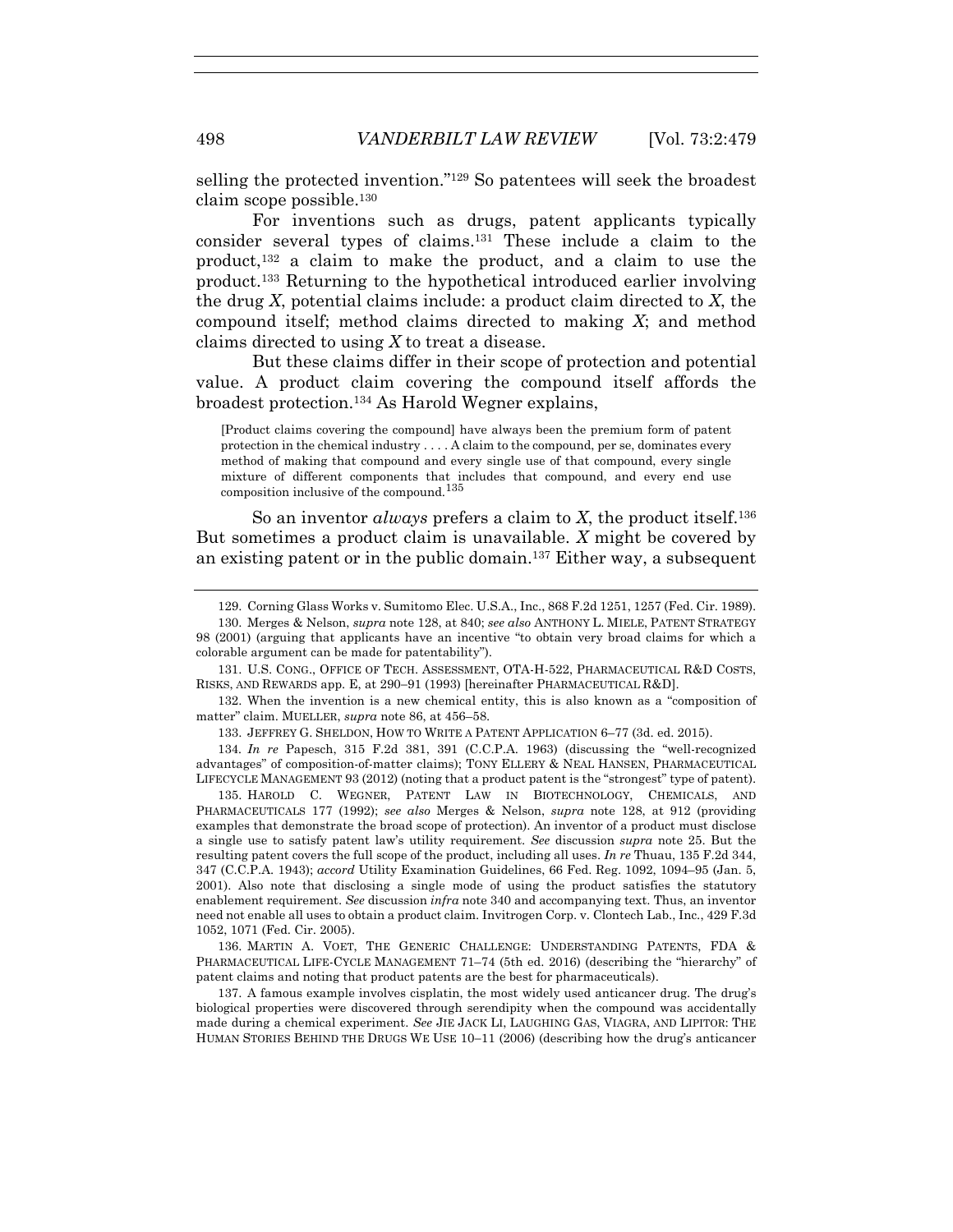inventor is barred from (re)patenting *X*.138 But a subsequent inventor can possibly obtain a method-of-use claim for *X*.139 The claim is written in the form "the [method] of applying Old Product *X* to New [Use] *Y*."140

However, a new-use claim has two significant drawbacks. First, aside from the novelty requirement, the claimed new use may face a formidable nonobviousness hurdle.141 The nonobviousness requirement<sup>142</sup> ensures that the invention is "new enough"<sup>143</sup> by denying patents for trivial extensions of what is already known144 and for inventions that would have come about through ordinary technological progress.145 The question that must be answered is whether the claimed new use would have been obvious to a PHOSITA

138*. See supra* notes 3, 10−11 and accompanying text.

139*. See* 35 U.S.C. § 100(b) (2012) (defining a patentable "process" to "include[ ] a new use of a known . . . composition of matter, or material"); Dawson Chem. Co. v. Rohm & Haas Co., 448 U.S. 176, 213 (1980) (recognizing the patentability of a newly discovered use over a known product); Merck & Co., Inc. v. Teva Pharm. USA, Inc., 347 F.3d 1367, 1372 (Fed. Cir. 2003) (explaining that a new use for a known compound can be patented with a "method" claim).

 140. Merges & Nelson, *supra* note 128, at 852. A method patent can provide fairly strong protection in certain situations. *See, e.g.*, Lorie Ann Morgan & Jeffrey Tidwell, *Patents: United States Perspective*, *in* 4 ENCYCLOPEDIA OF PHARMACEUTICAL TECHNOLOGY 2616, 2617 (James Swarbick ed., 3d ed. 2007) (explaining that method-of-use claims can afford important protection for pharmaceuticals because FDA approval is linked to specific therapeutic uses).

 141. 35 U.S.C. § 103 (2012); *see also* Allegheny Drop Forge Co. v. Portec, Inc., 541 F.2d 383, 386 (3d Cir. 1976) ("A new use for an old process or product is patentable if the new use or application is itself not 'obvious' to [a PHOSITA].").

 142. Lack of novelty (35 U.S.C. § 102 (2012)) and lack of nonobviousness (35 U.S.C. § 103 (2012)) are substantively distinct grounds for denying patentability. Jones v. Hardy, 727 F.2d 1524, 1529 (Fed. Cir. 1984) ("[T]hough anticipation is the epitome of obviousness, [they] are separate and distinct concepts."); *see also* Trintec Indus., Inc. v. Top-U.S.A. Corp., 295 F.3d 1292, 1296 (Fed. Cir. 2002) ("[O]bviousness is not inherent anticipation."). Most would agree that nonobviousness only comes into play after the novelty inquiry is complete. *See In re* Bergy, 596 F.2d 952, 960 (C.C.P.A. 1979) (explaining that an applicant must "hav[e] separate keys to open *in succession* the three doors of sections 101, 102, and 103") (emphasis added)), *aff'd in relevant part sub nom*. Diamond v. Chakrabarty, 447 U.S. 303 (1980).

143. 3 CHISUM, *supra* note 67, § 3.01.

 144. Graham v. John Deere Co., 383 U.S. 1, 6 (1966); *see also* John F. Duffy, *Inventing Invention: A Case Study of Legal Innovation*, 86 TEX. L. REV. 1, 6–7 (2007) (exploring the wisdom of denying patents for trivial inventions).

 145. KSR Int'l Co. v. Teleflex Inc., 550 U.S. 398, 427 (2007). If an invention lacks nonobviousness, it would have inevitably come about through routine advances; thus, the inducement of a patent (and the accompanying disclosure) are thought to be unnecessary. ALAN DEVLIN, FUNDAMENTAL PRINCIPLES OF LAW AND ECONOMICS 261 (2015); Rebecca S. Eisenberg, *Obvious to Whom? Evaluating Inventions from the Perspective of the PHOSITA*, 19 BERKELEY TECH L.J. 885, 886 (2004).

properties were first discovered). Characterization of the compound revealed that it was first made in 1845 and even contributed to the Nobel Prize for Chemistry awarded in 1913. Rebecca A. Alderden et al., *The Discovery and Development of Cisplatin*, 83 J. CHEMICAL EDUC. 728, 728 (2006). A method-of-use patent for cisplatin was issued in 1979. *See* Anti-Animal Tumor Method, U.S. Pat. No. 4,177,263 (filed Dec. 27, 1976) (claiming methods for treating tumors with the compound).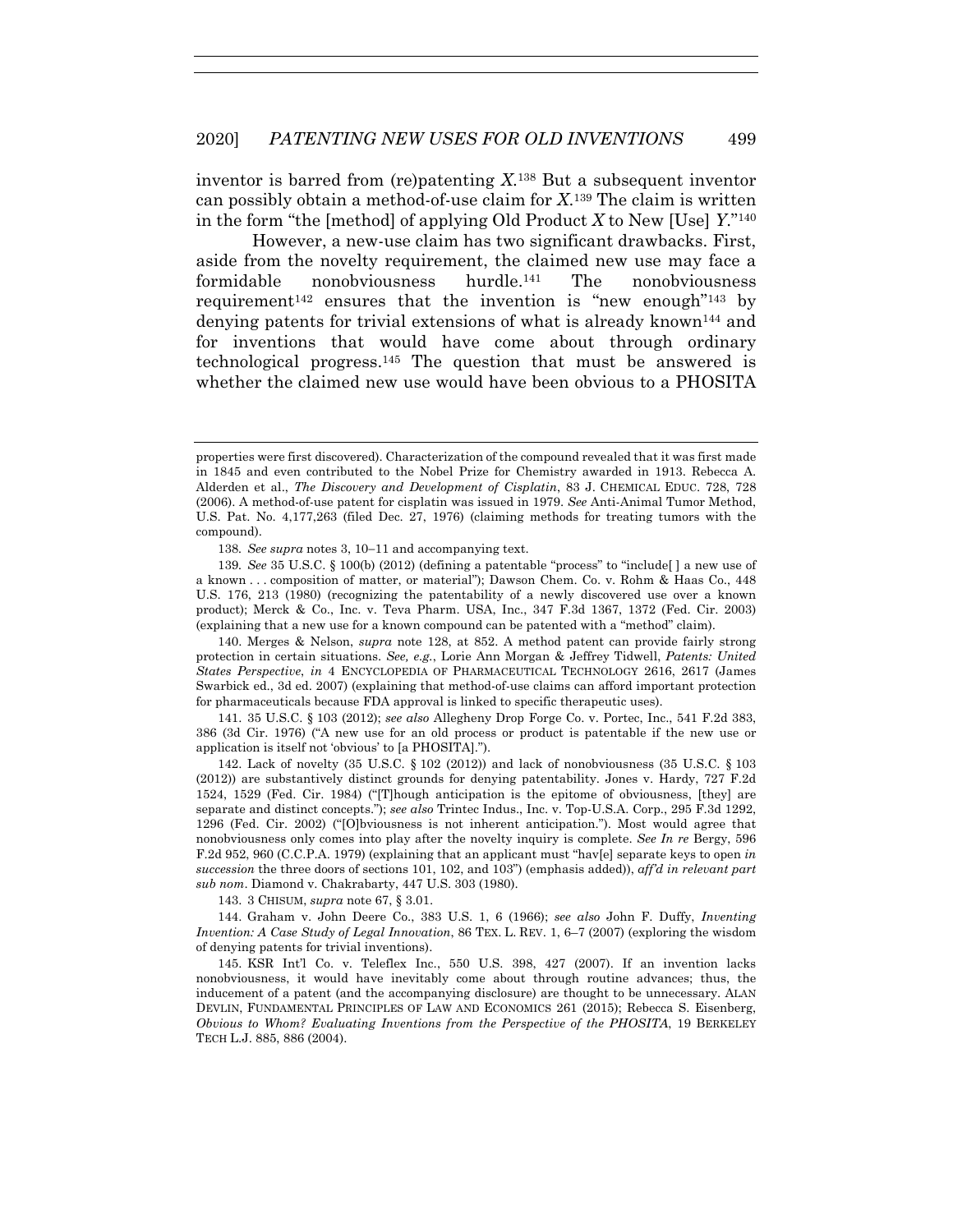at the time the patent application was filed.146 In the drug context, a new-use patent "may be difficult to obtain because the 'new' use may have been obvious, even if it was not obvious that the new use would be effective."147

Second, method-of-use claims are difficult to enforce.<sup>148</sup> The patentee acquires only the right to exclude others from using the product in the *exact* manner that has been claimed.149 So a new-use patent might be too narrow to cover other uses for *X* that come to the fore during the patent's lifespan150 or prevent others from using *X* for other purposes.<sup>151</sup> Also, the entity using X is likely to be a physician, not a competitor. Since physicians are rarely sued,152 the patentee would need to pursue a deep-pocket competitor under an indirect infringement theory<sup>153</sup> (which is hard to prove).<sup>154</sup>

Assessing novelty in method claims follows the same rules described earlier, with some nuances. As a general matter, a method claim is anticipated if a single prior art reference discloses or performs all of the steps of the claimed method before the filing date.155 For

148*. See* Benjamin N. Roin, *Unpatentable Drugs and the Standards of Patentability*, 87 TEX. L. REV. 503, 548 n.243 (2009) (describing ways to avoid infringing a new-use patent).

149. NARD, *supra* note 77, at 522; PHARMACEUTICAL R&D, *supra* note 131, at 291.

 150. Rebecca S. Eisenberg, *The Problem of New Uses*, 5 YALE J. HEALTH POL'Y L. & ETHICS 717, 724–25 (2005).

 <sup>146. 35</sup> U.S.C. § 103. Nonobviousness is a question of law based on the following pertinent underlying facts: (1) the scope and content of the relevant prior art; (2) the differences between the prior art and the claimed invention; (3) the PHOSITA's level of skill; and (4) secondary considerations that provide objective proof of nonobviousness, such as unexpected results or the invention's commercial success. *Graham*, 383 U.S. at 17–18.

 <sup>147.</sup> Michael Abramowicz, *The Danger of Underdeveloped Patent Prospects*, 92 CORNELL L. REV. 1065, 1100 (2007).

 <sup>151.</sup> Eisenberg, *supra* note 22, at 351.

<sup>152</sup>*. See infra* note 197 and accompanying text.

 <sup>153.</sup> Direct infringement occurs when a person "without authority makes, uses, offers to sell, or sells any patented invention, within the United States or imports into the United States any patented invention" during the patent term. 35 U.S.C. § 271(a) (2012). Indirect infringement occurs when a defendant either: (1) "actively induces" a third party to infringe a patent; or (2) aids a third party in committing an act of direct infringement by supplying a component for use infringement. 35 U.S.C. § 271(b)–(c).

 <sup>154.</sup> Proof of induced infringement requires "knowledge of the patent" and "knowledge that the induced acts constitute patent infringement." Global-Tech Appliances, Inc. v. SEB S.A., 563 U.S. 754, 764, 766 (2011). As Dmitry Karshtedt explains, "The principal difference between proving direct, as opposed to indirect, infringement is that the former is a strict liability tort, while both secondary infringement theories require a culpable state of mind." Dmitry Karshtedt, *Damages for Indirect Patent Infringement*, 91 WASH. U. L. REV. 911, 926 (2014) (footnotes omitted).

 <sup>155.</sup> Schumer v. Lab. Comput. Sys., Inc., 308 F.3d 1304, 1309 n.3 (Fed. Cir. 2002); *see also* Glaverbel Societe Anonyme v. Northlake Mktg. & Supply, Inc., 45 F.3d 1550, 1554 (Fed. Cir. 1995):

Anticipation requires identity of the claimed process and a process of the prior art; the claimed process, including each step thereof, must have been described or embodied, either expressly or inherently, in a single reference.... [T]he claimed invention, as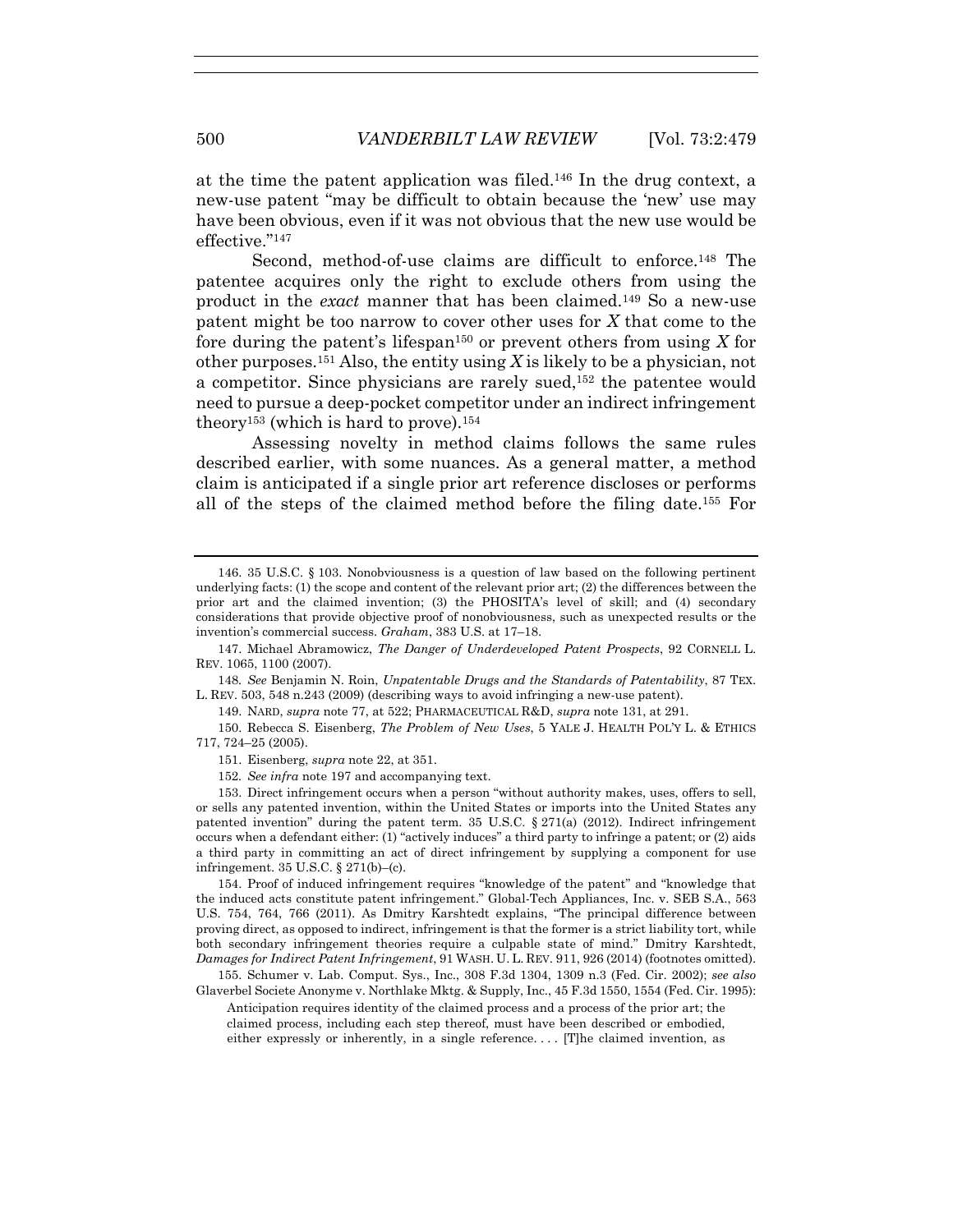example, if the claimed method requires step A, step B, and step C, a person or thing that discloses or performs step A, step B, and step C before the filing date of the patent application anticipates the claim.156

Inherency doctrine also applies to method claims, including newuse claims. So claiming a new use for a known method is inherently anticipated if the effects of the new-use claim would have necessarily occurred as a result of practicing the known method.157 To illustrate, consider the facts in *King Pharmaceuticals, Inc. v. Eon Labs, Inc*.158 The claim at issue was directed to "a method of increasing the oral bioavailability of metaxalone . . . [by] administering to the patient a therapeutically effective amount of metaxalone in a pharmaceutical composition with food."159 The asserted prior art reference disclosed taking metaxalone with food to help reduce "gastrointestinal distress,"160 yet it was unknown at the time that ingesting metaxalone with food improved its absorption. Nonetheless, the Federal Circuit held that the new-use claim was inherently anticipated by the asserted prior art reference.161 According to the court, taking metaxalone with food (as taught in the prior art) inherently increased the "oral bioavailability of metaxalone" because "the natural result of taking metaxalone with food is an increase in the bioavailability of the drug."162 A newly discovered benefit of a known method does not render the method patentable as a new use.163

Inherency raises another very important nuance in the law of anticipation for new-use claims. One might wonder if a *thing*, such as a product or device, can anticipate a new-use claim. The Federal Circuit faced this issue in *In re King*.164 The applicant claimed a method of enhancing color effects from ambient light through a process of absorption and reflection of the light off a coated substrate.165 The asserted prior art reference was a device that disclosed the coated substrate to produce architectural colors, but not the absorption and

162*. Id.* at 1272, 1275.

165*. Id.* at 1325.

described in appropriately construed claims, must be the same as that of the reference, in order to anticipate.

<sup>156</sup>*. Schumer*, 308 F.3d at 1309 n.3 ("[A] method claim will be anticipated by an earlier device performing all of the operative steps of the method."); *see* Joy Techs., Inc. v. Flakt, Inc., 6 F.3d 770, 775 (Fed. Cir. 1993) ("[M]ethod claims . . . are infringed only when the method is practiced.").

 <sup>157.</sup> Verdegaal Bros., Inc. v. Union Oil Co., 814 F.2d 628, 633 (Fed. Cir. 1987).

 <sup>158. 616</sup> F.3d 1267, 1275−76 (Fed. Cir. 2010).

<sup>159</sup>*. Id.* at 1270.

<sup>160</sup>*. Id.* at 1272.

<sup>161</sup>*. Id.* at 1276.

<sup>163</sup>*. In re* Woodruff, 919 F.2d 1575, 1578 (Fed. Cir. 1990); Bird Provision Co. v. Owens Country Sausage, Inc., 568 F.2d 369, 375 (5th Cir. 1978).

<sup>164</sup>*.* 801 F.2d 1324 (Fed. Cir. 1986).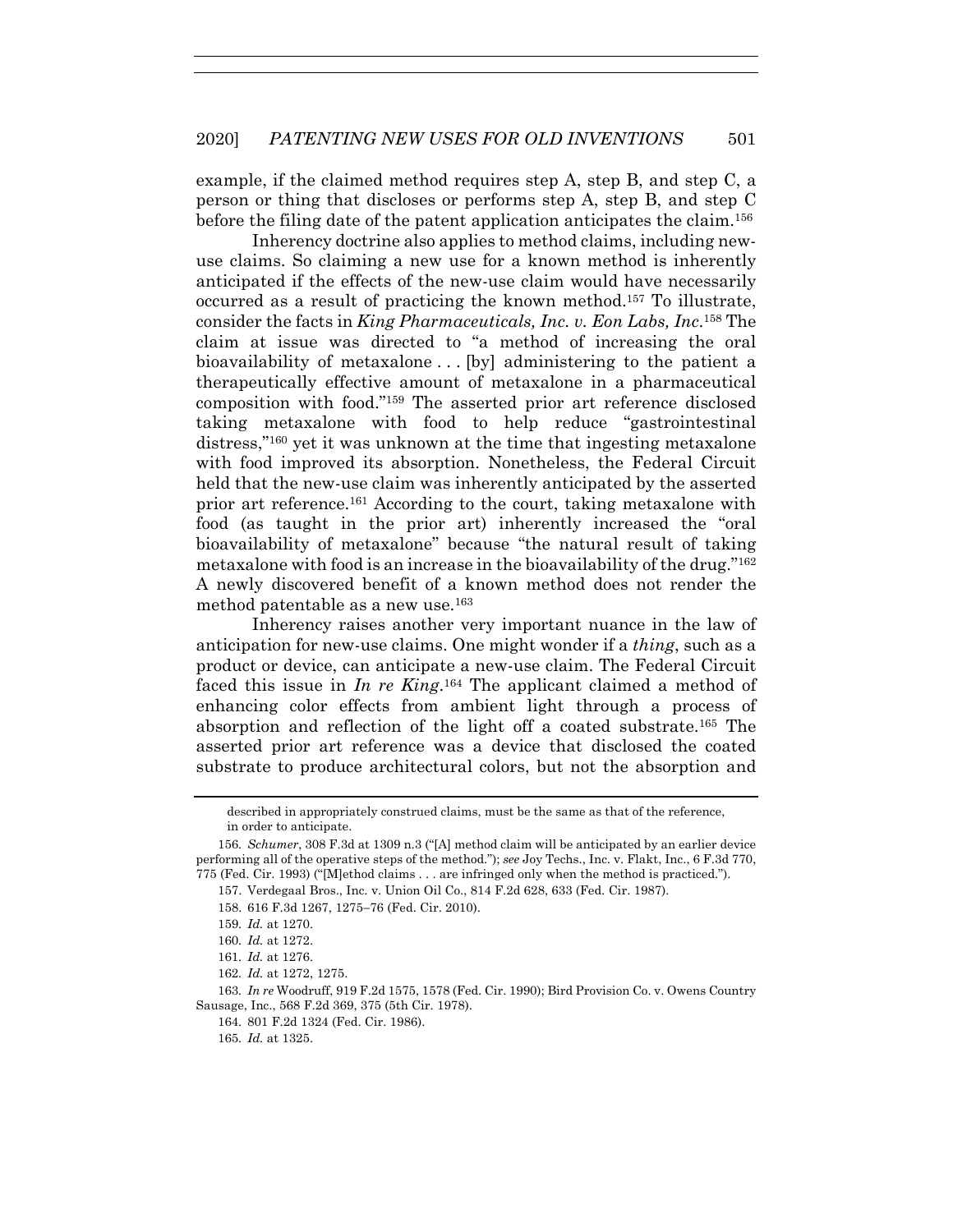reflection mechanisms of the claimed method.166 But because the prior art device inherently performed the function recited in the claimed method when that device was used in normal operation, the Patent Office rejected the method claim for a lack of novelty.167 Notwithstanding the applicant's argument that it was "absurd" to assert that a *device* could anticipate a *method* claim,168 the Federal Circuit affirmed.169 Consistent with prior precedent,170 the court held that "[u]nder the principles of inherency, if a structure in the prior art necessarily functions in accordance with the limitations of a process or method claim of an application, the claim is anticipated."171 The *King* court also made clear that the applicant's ability to articulate the underlying scientific phenomenon, which admittedly was unknown or undisclosed in the prior art, does not confer patentability.172

In *Catalina Marketing International, Inc. v. Coolsavings.com,*  Inc.,<sup>173</sup> the Federal Circuit provided a hypothetical that illustrates how a new-use method claim can be inherently anticipated when a prior art device or method was used for a different stated purpose:

Inventor A invents a shoe polish for shining shoes (which, for the sake of example, is novel, useful, and nonobvious). Inventor A receives a patent having composition claims for shoe polish. Indeed, the preamble of these hypothetical claims recites "a composition for polishing shoes." Clearly, Inventor B could not later secure a patent with composition claims on the same composition because it would not be novel. Likewise, Inventor B could not secure claims on the method of using the composition for shining shoes because the use is not a "new use" of the composition but, rather, the same use shining shoes.

170*. See* Carnegie Steel Co. v. Cambria Iron Co., 185 U.S. 403, 424−25 (1902) (explaining that a prior art device anticipates later process if the device carries out the process in its normal operation); *In re* Ackenbach, 45 F.2d 437, 439 (C.C.P.A. 1930) ("[I]f a previously patented device, in its normal and usual operation, will perform the function which an appellant claims in a subsequent application for process patent, then such application for process patent will be considered to have been anticipated by the former patented device.").

171*. In re King*, 801 F.2d at 1326; *accord In re* Cruciferous Sprout Litig., 301 F.3d 1343, 1349 (Fed. Cir. 2002) ("In order to prove that a claim is anticipated under 35 U.S.C. § 102(b), defendants must present clear and convincing evidence that a single prior art reference discloses, either expressly or inherently, each limitation of the claim.").

172*. In re King*, 801 F.2d at 1328; *accord* Atlas Powder Co. v. IRECO, Inc., 190 F.3d 1342, 1347 (Fed. Cir. 1999) ("[T]he discovery of a . . . scientific explanation for the prior art's function, does not render the old composition patentably new to the discoverer."); *see* EMI Grp. N. Am., Inc. v. Cypress Semiconductor Corp., 268 F.3d 1342, 1351 (Fed. Cir. 2001) (explaining that for anticipation, a PHOSITA need not understand the scientific mechanism of the inherent characteristic). Conversely, an applicant need not understand the underlying scientific principles or how or why an invention works in order to obtain a patent. *See infra* notes 266, 340 and accompanying text.

173. 289 F.3d 801 (Fed. Cir. 2002).

<sup>166</sup>*. Id.* at 1326.

<sup>167</sup>*. Id.*

<sup>168</sup>*. Id.*

<sup>169</sup>*. Id.* at 1327.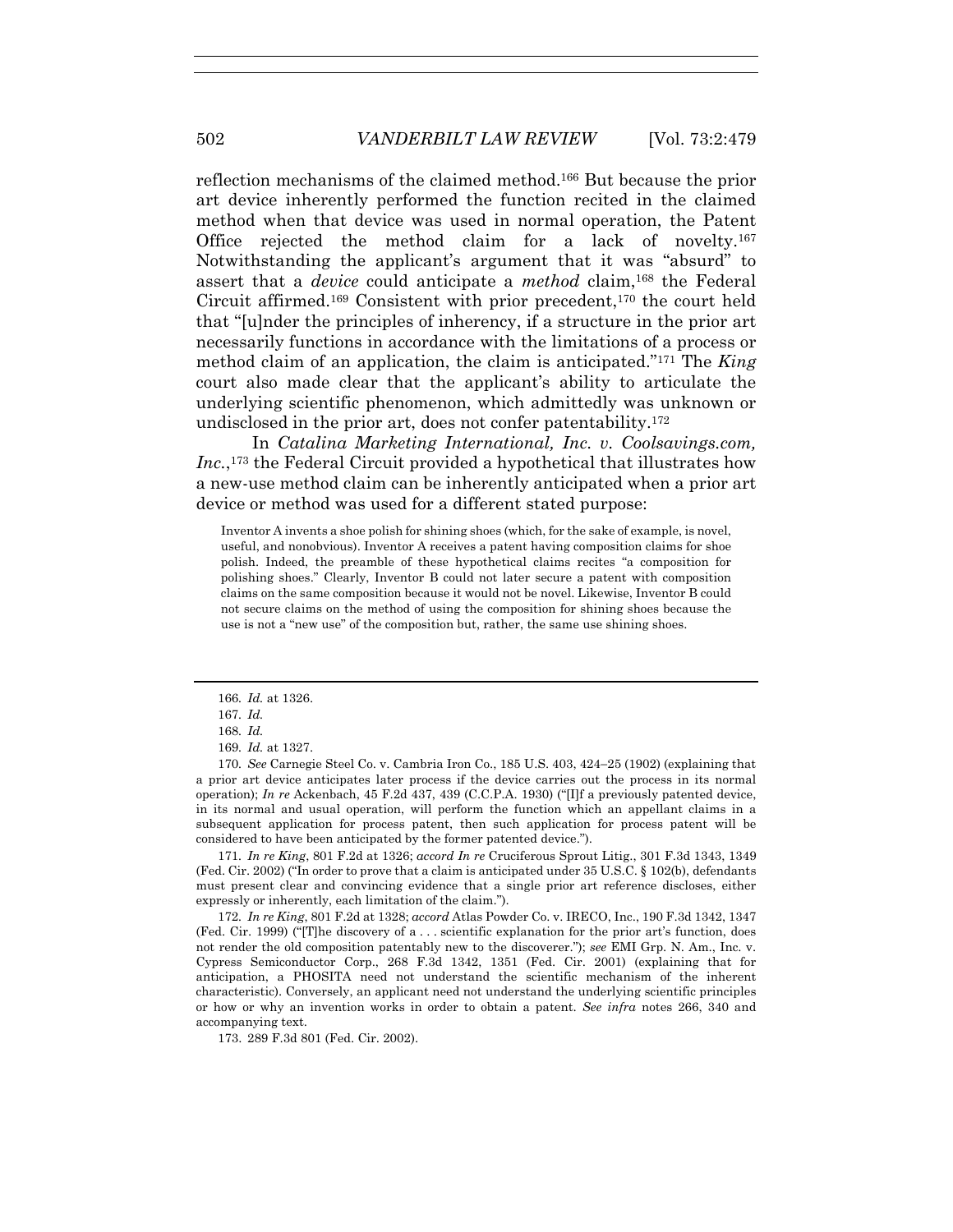Suppose Inventor B discovers that the polish also repels water when rubbed onto shoes. Inventor B could not likely claim a method of using the polish to repel water on shoes because repelling water is inherent in the normal use of the polish to shine shoes. In other words, Inventor B has not invented a "new" use by rubbing polish on shoes to repel water.<sup>174</sup>

The bottom line is that new uses for old things and methods are unpatentable if the same underlying characteristic is operating,  $175$ regardless of whether the underlying characteristic was recognized in the past.176

## *B. Repurposed Inventions*

In theory, anything can be repurposed and the new use patented as long as the latter satisfies the statutory patentability requirements.177 But repurposing has drawn the most attention in the pharmaceutical industry because drug firms recognize that developing new uses for old drugs is much cheaper than de novo drug development.178 Taking a new drug from concept through FDA approval179 to market can take ten to fifteen years and easily exceed one billion dollars.<sup>180</sup> Much of the time and cost can be attributed to the drug

 179. New drugs typically undergo three phases of clinical testing to explore their safety and efficacy. 21 C.F.R. § 312.21 (2019). Briefly, Phase I involves limited human clinical trials to elicit basic safety data and to evaluate dosing and how a drug is metabolized; Phase II expands the testing to a larger group of subjects with the disease to test efficacy and safety; and Phase III involves an even larger group of subjects and explores long-term evaluation of the drug's efficacy and safety. 21 C.F.R. § 312.21(a)–(c). After Phase III, the FDA determines whether the drug should be marketed.

 180. JORGE MESTRE-FERRANDIZ ET AL., OFF. OF HEALTH ECON., THE R&D COST OF A NEW MEDICINE 39 (2012); Joseph A. DiMasi et al., *Innovation in the Pharmaceutical Industry: New* 

<sup>174</sup>*. Id.* at 809−10 (citations omitted).

<sup>175</sup>*. Cf.* Perricone v. Medicis Pharm. Corp., 432 F.3d 1368, 1377 (Fed. Cir. 2005) ("[When] the inherent property corresponds to a claimed new benefit or characteristic of an invention otherwise in the prior art . . . , the new realization alone does not render the old invention patentable.").

<sup>176</sup>*. In re* Cruciferous Sprout, 301 F.3d at 1349−50; Bristol-Myers Squibb Co. v. Ben Venue Labs., Inc., 246 F.3d 1368, 1375 (Fed. Cir. 2001); *In re* King, 801 F.2d at 1327.

 <sup>177.</sup> For the requirements, see *supra* note 126.

<sup>178</sup>*. See generally* John Arrowsmith & Richard Harrison, *Drug Repositioning: The Business Case and Current Strategies to Repurpose Shelved Candidates and Marketed Drugs*, *in* DRUG REPOSITIONING: BRINGING NEW LIFE TO SHELVED ASSETS AND EXISTING DRUGS 9 (Michael J. Barratt & Donald E. Frail eds., 2012); Richard B. Smith, *Repositioned Drugs: Integrating Intellectual Property and Regulatory Strategies*, 8 DRUG DISCOVERY TODAY 131, 131 (2011) (noting that repositioning is a major business strategy for both big and small firms); Timothy X. Witkowski, *Intellectual Property and Other Legal Aspects of Drug Repurposing*, 8 DRUG DISCOVERY TODAY 139, 139 (2011) ("Drug repurposing, particularly of previously approved drugs, is an attractive strategy because, in theory, the developer benefits from the sunk costs of prior development for a drug that has . . . additional indications . . . ."). "De novo" refers to the traditional drug discovery process, which begins with identifying new chemical compounds suitable for medical use. Ted T. Ashburn & Karl B. Thor, *Drug Repositioning: Identifying and Developing New Uses for Existing Drugs*, 3 NATURE REVS. DRUG DISCOVERY 673, 673−74 (2004); Mark S. Boguski et al., *Repurposing with a Difference*, 324 SCIENCE 1394, 1394 (2009).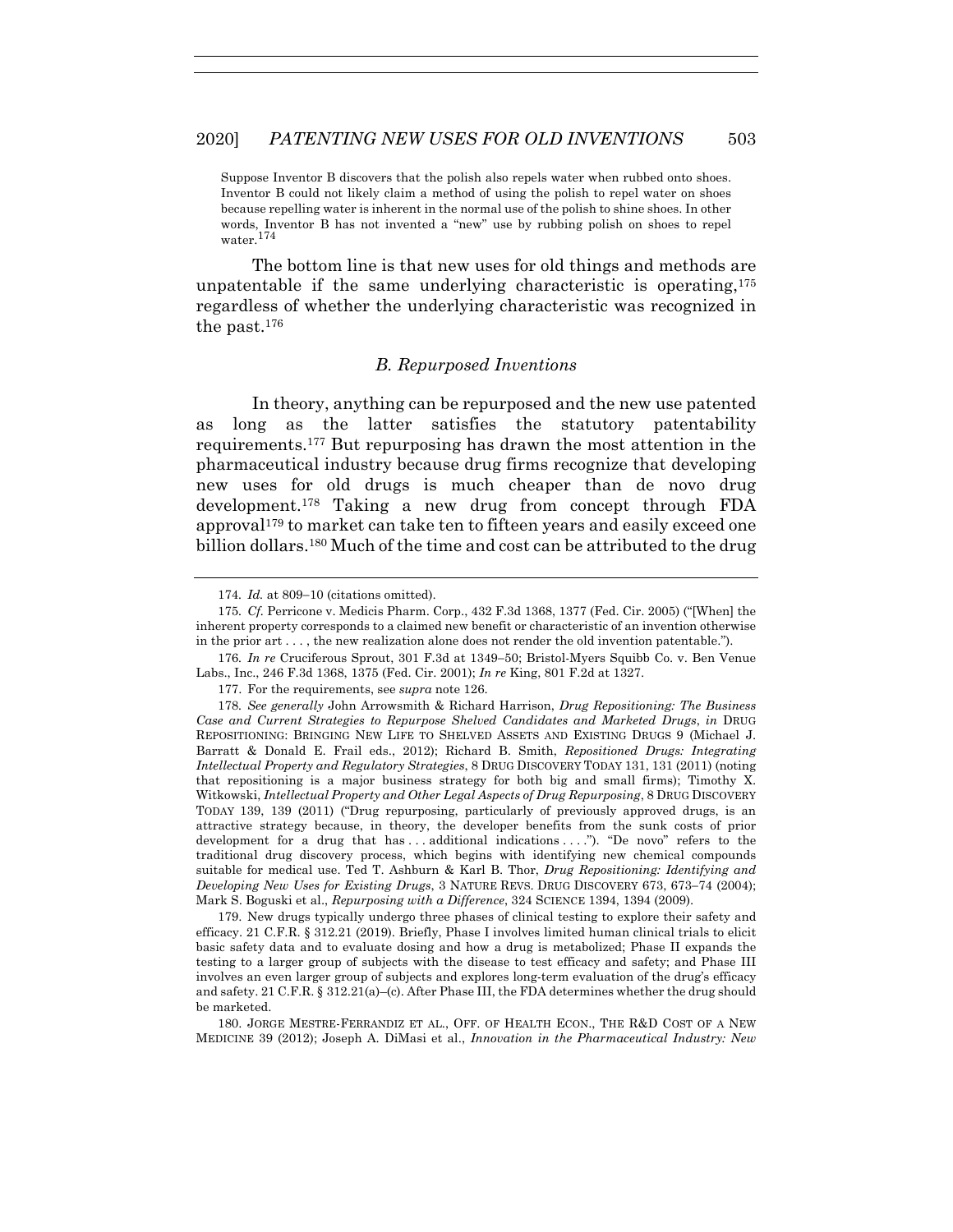discovery and preclinical development stages.181 A substantial number of de novo candidates fail,182 whether due to safety, efficacy, scientific challenges, regulatory hurdles, or other reasons.183 This means that de novo drug development requires pharmaceutical firms to take on substantial financial risks.184 By contrast, repurposing previously approved drugs can bypass most of the de novo drug development process,185 reduce the time to market to three to twelve years,186 and lower the cost to only 300 million dollars on average.<sup>187</sup> There is also growing interest in repurposing failed drugs—those that have been through some clinical development but never made it to market because they did not prove effective for their intended purpose.188 Finding new

 182. A drug company may screen hundreds of thousands of chemical compounds as likely candidates for development, but "for every 10,000 compounds that are evaluated in animal studies, 10 will make it to human clinical trials in order to get 1 compound on the market." RICHARD B. SILVERMAN, THE ORGANIC CHEMISTRY OF DRUG DESIGN AND DRUG ACTION 8 (2d ed. 2004); *see also* Morgan et al., *supra* note 180, at 9 (noting estimates of success rates for new drugs entering clinical trials ranging from eleven to twenty-four percent); *A Higher Purpose*, *supra* note 18, at 52 (noting that forty-five percent of new drug candidates fail clinical trials).

183*. See* MESTRE-FERRANDIZ ET AL., *supra* note 180, at 65−67 (exploring drivers of failure rates).

184. DiMasi et al., *supra* note 180, at 21.

 185. Chong & Sullivan, *supra* note 21, at 645 (explaining that developers of repurposed drugs "can bypass almost 40% of the overall cost of bringing a drug to market by eliminating much of the toxicological and pharmacokinetic assessments").

 186. Ashburn & Thor, *supra* note 178, at 675; *see also* Joel T. Dudley et al., *Exploiting Drug-Disease Relationships for Computational Drug Repositioning*, 12 BRIEFINGS BIOINFORMATICS 303, 304 (2011) ("The drug development cycle for a repositioned drug can be as short as 3–12 years compared to the traditional 10–17 years required to bring a new chemical entity to market.").

 187. ALISON SAHOO, INDICATION EXPANSION: OPPORTUNITIES FOR SUCCESSFUL LIFECYCLE MANAGEMENT 28 (2007). Sometimes the cost savings is tremendous. Consider thalidomide, originally approved in the 1950s as a sedative and repurposed in 2012 to treat multiple myeloma. It is estimated that FDA approval for repurposing costs forty to eighty million dollars, compared to the average of one to two billion dollars for de novo drug development. Anna Azvolinsky, *Repurposing Existing Drugs for New Indications*, SCIENTIST (Jan. 1, 2017), https://www.thescientist.com/?articles.view/articleNo/47744/-title/Repurposing-Existing-Drugs-for-New-

Indications/ [https://perma.cc/49A3-8C59] (citing J.W. Scannell et al., *Diagnosing the Decline in Pharmaceutical R&D Efficiency*, 11 NATURE REVS. DRUG DISCOVERY 191, 191−200 (2012)).

 188. Yoonjeong Cha et al., *Drug Repurposing from the Perspective of Pharmaceutical Companies*, 175 BRIT. J. PHARMACOLOGY 168, 175 (2018); Stephen Naylor et al., *Therapeutic Drug Repurposing, Repositioning and Rescue Part II: Business Review*, DRUG DISCOVERY WORLD 57, 62−63 (Mar. 2015), https://www.researchgate.net/profile/Stephen\_Naylor2/publication/ 282951546\_Therapeutic\_drug\_repurposing\_repositioning\_and\_rescue\_Part\_II\_Business\_review/l inks/568c102208ae71d5cd04abdc/Therapeutic-drug-repurposing-repositioning-and-rescue-Part-II-Business-review.pdf [https://perma.cc/K6KP-AKGE].

*Estimates of R&D Costs*, 47 J. HEALTH ECON. 20, 22 (2016); Steve Morgan et al., *The Cost of Drug Development: A Systematic Review*, 100 HEALTH POL'Y 4, 9 (2011).

 <sup>181.</sup> Benjamin N. Roin, Solving the Problem of New Uses 4−5 (Oct. 14, 2016) (unpublished manuscript), https://www.bu.edu/law/files/2016/10/Solving-the-Problem-of-New-Uses-Ben-n.- Roin.pdf [https://perma.cc/DNC9-MNX3].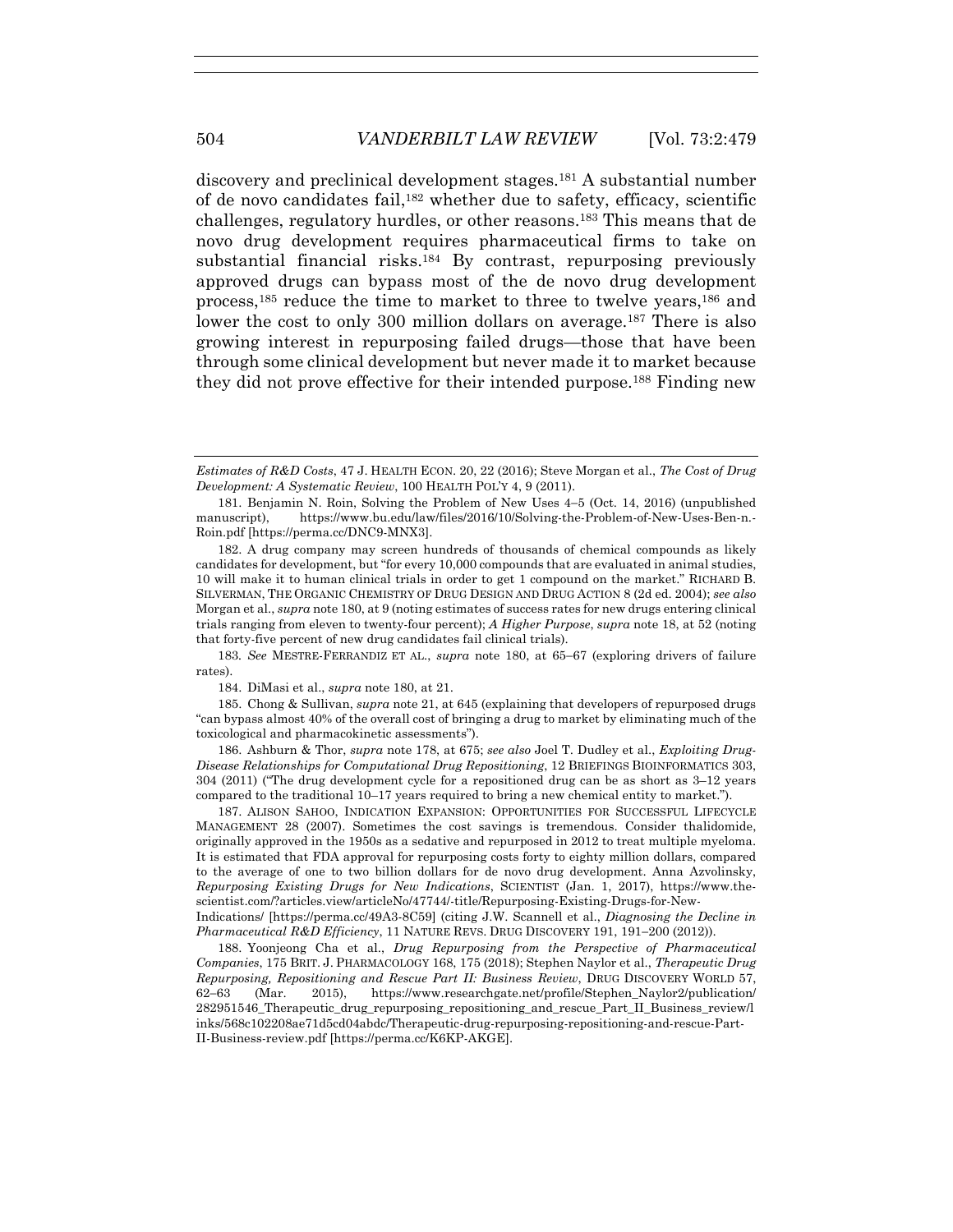uses for these "rescued" drugs is also cheaper than starting from scratch.189

But again, new-use patents have shortcomings.190 Recall that new-use patent claims are narrow in scope, meaning that they are often avoided.191 If the old product is still covered by a (product) patent, that patent will "dominate" the new-use patent until the (old) product patent expires.192 But new-use patents for drugs face an additional challenge. Once the product patent expires, generic manufacturers can enter the market and sell cheaper versions of the drug.193 Generic manufacturers can avoid a new-use patent by omitting the new indication from the drug label.194 An off-patent drug can be lawfully sold, prescribed, and administered for an older, unpatented use.195 Likewise, generic manufacturers can avoid infringement if the patented use is off-label.196

 192. Ann M. Thayer, *Drug Repurposing*, CHEMICAL & ENG'G NEWS (Oct. 1, 2012), https://cen.acs.org/articles/90/i40/Drug-Repurposing.html [https://perma.cc/9X4K-DBKC]. This gives rise to the blocking patents paradigm, wherein the product patent is "dominant" and the new-use patent is "subservient" to it. Merges & Nelson, *supra* note 128, at 860−62. The product patent holder can prevent the new-use patent holder from practicing the new use without a license. *Id.* at 860−61. Likewise, the new-use patent holder can block the product patent holder from practicing the new-use without a license. This situation is often resolved through cross-licensing. *Id.* at 854 n.65.

193*. See* Levi J. Beverly & Maxwell M. Krem, *Teaching Old Drugs New Tricks: Repositioning Pharmaceuticals for Bench to Bedside Success*, 355 AM. J. MED. SCI. 205, 206 (noting that many repurposed drugs "are available as generics and are off-patent").

 194. Rai & Rice, *supra* note 189, at 1; Roin, *supra* note 181, at 35 n.249 ("FDA regulations explicitly allow for generic manufactures [sic] to exclude patented indications from their label to avoid infringing any new-use patents." (citing 21 C.F.R. § 314.127(a)(7) (2019))).

 195. Eisenberg, *supra* note 150, at 720; *see also* ELLERY & HANSEN, *supra* note 134, at 126 ("Even if the new indication is patented . . . there is no mechanism to stop physicians prescribing the generic or pharmacies dispensing it off-label to patients with the protected indication."); Eisenberg, *supra* note 150, at 725 ("If the competitor merely brings the generic product to market for the old use, the fact that the product may be prescribed and used off-label for a patented new use is not enough to make the seller liable as an indirect infringer."). But sometimes physicians are reluctant to prescribe a drug for an off-label use because of worries about legal liability if something goes wrong or concerns about whether insurance companies will pay for an unapproved use. *A Higher Purpose*, *supra* note 18, at 53.

 196. To understand this point, it is necessary to briefly discuss the legal framework for generic drug approval. The Hatch-Waxman Act provides a swift route for generic manufacturers to seek FDA approval to market generic versions of previously approved brand-name drugs by establishing that the proposed generic is chemically equivalent and bioequivalent to its brandname counterpart and that the generic will have the same labeling as the previously approved drug. 21 U.S.C. § 355 $(j)(2)(A)(ii)$ –(v) (2012). Hatch-Waxman permits generic manufacturers to apply for FDA approval before brand-name drug patents expire, 21 U.S.C. § 355(j)(2)(A)(vii), but such action *can* constitute patent infringement. 35 U.S.C.  $\S 271(e)(2)(A)$  (2012). The Federal

<sup>189</sup>*. See* Arti K. Rai & Grant Rice, *Use Patents Can Be Useful: The Case of Rescued Drugs*, SCI. TRANSLATIONAL MED. 1 (Aug. 6, 2014), https://stm.sciencemag.org/content/6/248/248fs30/tab-pdf [https://perma.cc/9TW4-EBC4] (explaining that the availability of use patents should "drive development of rescued drugs, which have already been derisked to some extent in early-phase clinical trials for safety").

<sup>190</sup>*. See supra* notes 134−136 and accompanying text.

<sup>191</sup>*. See supra* notes 148−149 and accompanying text.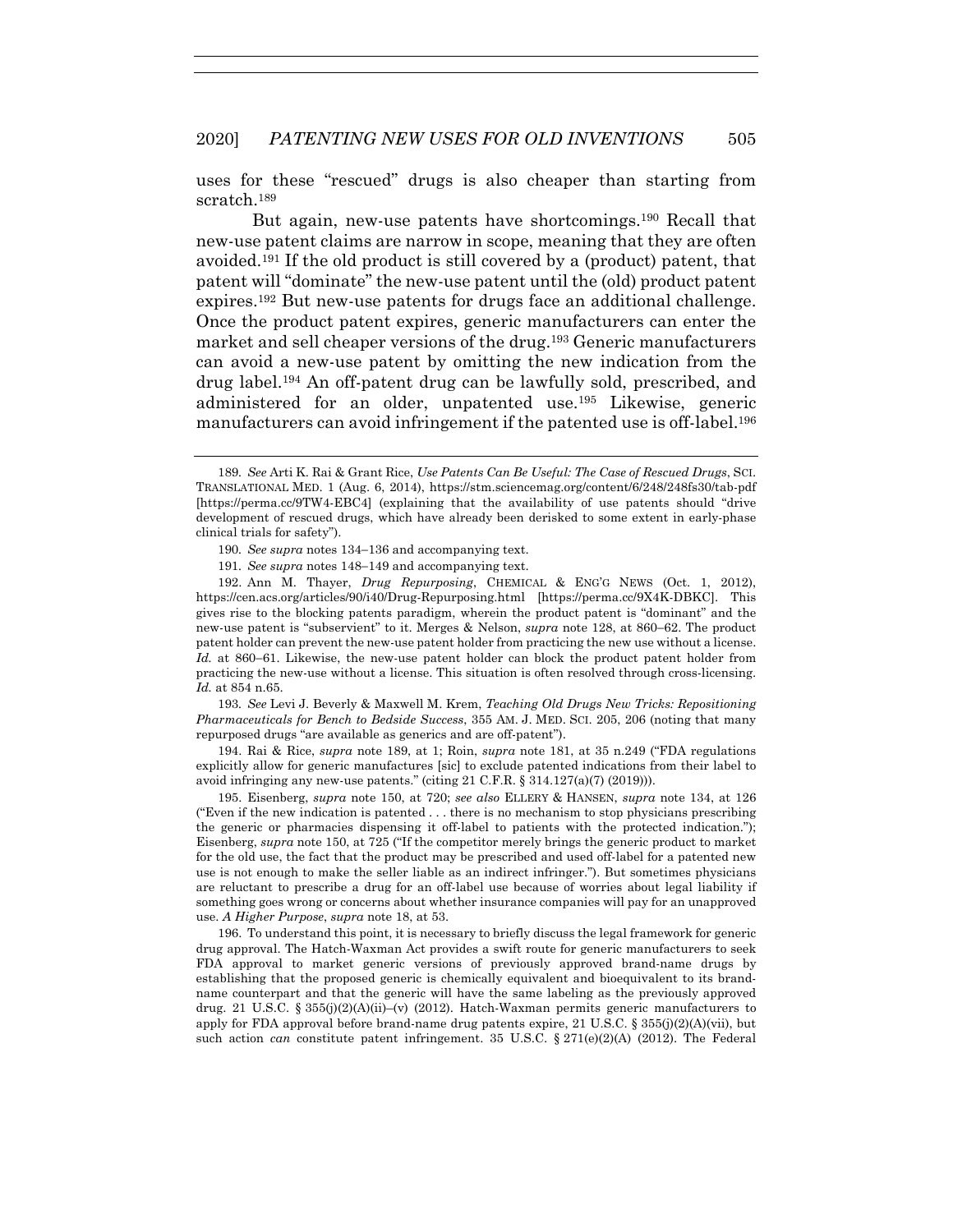Thus, new-use patents for drugs can be hard to enforce because drug firms rarely sue shallow-pocket individuals like patients who use the drug for the patented new use, doctors who prescribe the drug for such use, or pharmacists who fill the prescription.197

Yet these challenges have not deterred drug firms, who view repurposing as a promising strategy for increased revenue and business growth.198 Repurposing offers cheaper and shorter research and development ("R&D") timelines with a better risk-versus-reward tradeoff compared with other drug development strategies.199 Some repurposing successes involving well-known drugs have become legendary.200 Viagra (sildenafil) was originally purposed for angina;201 it has been repurposed for erectile dysfunction.202 Rogaine (minoxidil) was originally purposed for hypertension;<sup>203</sup> it has been repurposed for male and female pattern baldness.204 AZT (zidovudine) was originally

 197. Such infringement is not only hard to detect, but enforcement against these intermediaries is inefficient and has social costs. *See* Eisenberg, *supra* note 150, at 724−25 ("It is more difficult to detect and prove infringing uses than it is to detect and prove infringing products, and it is less efficient to sue numerous patients and physicians than it is to sue a single manufacturer."); Eisenberg, *supra* note 22, at 351; Amy Kapczynski & Talha Syed, *The Continuum of Excludability and the Limits of Patents*, 122 YALE L.J. 1900, 1917 (2013) (describing the social norms that make monitoring of such infringement difficult).

Circuit has held that if the drug itself is not patented, and the use claimed in the patent at issue is off-label, the brand-name manufacturer has no infringement remedy if the generic manufacturer is not seeking FDA approval for the off-label use. Allergan, Inc. v. Alcon Labs., Inc., 324 F.3d 1322, 1332 (Fed. Cir. 2003) (citing Warner-Lambert Co. v. Apotex Corp., 316 F.3d 1348, 1356 (Fed. Cir. 2003)). Otherwise, brand-name firms could extend their exclusivity by obtaining new-use patents and then asserting them against generic competitors seeking approval to market an off-patent drug for an approved use not covered by the patent. *Warner-Lambert*, 316 F.3d at 1359. This would bar generic manufacturers from the market, which is inconsistent with Hatch-Waxman. *Id.*

<sup>198</sup>*. See* Thayer, *supra* note 192; *supra* note 178 and accompanying text.

 <sup>199.</sup> Ashburn & Thor, *supra* note 178, at 673−74. Risk is reduced because older, approved drugs have been tested in humans, meaning that much is known about their pharmacology and potential toxicity. *See* Arrowsmith & Harrison, *supra* note 178, at 9; Collins, *supra* note 15, at 397.

 <sup>200.</sup> Repositioning ideas come through various discovery methods, including targeted screening, big data analysis, and serendipity. *See* Ashburn & Thor, *supra* note 178, at 675, 676; Dudley, *supra* note 186, at 303−04; Ekins et al., *supra* note 21, at 300 tbl.1, 301 tbl.2.

<sup>201</sup>*. See* Pyrazolopyrimidinone Antianginal Agents, U.S. Patent No. 5,250,534 (filed May 14, 1992).

<sup>202</sup>*. See* Pyrazolopyrimidinones for the Treatment of Impotence, U.S. Patent No. 6,469,012 (filed May 13, 1994).

<sup>203</sup>*. See* 6-Amino-4-(Substituted Amino)-1,2-Dihydro-1-Hydroxy-2-Iminopyrimidines, U.S. Patent No. 3,461,461 (filed Nov. 1, 1965).

<sup>204</sup>*. See* 6-Amino-4-(Substituted Amino)-1,2-Dihydro-1-Hydroxy-2-Iminopyrimidine, Topical Compositions and Process for Hair Growth, U.S. Patent No. 4,139,619 (filed Aug. 19, 1977).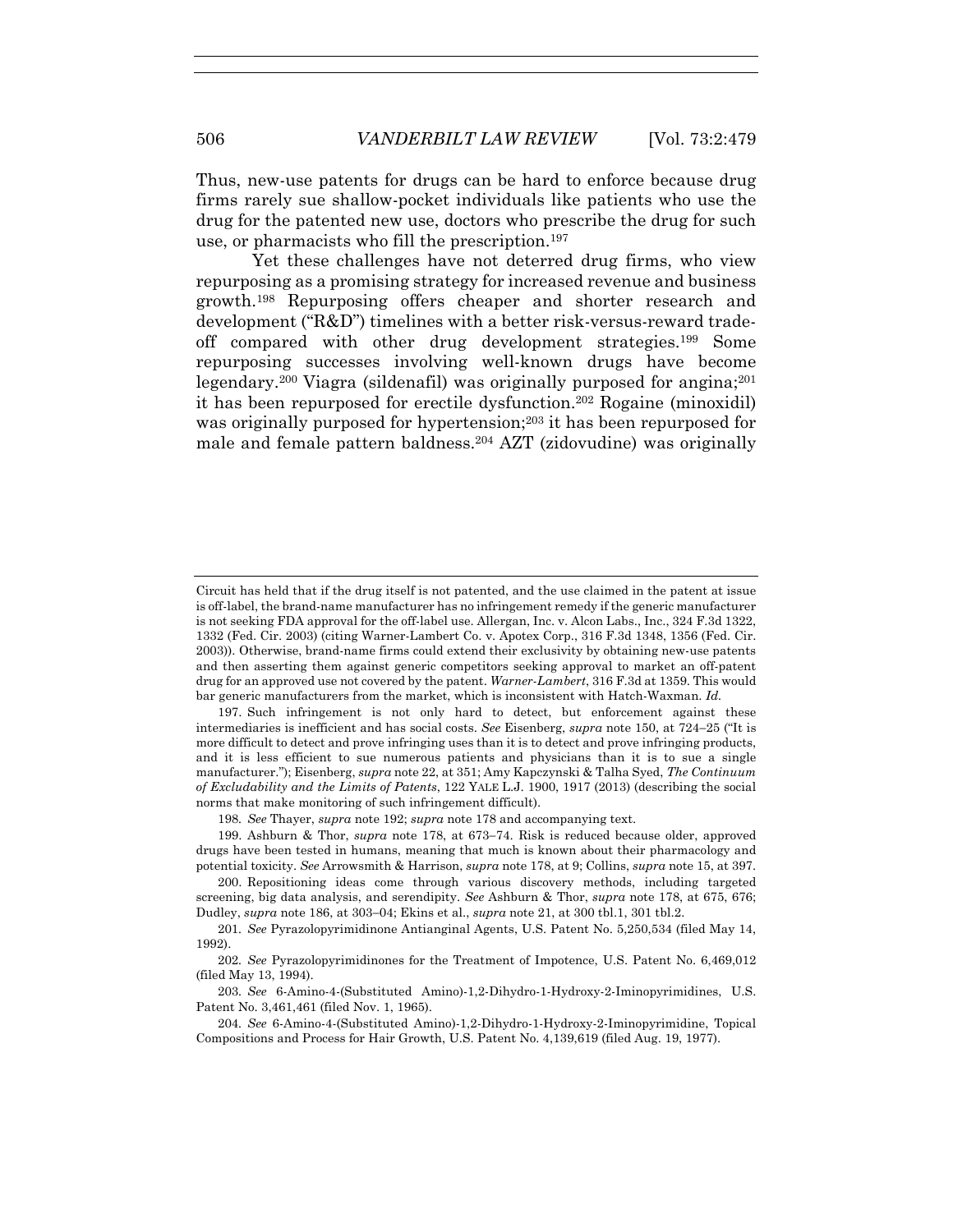purposed for cancer;205 it has been repurposed for HIV/AIDS.206 Interest in drug repurposing will only increase as the list of successes grows and the number of candidates in the drug discovery pipeline continues to diminish.207

#### III. FINDING NOVELTY IN REPURPOSED INVENTIONS

Finding new uses for old things is the type of creative activity that the patent system encourages.208 But if the claimed new use is an inherent characteristic of the old thing, it is unpatentable due to a lack of novelty.209 Yet there are reasons to doubt the current novelty framework's gatekeeping function. Various evidentiary rules, biases, and views of inherency preclude a true assessment of *identity*—which is what novelty is all about.<sup>210</sup> This Part offers a new framework for evaluating novelty in new-use patent applications that solves this problem.

#### *A. Identifying Inherent Characteristics*

The key question for any claimed new use is whether it is actually *new*.211 If the old product does not explicitly disclose the claimed new use, it is nevertheless anticipated if the use is inherently disclosed.212 So if the old product is doing what it has always done, the

 <sup>205.</sup> The inventor sought to design a compound that would inhibit the replication of cancer cells. *See* Jerome P. Horwitz et al., *Nucleosides. V. The Monomesylates of 1-(2*′*-Deoxy-*β*-D-Lyxofuranosul)thymine*, 29 J. ORGANIC CHEMISTRY 2076 (1964). The compound did not work, so the inventor shelved it and did not pursue a patent. *A Failure Led to the Drug Against AIDS*, N.Y. TIMES (Sept. 20, 1986), https://www.nytimes.com/1986/09/20/us/a-failure-led-to-drug-againstaids.html [https://perma.cc/MZ3L-VJN4].

<sup>206</sup>*. See* Treatment of Human Viral Infections, U.S. Patent No. 4,724,232 (filed Sept. 17, 1985).

 <sup>207.</sup> Ashburn & Thor, *supra* note 178, at 673; Scannell et al., *supra* note 187, at 191−97. For a compilation of successes, see Ashburn & Thor, *supra* note 178, at 677−80 tbls.1–4; and Smith, *supra* note 178, at 132−33 tbl.1.

<sup>208</sup>*. See* Dawson Chem. Co. v. Rohm & Haas Co., 448 U.S. 176, 221 (1980) (reviewing a patent covering a new use for a known product and explaining that the "[d]evelopment of new uses for existing chemicals is . . . a major component of practical chemical research"); United States v. Adams, 383 U.S. 39, 52 (1966) (discussing the merit in "find[ing] new uses for old inventions"); Sanofi-Synthelabo v. Apotex Inc., 488 F. Supp. 2d 317, 346 (S.D.N.Y. 2006) (explaining that protecting the patentee's blockbuster drug patent "secures the public interest in innovation by providing commercial incentive for [the patentee] to begin and continue clinical trials researching new uses for the drug"), *aff'd*, 470 F.3d 1368 (Fed. Cir. 2006).

<sup>209</sup>*. In re* King, 801 F.2d 1324, 1327 (Fed. Cir. 1986).

<sup>210</sup>*. See supra* Section I.B.

<sup>211</sup>*. See supra* Section I.B.

<sup>212</sup>*. See* discussion *supra* Section I.C.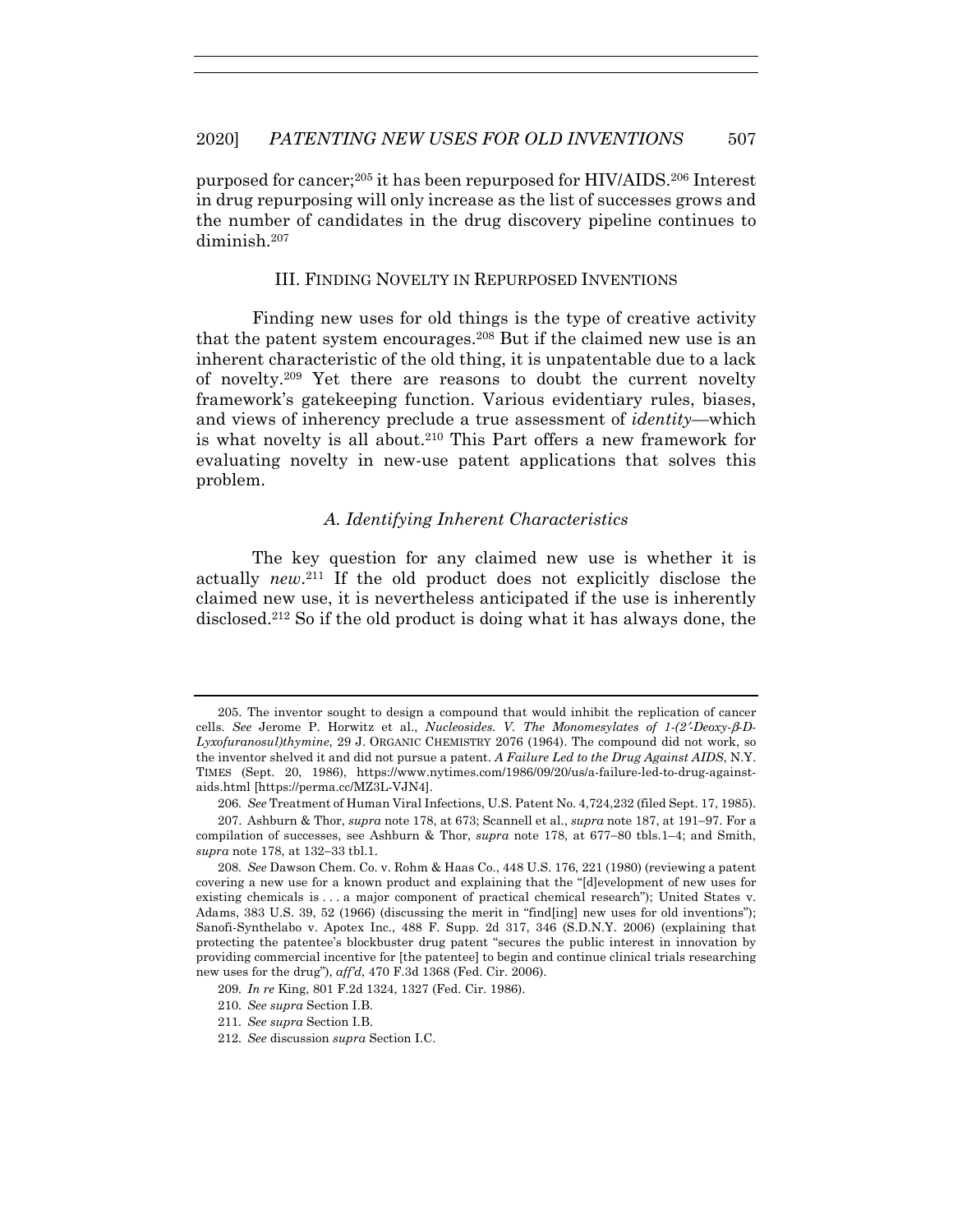claimed new use lacks novelty<sup>213</sup> regardless of whether the benefit or characteristic was known in the past.214

To illustrate, consider loratadine, an antihistamine sold under the brand name Claritin.215 It was first approved as a prescription drug for treating allergies in 1993.216 When consumed, loratadine *always* converts into a metabolite that inhibits the action of histamine in the body.217 This makes histamine inhibition an *inherent characteristic* of loratadine because it necessarily and inevitably occurs each time the drug is consumed.218

Histamine is a biological molecule implicated in many conditions—including allergies,  $2^{19}$  gastric acid secretion,  $2^{20}$  multiple sclerosis,<sup>221</sup> schizophrenia,<sup>222</sup> and migraine headaches.<sup>223</sup> If a patient takes loratadine to treat any of these conditions, this Article contends that the use—histamine inhibition—is the same. The inherent characteristic of histamine inhibition ties everything together because loratadine is doing the same thing in each indication.<sup>224</sup> Likewise, patients prescribed loratadine for allergies but who also suffered from gastritis, multiple sclerosis, schizophrenia, or migraine headaches were necessarily treated for those histamine-related conditions as well—and benefitted from the treatment—even if the patient or physician did not so intend, know, appreciate, or recognize.225 And newly discovered indications for loratadine involving histamine inhibition should be

<sup>213</sup>*. Cf.* PHILLIPS, *supra* note 1, at 109 ("There is no instance in which it has been held that a mere new effect of the use of a machine already known, without any new combination, machinery, or process, is the subject of a valid patent.").

<sup>214</sup>*. Cf.* Perricone v. Medicis Pharm. Corp., 432 F.3d 1368, 1378 (Fed. Cir. 2005) ("[W]hen considering a prior art method, the anticipation doctrine examines the natural and inherent results in that method without regard to the full recognition of those benefits or characteristics within the art field at the time of the prior art disclosure.").

 <sup>215.</sup> BENJAMIN BLASS, BASIC PRINCIPLES OF DRUG DISCOVERY AND DEVELOPMENT 516 (2015).

 <sup>216.</sup> ELLERY & HANSEN, *supra* note 134, at 307.

 <sup>217.</sup> BLASS, *supra* note 215, at 516.

 <sup>218.</sup> Schering Corp. v. Geneva Pharms., Inc., 339 F.3d 1373, 1378 (Fed. Cir. 2003).

<sup>219</sup>*. See* SARAH LENNARD-BROWN, ALLERGIES 9 (2004).

<sup>220</sup>*. See* Elisabetta Barocelli & Vigilio Ballabeni, *Histamine in the Control of Gastric Acid Secretion: A Topic Review*, 47 PHARMACOLOGICAL RES. 299 (2003).

<sup>221</sup>*. See* Farhad Jadidi-Niaragh & Abbas Mirshafiey, *Histamine and Histamine Receptors in Pathogenesis and Treatment of Multiple Sclerosis*, 59 NEUROPHARMACOLOGY 180 (2010).

<sup>222</sup>*. See* Jean-Michel Arrang, *Histamine and Schizophrenia*, 78 INT'L REV. NEUROBIOLOGY 247 (2007).

<sup>223</sup>*. See* Hsiangkuo Yuan & Stephen D. Silberstein, *Histamine and Migraine*, 58 HEADACHE 184 (2018).

 <sup>224.</sup> Of course, this requires some understanding of the product's mechanism of action. *See infra* Section III.B.2.

<sup>225</sup>*. See supra* notes 90–107 and accompanying text. I recognize that different doses might be an issue.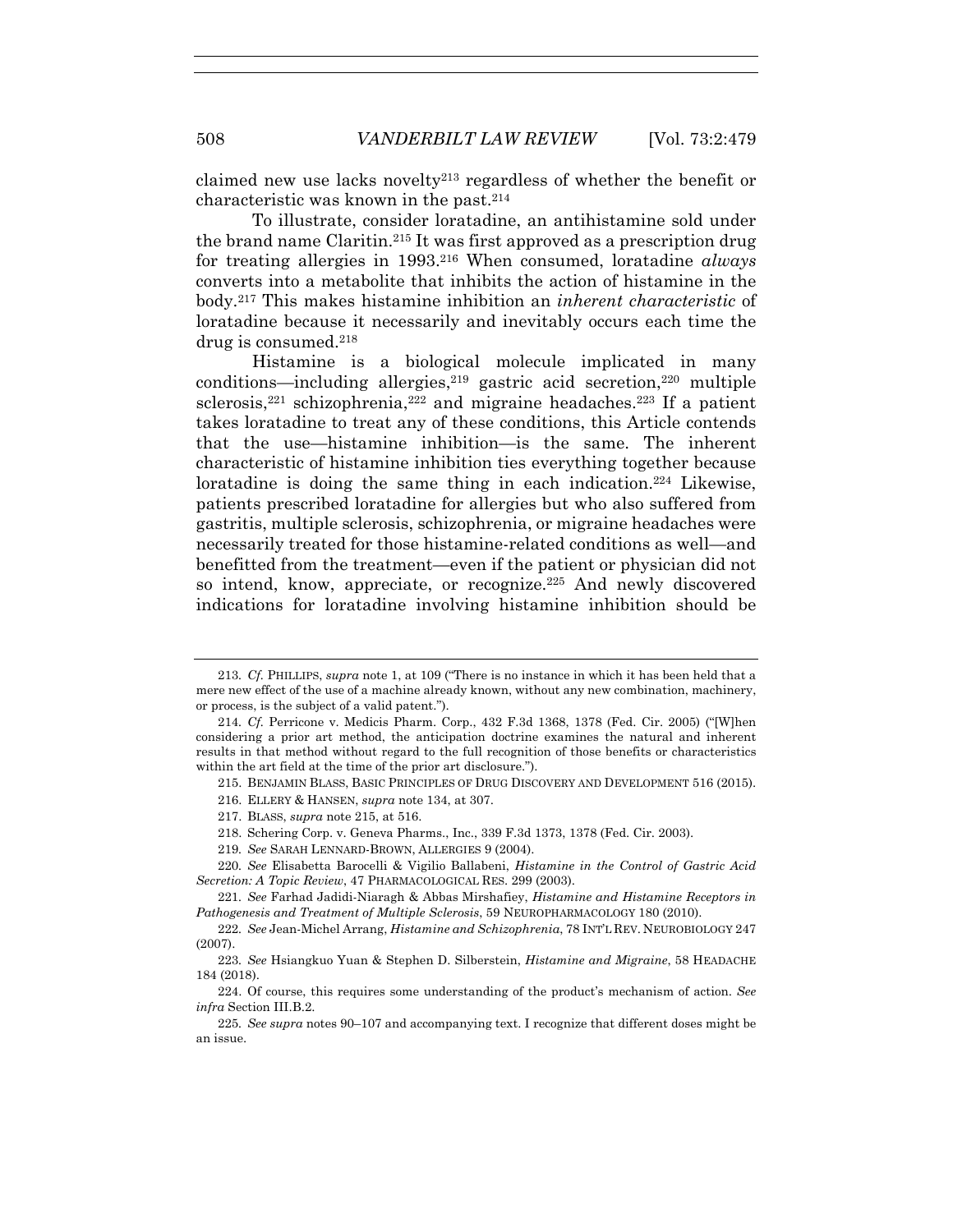unpatentable because the same underlying inherent characteristic is operating.

# *B. Examining New-Use Patent Claims*

Patent examination is an ex parte proceeding between the applicant and the examiner.<sup>226</sup> The examiner's principal task<sup>227</sup> is to evaluate the patent application for compliance with the patentability requirements found in Title 35 of the United States Code,<sup>228</sup> including novelty.229 Recall that gauging novelty requires the examiner to search the prior art—preexisting knowledge and technology already available to the public.<sup>230</sup>

The patent system views novelty as a rigid rule.231 If the identical subject matter has been "patented, described in a printed publication, or in public use, on sale, or otherwise available to the public before the effective filing date of the claimed invention,"232 it has been anticipated by the prior disclosure.233

# 1. The Current Rubric

The examiner undertakes a three-step analysis to gauge novelty.234 First, the examiner must construe the relevant claim in the

229*. See supra* note 4 and accompanying text.

232. 35 U.S.C. § 102(a)(1) (2012).

 233. The patent statute provides a grace period for certain prior disclosures that came directly or indirectly from the inventor. *See* 35 U.S.C. § 102(b).

<sup>226</sup>*. See* ALAN L. DURHAM, PATENT LAW ESSENTIALS § 5.1 (4th ed. 2013).

 <sup>227.</sup> The examiner is a quasi-judicial official with expertise in a technical field tasked with "examining patent applications and issuing patents if 'it appears that the applicant is entitled to a patent under the law.' " Microsoft Corp. v. i4i Ltd. P'ship, 564 U.S. 91, 95–96 (2011) (quoting 35 U.S.C. § 131 (2012)) (citation omitted); *cf.* Keystone Bridge Co. v. Phoenix Iron Co., 95 U.S. 274, 278 (1877) (explaining that examiners carry out their task by ensuring that claims are "examined, scrutinized, limited, and made to conform to what [the applicant] is entitled to").

 <sup>228.</sup> For the requirements, see discussion *supra* note 126.

<sup>230</sup>*. See supra* note 60 and accompanying text.

 <sup>231.</sup> Robert Merges has explained that the novelty rules protecting the public domain are so solicitous of preserving access to the prior art that they can seem almost absurd. There is no inquiry into . . . the practical accessibility of the prior art; once it is public, even marginally, and only in one obscure place or one obscure form, the game is over no patent. Period.

ROBERT P. MERGES, JUSTIFYING INTELLECTUAL PROPERTY 143 (2011).

 <sup>234.</sup> Courts undertake a similar analysis in patent infringement litigation. *See* Mehl/Biophile Int'l Corp. v. Milgraum, 8 F. Supp. 2d 434, 443–44 (D.N.J. 1998) (articulating the three steps), *aff'd*, 192 F.3d 1362 (Fed. Cir. 1999). Anticipation and infringement are two sides of the same coin: that which anticipates earlier in time would infringe later in time. Peters v. Active Mfg. Co., 129 U.S. 530, 537 (1889), *superseded in part by statute* 36 U.S.C. § 102, *as recognized in* Lewmar Marine, Inc. v. Barient, Inc., 827 F.2d 744, 747 (noting the modern test is more accurately stated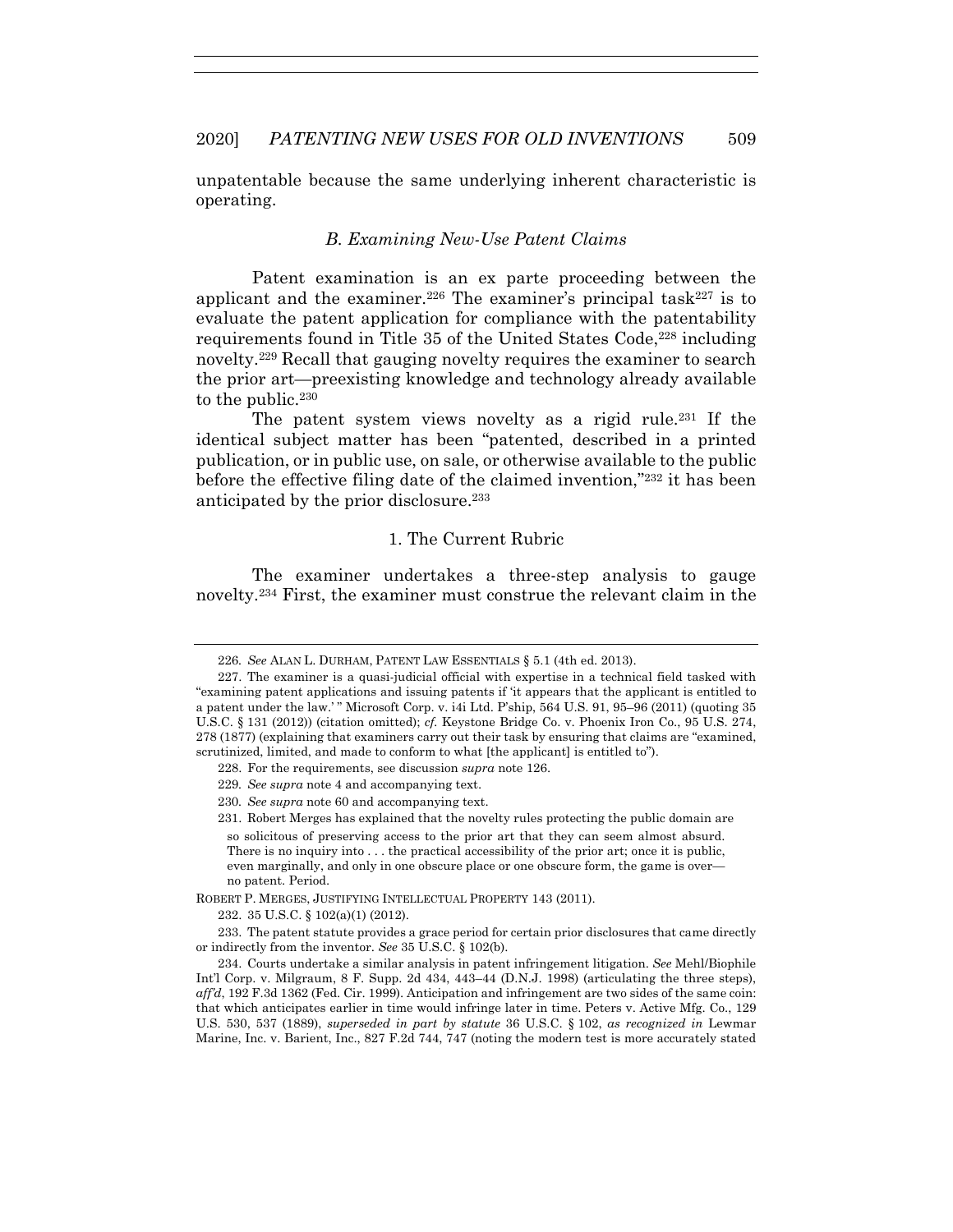patent application to determine its scope.235 Second, to check for strict identity,236 the examiner must compare the construed claim with the prior art reference to determine if each claim element is found in it.237 Third, the examiner must determine whether the alleged prior art reference was sufficiently enabling to teach a PHOSITA how to make the invention at the time of filing without undue experimentation.238

The mechanics of ex parte examination are driven by an evidentiary framework that includes presumptions and shifting burdens of proof.<sup>239</sup> At the time of filing,  $\S$  102 affords the applicant a presumption of novelty because the statute recites that "a person shall be entitled to a patent *unless*" one of the statutory exclusions is shown.240 Accordingly, the initial burden of proof rests with the examiner to build a prima facie case of anticipation.<sup>241</sup> Once made, the burden shifts to the applicant to rebut the prima facie case with persuasive argument or proof.242 While the burden of production may shift back and forth, the ultimate burden of persuasion is on the Patent Office.243

This rubric changes when anticipation is based on inherency. Generally, an examiner who relies on inherency "must provide a basis

236*. See supra* note 68 and accompanying text.

237*. See, e.g.*, Hybritech, Inc. v. Monoclonal Antibodies, Inc., 802 F.2d 1367, 1379 (Fed. Cir. 1986) ("It is axiomatic that for prior art to anticipate under § 102 it has to meet every element of the claimed invention . . . .").

 238. Impax Labs., Inc. v. Aventis Pharm. Inc., 545 F.3d 1312, 1314 (Fed. Cir. 2008). Enablement is a standard. Determining whether a prior art reference is enabling is a legal conclusion based on factual inquiries. *Id.* The Federal Circuit has set forth several factors relevant to the enablement analysis: (1) "the amount of direction or guidance present[ed]" in the disclosure; (2) the existence of working examples; (3) "the nature of the invention"; (4) "the predictability or unpredictability of the art"; (5) the PHOSITA's level of skill; (6) "the state of the prior art"; (7) "the breadth of the claims"; and (8) "the quantity of experimentation" necessary to practice the claimed invention. *Id.* at 1314–15 (citing *In re* Wands, 858 F.2d 731, 737 (Fed. Cir. 1988)).

239*. In re* Oetiker, 977 F.2d 1443, 1445 (Fed. Cir. 1992).

240*. In re* Wilder, 429 F.2d 447, 450 (C.C.P.A. 1970) (quoting 35 U.S.C. § 102 (2012)).

241*. Oetiker*, 977 F.2d at 1445; *Wilder*, 429 F.2d at 450; *see also In re* King, 801 F.2d 1324, 1327 (Fed. Cir. 1986) (noting that the Patent Office must establish a prima facie case before any burden shifting occurs).

242*. Oetiker*, 977 F.2d at 1445; *see also In re* Spada, 911 F.2d 705, 708 (Fed. Cir. 1990) (explaining that when the Patent Office shows a sound basis for believing that the prior art and claimed subject matter are identical, the applicant has the burden of showing that they are not).

243*. Oetiker*, 977 F.2d at 1449 (Plager, J., concurring); *In re* Warner, 379 F.2d 1011, 1016 (C.C.P.A. 1967).

as "[t]hat which would *literally* infringe if later in time anticipates if earlier than the date of invention").

<sup>235</sup>*. See* Trintec Indus., Inc. v. Top-U.S.A. Corp., 295 F.3d 1292, 1294 (Fed. Cir. 2002) ("[T]he anticipation inquiry first demands a proper claim construction."). At the examination stage, the examiner must give claim terms the broadest reasonable interpretation a PHOSITA would give them while simultaneously conferring an interpretation consistent with the applicant's written description of the invention. *In re* Cuozzo Speed Techs., LLC, 793 F.3d 1268, 1276 (Fed. Cir. 2015), *aff'd sub nom*. Cuozzo Speed Techs., LLC v. Lee, 136 S. Ct. 2131 (2016).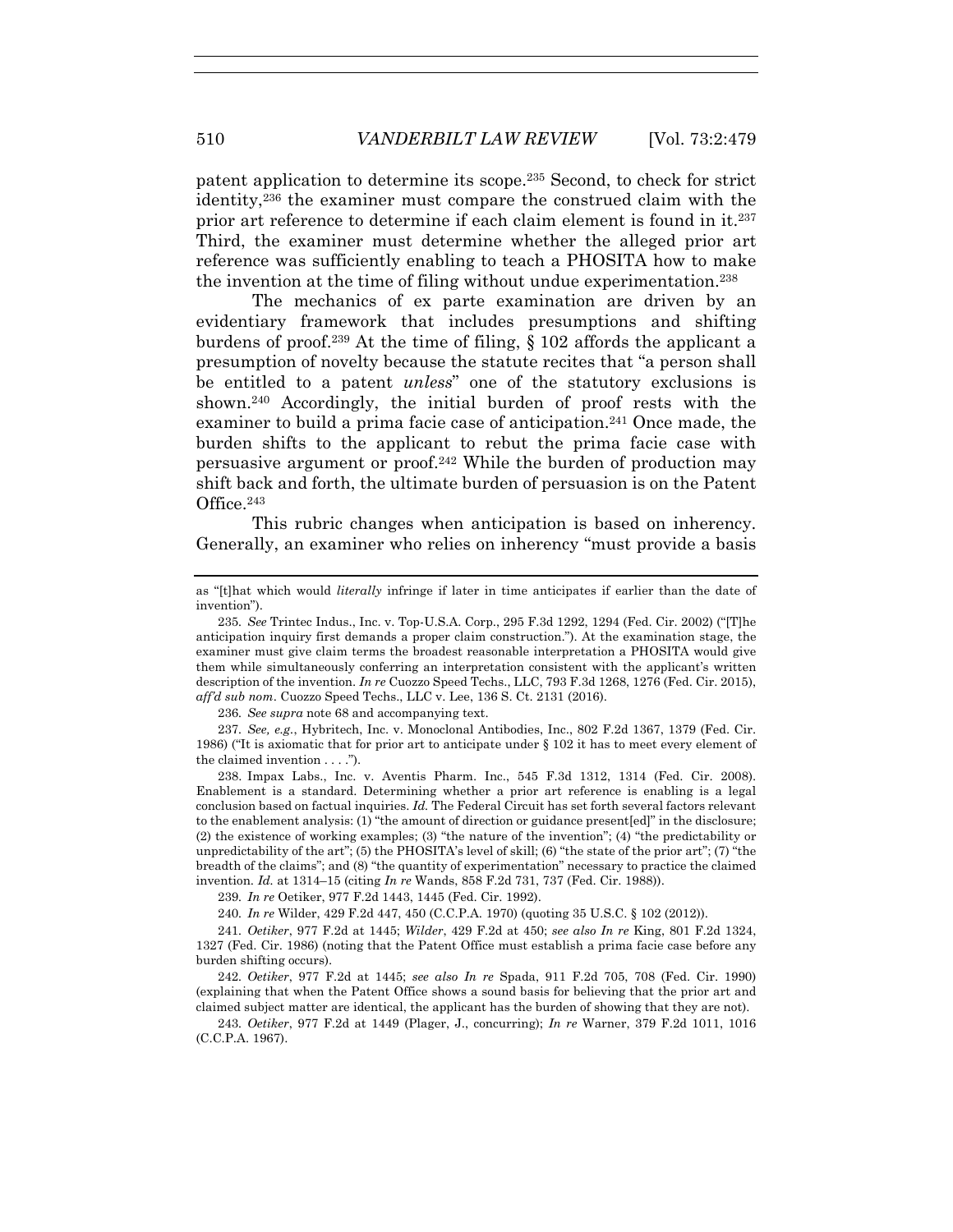in fact and/or technical reasoning to reasonably support the determination that the allegedly inherent characteristic *necessarily* flows from the teachings of the applied prior art."244 Particularly relevant for present purposes is the scenario discussed earlier where a prior art device or product is asserted against a claimed new use.<sup>245</sup> Following inherency principles, "if a prior art device, in its normal and usual operation, would necessarily perform the method claimed, then the method claimed will be considered to be anticipated by the prior art device."246 When the prior art device or product is the same as the device described in the inventor's patent application, the *Manual of Patent Examining Procedure*247 allows the examiner to presume that it will inherently perform the claimed method of use.<sup>248</sup> In this situation, a prima facie case of anticipation is established.249 The burden then shifts to the applicant to "prove that the subject matter shown to be in the prior art does not possess the characteristic relied on."250 But "before an applicant can be put to this burdensome task, the examiner must provide some evidence or scientific reasoning to establish the reasonableness of the examiner's belief that the [claimed subject matter] is an inherent characteristic of the prior art."251

The rationale for requiring the applicant to disprove inherency is fairness and expediency: the Patent Office lacks the facilities and resources to obtain products and carry out experiments.252

 247. The MPEP provides guidance to patent examiners and is entitled to judicial notice as the Patent Office's official interpretation of statutes and regulations. Molins PLC v. Textron, Inc., 48 F.3d 1172, 1180 n.10 (Fed. Cir. 1995). The MPEP "is also made available to patent applicants and their lawyers as well as to the general public . . . [and] is used frequently by patent lawyers and agents in advising applicants and in preparing their various papers for filing in the Patent Office." *In re* Kaghan, 387 F.2d 398, 401 (C.C.P.A. 1967).

248. MPEP, *supra* note 246, § 2112.02(I).

250*. In re King*, 801 F.2d at 1327 (quoting *In re* Swinehart, 439 F.2d 210, 212–13 (C.C.P.A. 1971)); *accord In re* Best, 562 F.2d 1252, 1255 (C.C.P.A. 1977).

251*. Ex parte* Skinner, 2 U.S.P.Q.2d (BNA) 1788, 1789 (B.P.A.I. 1986); *see also supra* note 244 and accompanying text.

<sup>244</sup>*. Ex parte* Levy, 17 U.S.P.Q.2d (BNA) 1461, 1464 (B.P.A.I. 1990).

<sup>245</sup>*. See supra* notes 164–172 and accompanying text.

 <sup>246.</sup> U.S. PATENT & TRADEMARK OFFICE, MANUAL OF PATENT EXAMINING PROCEDURE, § 2112.02(I) (9th ed. Rev., Jan. 2018), https://www.uspto.gov/web/offices/pac/mpep/mpep-2100.pdf [https://perma.cc/5R4F-EHK6] [hereinafter MPEP]; *accord In re King*, 801 F.2d at 1327.

<sup>249</sup>*. In re King*, 801 F.2d at 1327. Thus, the examiner "[is] permitted to speculate, at least to a degree, about the function of things disclosed in the prior art, and support rejections based on the supposed functions." Bradford J. Duft & Eric P. Mirabel, *Principles of Inherency*, 77 J. PAT. & TRADEMARK OFF. SOC'Y 539, 541 (1995).

 <sup>252.</sup> Behr v. Talbot, 27 U.S.P.Q.2d (BNA) 1401, 1408 (B.P.A.I. 1992); *accord In re King*, 801 F.2d at 1327 (rejecting the applicant's contention that the Patent Office must prove inherency by experiment because the agency "is not equipped to perform such tasks"); *Best*, 562 F.2d at 1255 (explaining that "fairness" of the burden of proof "is evidenced by the [Patent Office's] inability to manufacture products or to obtain and compare prior art products"); *see also* Jacob S. Sherkow,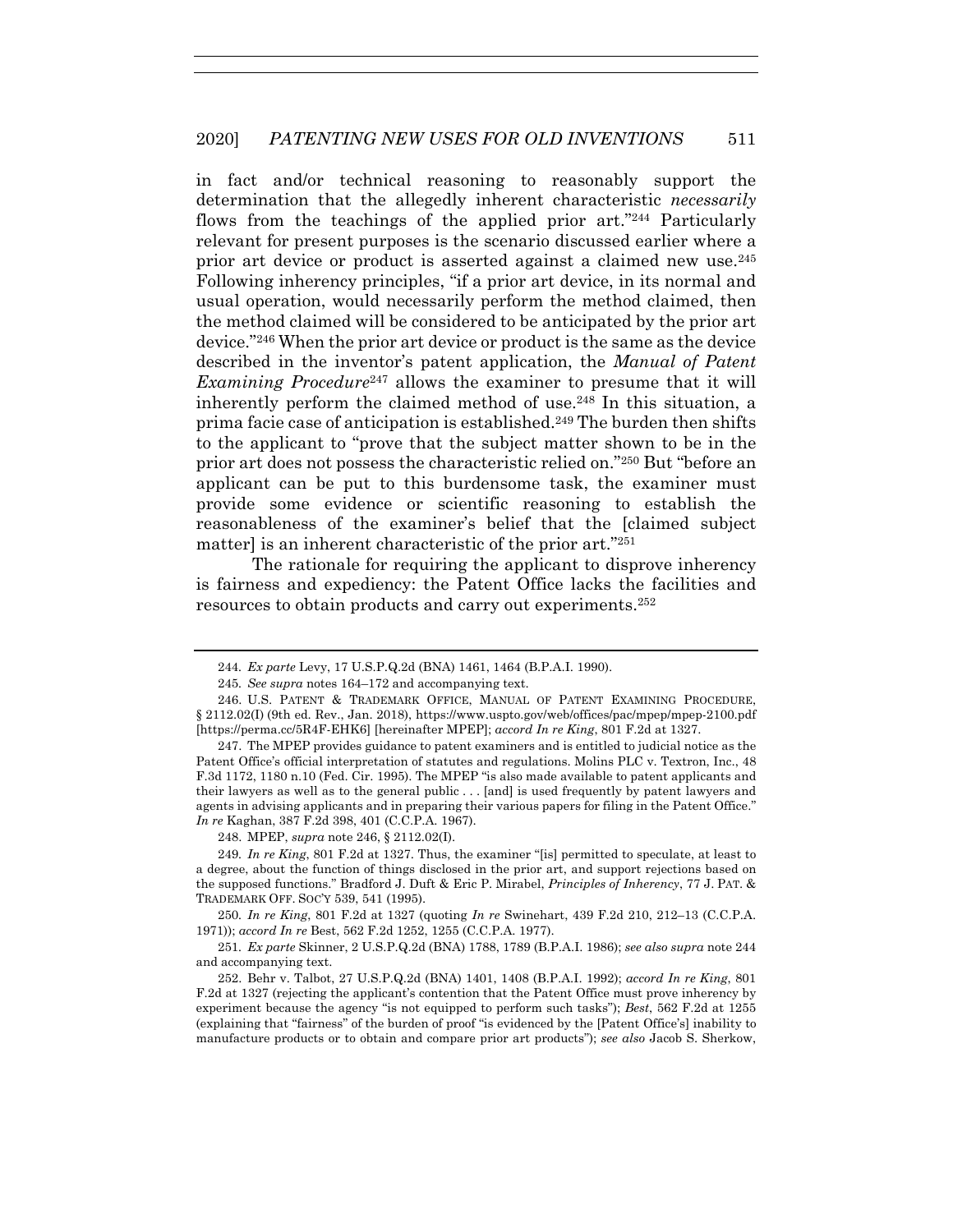#### 2. Concerns

The preceding discussion reveals that ferreting out nonnovel claims is a formidable task because various evidentiary rules at the Patent Office favor the applicant.<sup>253</sup> An examiner seeking to challenge novelty must build a prima facie case of anticipation *and* carry the ultimate burden of persuasion on the issue.254 The Patent Office *must* issue a patent if the examiner fails to do both.255 The concern is that the current rubric has a pro-applicant bias,256 which "impedes attempts 'to weed out unwarranted patents.' "257

There are other concerns that are best explained in the drug repurposing context. One concern is indication bias. Vast differences between a drug's old and new *indications* might lead an examiner to summarily conclude that the repurposed drug has a novel *use* even if the old and new indications in fact stem from the same underlying inherent characteristic.258 Differences in the drug's route of administration between the old and new indications could also lead the examiner astray.259 For example, administering a drug as an oral liquid

*And How:* Mayo v. Prometheus *and the Method of Invention*, 122 YALE L.J. ONLINE 351, 356–57 (2013) (discussing how the Patent Office is ill-equipped to handle fact-intensive inquiries).

254*. See supra* Section III.B.1.

256*. See* Seymore, *supra* note 253, at 1023 ("[V]arious presumptions and procedural aspects of patent examination tip the scales in favor of issuance once a patent application is filed."). Concerns about a pro-patent(ee) bias has received considerable attention in legal scholarship. *See, e.g.*, John R. Allison & Mark A. Lemley, *Empirical Evidence on the Validity of Litigated Patents*, 26 AIPLA Q.J. 185, 212–13 (1998) (finding that juries tend to be pro-patentee); Rochelle Dreyfuss, *The Federal Circuit: A Case Study in Specialized Courts*, 64 N.Y.U. L. REV. 1, 25–26 (1989) (noting that the Federal Circuit's monopolization of patent cases contributes to the problem); Doug Lichtman & Mark A. Lemley, *Rethinking Patent Law's Presumption of Validity*, 60 STAN. L. REV. 45, 69 (2007) (exploring ways to "help insulate . . . new examiners from the pro-patent mindset that has arguably infected the rest of the examining corps").

 257. Sean B. Seymore, *Patent Asymmetries*, 49 U.C. DAVIS L. REV. 963, 988 (2016) (quoting FED. TRADE COMM'N, *supra* note 255, at 31–32).

258*. See* Eli Lilly & Co. v. Barr Labs., Inc., 251 F.3d 955, 971 (Fed. Cir. 2001) (finding that a claim directed to administering a drug to block serotonin uptake in animals was anticipated by a prior patent disclosing administration of the drug to treat anxiety in humans because serotonin uptake inhibition is an inherent property of the drug upon its administration for any purpose).

 259. Routes of administration include intravenous, oral, sublingual (placing the drug under the tongue without swallowing), topical, via inhalation, rectal, vaginal, and ophthalmic. ZACHARY I. HANAN & JANE M. DURGIN, DURGIN & HANAN'S PHARMACY PRACTICE FOR TECHNICIANS 478–81

 <sup>253.</sup> Sean B. Seymore, *The Presumption of Patentability*, 97 MINN. L. REV. 990, 997–1014 (2013).

<sup>255</sup>*. In re* Oetiker, 977 F.2d 1443, 1445 (Fed. Cir. 1992) ("If examination at the initial stage does not produce a prima facie case of unpatentability, then without more the applicant is entitled to grant of the patent."); FED. TRADE COMM'N, TO PROMOTE INNOVATION: THE PROPER BALANCE OF COMPETITION AND PATENT LAW AND POLICY ch. 5, at 8–9 (2003), https://www.ftc.gov/sites/default/files/documents/reports/promote-innovation-proper-balancecompetition-and-patent-law-and-policy/innovationrpt.pdf [https://perma.cc/C73H-ZM4J] (explaining that the Patent Office must issue a patent unless it proves unpatentability, thereby effectively creating a presumption that every requested patent should issue).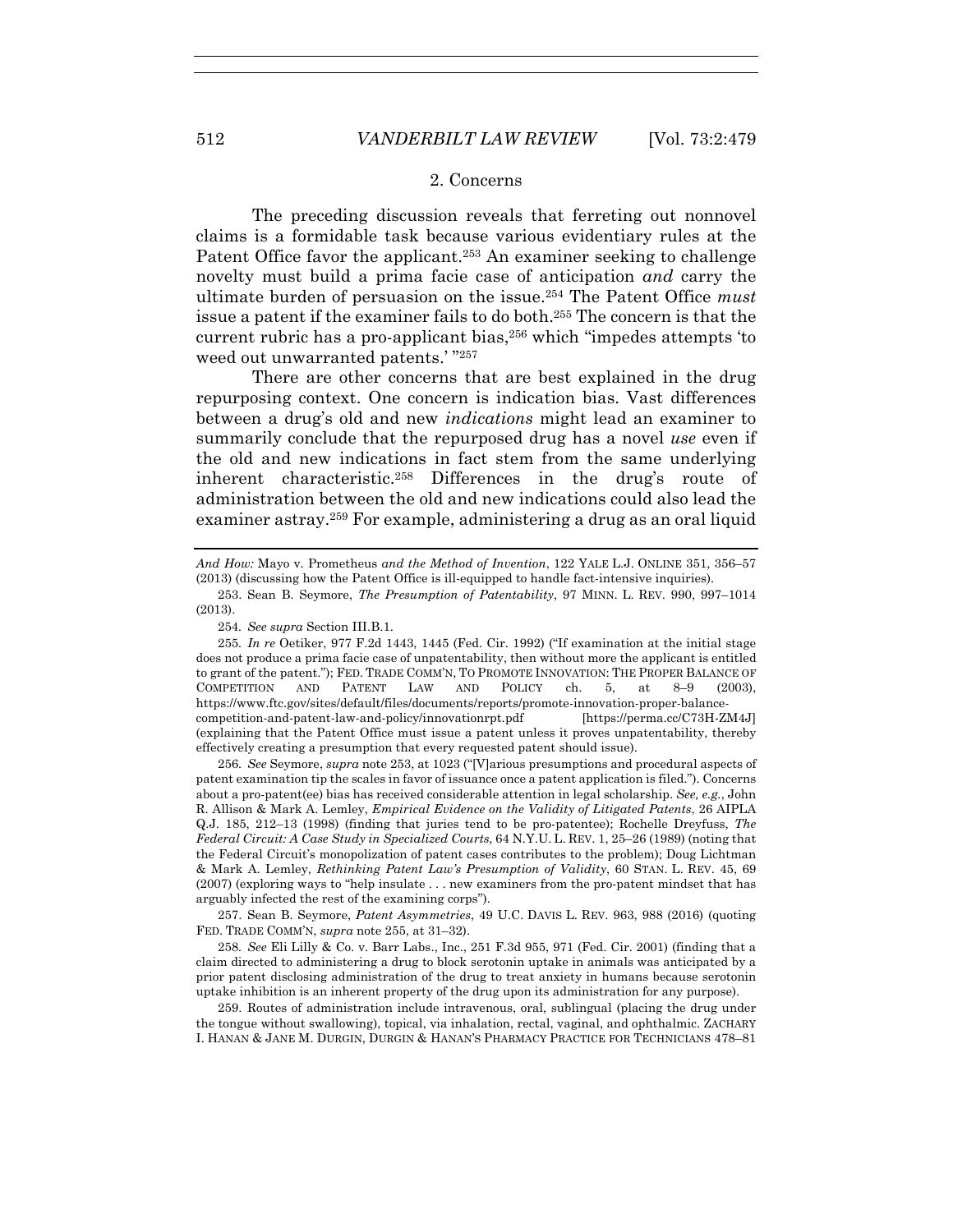for indication *A* and as an injection for indication *B* might suggest that the latter is a novel use.260 These distractions can thwart a proper inherency analysis.261 Returning to the earlier hypothetical,262 *X*'s original indication for depression and its repurposed indication for irritable bowel syndrome could lead an examiner to conclude that the repurposed use is novel given that the bodily functions involved are vastly different. Yet in both indications, *X* works by inhibiting serotonin uptake—an inherent characteristic of *X* that *should* render the repurposed use anticipated.263 This potential bias extends beyond drug repurposing and can arise whenever there are vast differences between an old and repurposed use.

Another concern is the mechanism problem. The term *mechanism* refers to how or why something works or happens.<sup>264</sup> While mechanistic information plays a substantial role in drug development,265 it is typically not required in patent law266 and is

 260. This could happen even if one would expect the pharmacological effect of the same drug administered by different routes to be the same. *See* HANAN & DURGIN, *supra* note 259, at 478. I recognize that sometimes a different route of administration can involve a wholly new invention. For example, administering aspirin as a tablet to treat a headache and as a topical suspension with glycerin and alcohol to treat acne involves two different inventions because the compositions are not identical. In this type of scenario, the principal barrier to patentability is not novelty but nonobviousness. *See supra* notes 142–147 and accompanying text.

 261. Even if the applicant claims a specific route of administration with the purpose of avoiding inherent anticipation, the applicant would still face a nonobviousness hurdle. *See supra* note 260.

262*. See supra* text accompanying notes 25–32.

263*. In re* King, 801 F.2d 1324, 1326 (Fed. Cir. 1986) ("Under the principles of inherency, if a structure in the prior art necessarily functions in accordance with the limitations of a process or method claim of an application, the claim is anticipated.").

264*. Mechanism*, CAMBRIDGE ADVANCED LEARNER'S DICTIONARY 888 (3d ed. 2008).

265*. See* Editorial, *Mechanism Matters*, 16 NATURE MED. 347, 347 (2010) (explaining that while mechanistic information is not required for a drug to gain FDA approval, moving into clinical trials without this information "may set the stage for failure," whereas obtaining it "can increase the chances for drug approval, saving money, time, and . . . the lives of patients").

 266. For example, an inventor can obtain a patent with no understanding or disclosure of how or why the invention works. Eames v. Andrews (*The Driven-Well Cases*), 122 U.S. 40, 55–56 (1887) ("It may be that the inventor did not know what the scientific principle was . . . . That does not

<sup>(5</sup>th ed. 2015). Anticipation can hinge on the route of administration. For example, suppose the prior art teaches that oral administration of *Z* has anti-inflammatory properties. Now suppose an inventor seeks to claim a method of treating inflamed acne by topical administration of *Z* to the affected area. There are three reasons why the prior art does not anticipate the claimed new use. First, the claim explicitly requires *topical* administration of *Z*, which is not taught by the prior art. *See* Perricone v. Medicis Pharm. Corp., 432 F.3d 1368, 1378–79 (Fed. Cir. 2005) (reversing a district court's finding of inherent anticipation because the prior art use did not teach "topical application" required by the claimed new use). Second, since the prior art only teaches oral administration, an acne patient would have to randomly attempt to apply *Z* to the face to achieve the claimed result. An alleged inherent characteristic must necessarily and inevitably result from practicing the prior art; that it can possibly result from a given set of circumstances will not anticipate. *See supra* note 117 and accompanying text. Third and relatedly, acne patients did not benefit from the prior art disclosure of *Z*. *See supra* notes 109–113 and accompanying text.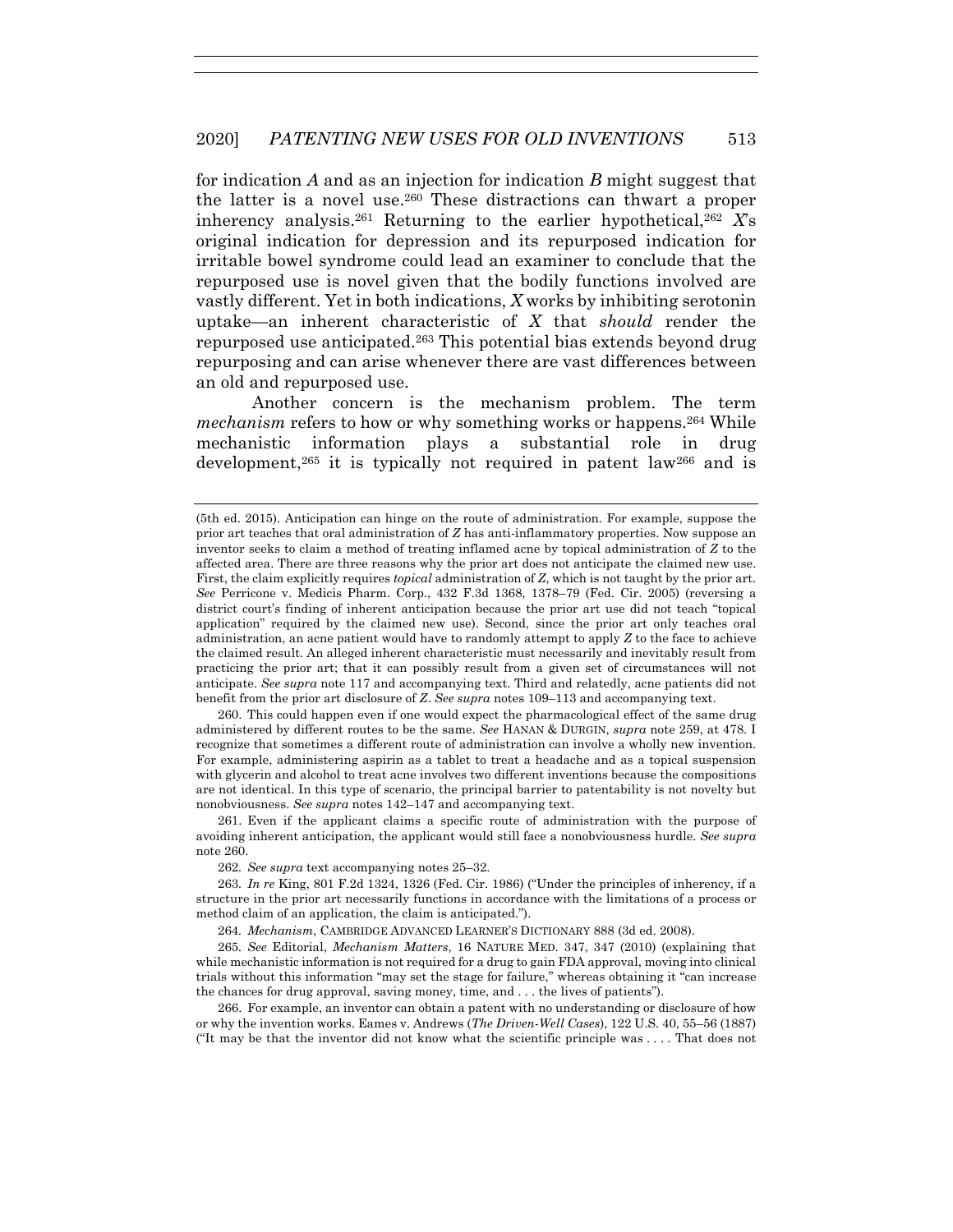seemingly irrelevant under prevailing views of inherency. For example, suppose the prior art teaches that oral administration of *Y* treats indication A and a researcher subsequently discovers that oral administration of *Y* also necessarily and inevitably treats indication B. If the researcher seeks a patent, current novelty rules would render the newly discovered use inherently anticipated regardless of why or how *Y* works in each indication—whether it be by the same or (vastly) different mechanisms.<sup>267</sup>

But ignoring the underlying science—how or why a result is achieved—precludes a robust, diligent, and probing novelty analysis. At its core, novelty is about *identity*;268 the basic question in new-use cases is whether the identical inherent characteristic is responsible for the old and new use.269 This is a *technical* question, which often requires some understanding of mechanism.270 For example, aspirin had been used as a pain reliever, fever reducer, and blood thinner long before researchers discovered that the same mechanism of action, prostaglandin inhibition, operates in all three indications.271 But researchers have learned that newly discovered uses for aspirin as an antiviral and antitumor drug stem from a *different* inherent

267*. Cf.* Braintree Labs., Inc. v. Breckenridge Pharm., Inc., 688 F. App'x 905, 909 (Fed. Cir. 2017) (holding that the mechanism by which a drug works does not count as a distinct, noninfringing use for indirect infringement purposes).

268*. See* 35 U.S.C. § 103(a) (2012) (using the term "not identically disclosed" to describe novelty in § 102); Glaverbel Societe Anonyme v. Northlake Mktg. & Supply, Inc., 45 F.3d 1550, 1554 (Fed. Cir. 1995) ("[Anticipation] requires identity of invention: the claimed invention, as described in appropriately construed claims, must be the same as that of the reference, in order to anticipate."); Richardson v. Suzuki Motor Co., 868 F.2d 1226, 1236 (Fed. Cir. 1989) (explaining that for anticipation, "[t]he identical invention must be shown in as complete detail as is contained in the patent claim"); *supra* Section I.B.

269*. See supra* Section III.A.

270*. Cf.* MERGES, *supra* note 231, at 142 (describing novelty as a "highly technical doctrine" and observing that the rule proscribing patenting of what is identically disclosed in the prior art "has a highly technical, almost scholastic, feel").

 271. DIARMUID JEFFREYS, ASPIRIN: THE REMARKABLE STORY OF A WONDER DRUG 231–33 (2005); *see also* John R. Vane, *Inhibition of Prostaglandin Synthesis as a Mechanism of Action for Aspirin-like Drugs*, 231 NATURE NEW BIOLOGY 232, 232–35 (1971).

vitiate the patent." (quoting Andrews v. Cross, 8 F. 269, 279 (C.C.N.D.N.Y. 1881)); *see also* Newman v. Quigg, 877 F.2d 1575, 1581–82 (Fed. Cir. 1989) (explaining that an invention is patentable even if "theory of operation is not correctly explained or even understood"); Fromson v. Advance Offset Plate, Inc., 720 F.2d 1565, 1570 (Fed. Cir. 1983) ("[I]t is axiomatic that an inventor need not comprehend the scientific principles on which the practical effectiveness of his invention rests."). This rule departs from norms in scientific publishing that require "the author-scientist to demonstrate an understanding of the underlying science." Seymore, *supra* note 47, at 654–55. One possible explanation is that "patent law is more concerned with the 'thing' and less with the path to the 'thing' or the acumen of the person who made it." *Id.* at 655; *cf.* Radiator Specialty Co. v. Buhot, 39 F.2d 373, 376 (3d Cir. 1930) ("It is with the inventive concept, the thing achieved, not with the manner of its achievement or the quality of the mind which gave it birth, that the patent law concerns itself."). For criticisms of the nondisclosure rule, see Sean B. Seymore, *Patenting the Unexplained*, 96 WASH. U. L. REV. 707, 719–26 (2019).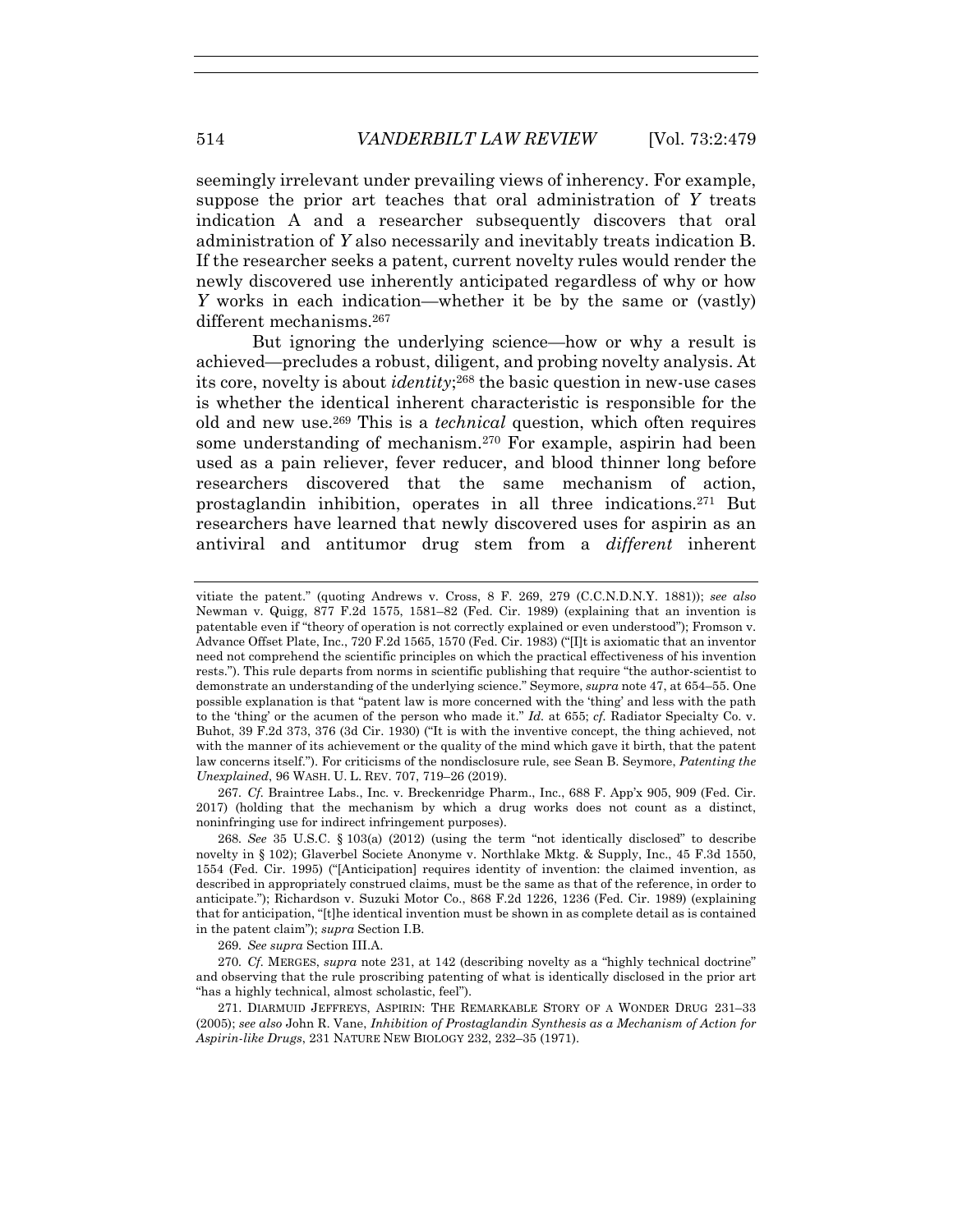characteristic: its ability to inhibit activation of the cell-signaling molecule NF-κB<sup>272</sup> Clearly the absence of mechanistic information can make accurate identification and assessment of an underlying inherent characteristic difficult, if not impossible.

# *C. (Dis)Proving Inherency*

#### 1. Restructuring the Proof Paradigm

Here I offer a new framework for evaluating novelty in new-use patent claims that would mitigate the pro-applicant bias, eliminate indication bias, and solve the mechanism problem. This framework adopts a technical view of novelty that takes mechanism into account. If the old product is doing what it has always done, the claimed new use is inherently anticipated regardless of whether the benefit or characteristic was known in the past.273 Anticipation by inherency would now depend on mechanistic differences between the old and claimed new use.274 Identity of mechanism would anticipate275 and raise the presumption that the prior use conferred the identical benefit to the public.276 An applicant may need to elucidate the mechanism to prove that a particular inherent characteristic is not responsible for the claimed new use. To the extent that the latter would require the applicant to provide objective proof, this can be justified because the

<sup>272</sup>*. See* KARSTEN SCHRÖR, ACETYLSALICYLIC ACID 71 (2009); Yair Lampl, *The Brain's Neuroprotective and Proapoptotic Effects on Aspirin – A Review*, *in* NEW RESEARCH ON ASPIRIN IN HEALTH 1, 1–36 (Charles L. Milwood ed., 2007).

<sup>273</sup>*. See supra* notes 109–110 and accompanying text; *cf.* Perricone v. Medicis Pharm. Corp., 432 F.3d 1368, 1378 (Fed. Cir. 2005) ("[W]hen considering a prior art method, the anticipation doctrine examines the natural and inherent results in that method without regard to the full recognition of those benefits or characteristics within the art field at the time of the prior art disclosure.").

 <sup>274. &</sup>quot;[Applying] what is known to a new purpose, without any new apparatus, means, or instruments, is not patentable." PHILLIPS, *supra* note 1, at 106 (quoting Woodcock v. Parker, 30 F. Cas. 491, 492 (C.C.D. Mass. 1813) (No. 17,971) (Story, J.) ("If he claim a patent for a whole machine, it must in substance be a new machine; that is, it must be a new mode, method, or application of mechanism, to produce some new effect, or to produce an old effect in a new way.")).

 <sup>275.</sup> Returning to the aspirin hypothetical discussed in the preceding paragraph, proof that the claimed new use operates by the NF-κB pathway would render it patentable over the prior art uses involving prostaglandin inhibition. *See supra* text accompanying notes 271–272. Mechanism shows that the old and new uses operate by different inherent characteristics. *See supra* Section III.A.

<sup>276</sup>*. See In re* Cruciferous Sprout Litig., 301 F.3d 1343, 1351 (Fed. Cir. 2002) (affirming a finding of anticipation by inherency where the public was already receiving cancer-preventative benefits from eating certain types of cruciferous seeds); *supra* text accompanying note 35; discussion *supra* note 109.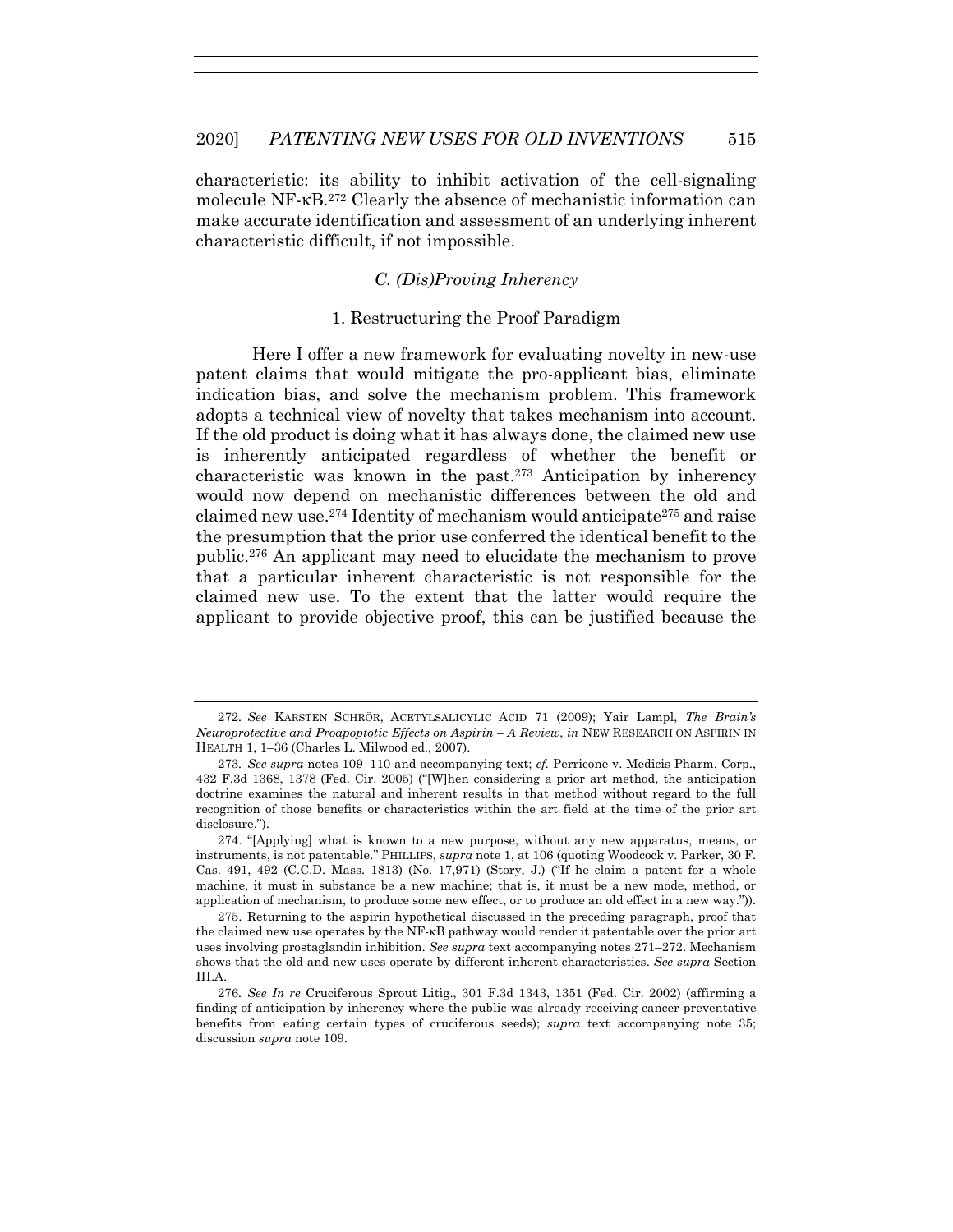applicant has superior information about the invention<sup>277</sup> and has the time and resources to carry out experiments.<sup>278</sup>

The proposed framework restructures the proof paradigm for evaluating novelty in new-use patent claims. First, it abandons the prima facie case and places the initial burden of production and the burden of persuasion on the applicant.279 If the claimed new use involves an old product, the applicant must come forward with affirmative evidence or scientific reasoning to support a reasonable belief that the old and claimed new use do *not* involve the same inherent characteristic (and, consequently, that the old product's prior use did not confer the same benefit to the public).280 The best evidence would be experimental data showing that the old and new uses are operating by different mechanisms.<sup>281</sup> Second, the presumption of patentability<sup>282</sup> would be replaced with a presumption of *un*patentability because it would be presumed that the identical underlying inherent characteristic connects the old product to the claimed new use.283 Insufficient proof by a preponderance of the evidence would compel a finding of anticipation.284

Adopting this framework would squarely address the three concerns outlined in the previous Section. First, it would eliminate the pro-applicant bias—rebalancing the scales of patentability to be less pro-applicant would make the issuance of a patent far from a sure

283*. See supra* Section III.A.

 <sup>277.</sup> Seymore, *supra* note 257, at 991–96.

<sup>278</sup>*. See* Norton v. Curtiss, 433 F.2d 779, 794–95 (C.C.P.A. 1970) (noting that the "burden" on the Patent Office arising from the agency's lack of its own testing facilities and unlimited time to ascertain the facts necessary to evaluate the patentability of each application forces the agency to rely on applicants to disclose most of the facts on which its decisions are based), *cited in In re* Loew's Theatres, Inc., 769 F.2d 764, 768 (Fed. Cir. 1985) ("No more can be expected from the [Patent Office] in the way of proof . . . . The practicalities of the limited resources available to the [Patent Office] are routinely taken into account in reviewing its administrative action."); *supra* note 252 and accompanying text.

 <sup>279.</sup> Placing the burden of persuasion with the same party that carries the initial burden of production is consistent with basic evidentiary principles. *See* 2 KENNETH S. BROUN ET AL., MCCORMICK ON EVIDENCE § 337, at 563 (6th ed. 2006) [hereinafter MCCORMICK ON EVIDENCE] (recognizing that the two burdens generally rest with the same party); 21B CHARLES ALAN WRIGHT & KENNETH W. GRAHAM, JR., FEDERAL PRACTICE AND PROCEDURE: EVIDENCE § 5122, at 401 (2d ed. 2005) ("[T]he same party who has the burden of persuasion also starts out with the burden of producing evidence . . . .").

<sup>280</sup>*. See In re* King, 801 F.2d 1324, 1327 (Fed. Cir. 1986) (noting appellant's failure to introduce evidence sufficient to rebut a prima facie case of anticipation based on inherency).

<sup>281</sup>*. Cf. In re* Payne, 606 F.2d 303, 315 (C.C.P.A. 1979) (noting that actual experimental data can be "highly probative").

<sup>282</sup>*. See supra* note 240 and accompanying text.

 <sup>284. 37</sup> C.F.R. § 1.56(b)(2) (2019); *see also* 1 CHRISTOPHER B. MUELLER & LAIRD C. KIRKPATRICK, EVIDENCE § 3:6 (4th ed. June 2019 update) (describing the function of presumptions).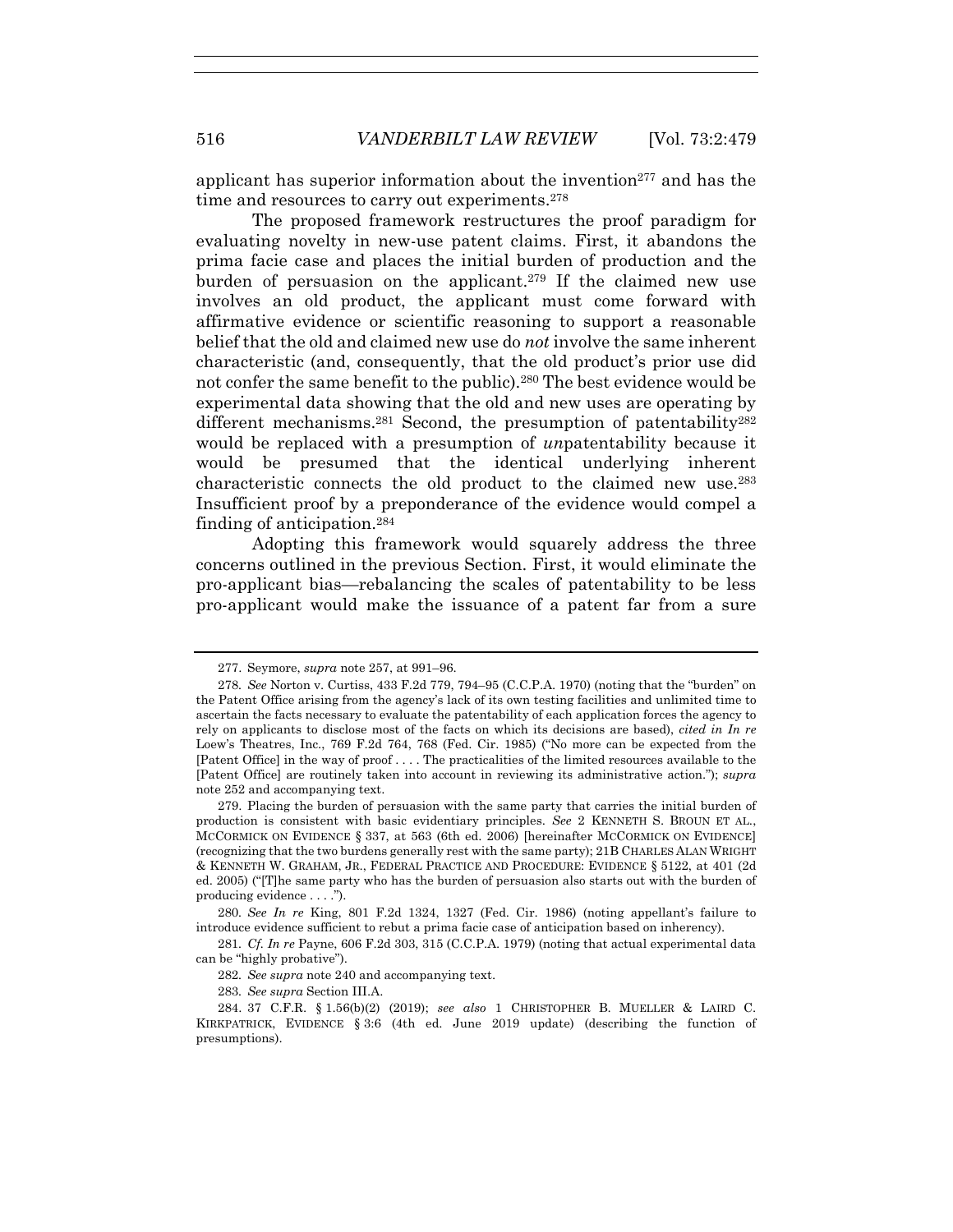thing.285 Second, requiring mechanistic information would prompt a robust, diligent, and probing novelty analysis rooted in the underlying science. This would solve the mechanism problem and allow a more accurate novelty assessment that focuses on identity—that is, if the same inherent characteristic is operating in the old and claimed new use.286 Third, the presumption of unpatentability would eliminate indication bias because the examiner would presume inherency even if the old and new indications (and perhaps routes of administration)287 are vastly different.

The proposed framework also aligns with the scholarly literature on evidence. How to allocate the burden of persuasion depends on a myriad of factors.288 Two common factors—both of which are relevant for patent examination—are access to proof and substantive policy considerations. The burden of persuasion may be assigned to the party with superior information about an issue,289 easier

 <sup>285.</sup> Note that once issued, a patent is presumed valid. 35 U.S.C. § 282 (2012). This presumption "merely establishes that the accused infringer bears the burden of proving invalidity as an affirmative defense." Timothy R. Holbrook, *Patents, Presumptions, and Public Notice*, 86 IND. L.J. 779, 816 (2011). Proof of invalidity requires clear and convincing evidence. Microsoft Corp. v. i4i Ltd. P'ship, 564 U.S. 91, 95 (2011). When coupled with the extant presumption of patentability, this allows the applicant to benefit from "double deference" and sets the stage for questionable patents. Seymore, *supra* note 257, at 973. The proposed framework eliminates this pro-applicant bias.

 <sup>286.</sup> It is worth noting that mechanistic identity plays a major role in drug development. Indeed, drug development can "often be characterized as a race in which several firms pursue investigational drugs with similar chemical structures or with the same mechanism of action before any drug in the class obtains regulatory marketing approval." David C. Swinney & Jason Anthony, *How Were New Medicines Discovered*, 10 NATURE REVS. DRUG DISCOVERY 507, 516 (2011) (quoting J.A. DiMasi & L.B. Fadon, *Competitiveness in Follow-on Drug R&D: A Race or Imitation?*, 10 NATURE REVS. DRUG DISCOVERY 23, 27 (2011)).

<sup>287</sup>*. See supra* notes 259–260 and accompanying text.

<sup>288</sup>*. See, e.g.*, MCCORMICK ON EVIDENCE, *supra* note 279, § 337, at 565:

<sup>[</sup>Allocation] will depend upon the weight . . . given to any one or more of several factors, including: (1) the natural tendency to place the burdens on the party desiring change, (2) special policy considerations such as those disfavoring certain defenses, (3) convenience, (4) fairness, and (5) the judicial estimate of the probabilities;

MUELLER & KIRKPATRICK, *supra* note 284, § 3:3 (discussing five factors: custom, substantive policy, access to proof, probable truth, and proof unavailable).

<sup>289</sup>*. See* JOHN MACARTHUR MAGUIRE, EVIDENCE: COMMON SENSE AND COMMON LAW 179 (1947) (asserting that the burden of persuasion "is to be borne by the party having peculiar knowledge of the facts"); MCCORMICK ON EVIDENCE, *supra* note 279, § 337, at 564 ("A doctrine often repeated by the courts is that where the facts with regard to an issue lie peculiarly in the knowledge of a party, that party has the burden of proving the issue."); *see also* United States v. N.Y., New Haven & Hartford R.R. Co., 355 U.S. 253, 256 n.5 (1957) (applying the doctrine based on "considerations of fairness").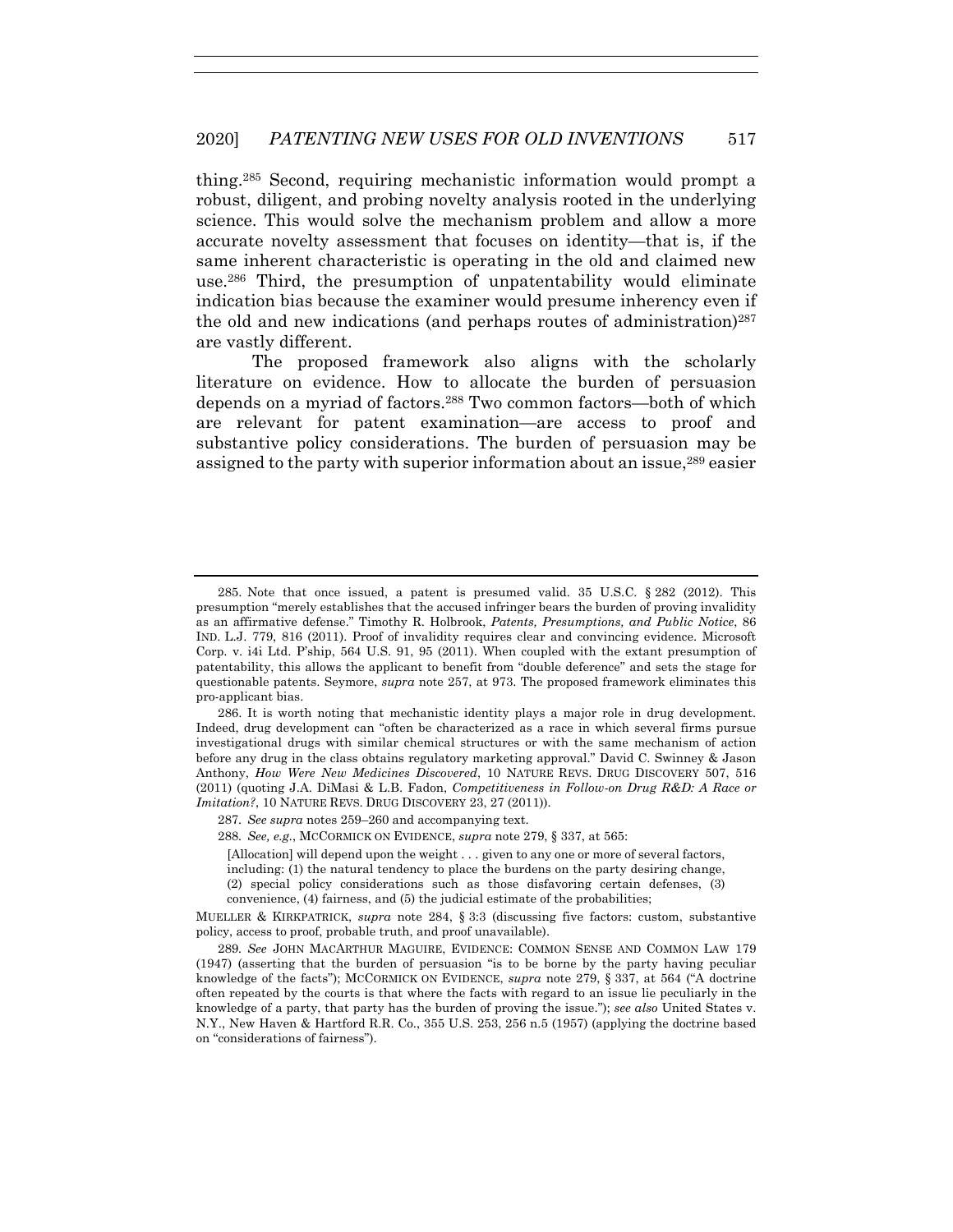access to evidence,290 or greater resources.291 As previously noted, at the patent examination stage the *applicant* has superior information about the invention and the time and resources to carry out experiments.292 The other important factor for allocating the burden of persuasion is to serve or promote a policy objective of the underlying substantive law.293 As I discuss below, the proposed framework would promote patent law's disclosure function  $294$ 

#### 2. Illustrations

To illustrate the proposed framework, recall the hypothetical used earlier involving *X*, a drug invented in the 1960s for depression.295 Suppose that fifty years later, a researcher discovers that *X* is useful for treating functional dyspepsia296 and seeks a new-use patent for that indication. The prior art teaches that *X*'s antidepressive effects are due to serotonin uptake inhibition.297 So the examiner can presume that the same characteristic that *X* exhibited in the past for use as an antidepressant—serotonin uptake inhibition—is responsible for the claimed new use to treat functional dyspepsia.298 This would also raise the presumption that the prior use conferred the identical benefit (treatment of functional dyspepsia) to the public—even if previously

295*. See supra* text accompanying notes 25–32.

 <sup>290.</sup> Bruce L. Hay & Kathryn E. Spier, *Burdens of Proof in Civil Litigation: An Economic Perspective*, 26 J. LEGAL STUD. 413, 419 (1997) ("One party may have easier access to evidence . . . meaning he can assemble the appropriate evidence at lower cost . . . . Other things being equal, the lower one party's relative costs, the stronger the argument for giving him the burden of proof.").

 <sup>291.</sup> Richard A. Posner, *An Economic Approach to the Law of Evidence*, 51 STAN. L. REV. 1477, 1543 (1999) (arguing that burdens of production and persuasion are economizing devices and should therefore be assigned to the party with greatest access to resources).

<sup>292</sup>*. See supra* notes 277–278 and accompanying text.

<sup>293</sup>*. See* MUELLER & KIRKPATRICK, *supra* note 284, § 3:3 ("First and perhaps most important, burdens are allocated to serve substantive policy . . . ."); WRIGHT & GRAHAM, *supra* note 279, § 5122, at 402 ("In determining the placement of burdens of proof, courts begin with the policy of the substantive law . . . ."); Fleming James, Jr., *Burdens of Proof*, 47 VA. L. REV. 51, 61 (1961) (noting that substantive policy considerations may be influential).

<sup>294</sup>*. See* discussion *infra* Section III.D.2.

 <sup>296.</sup> Functional dyspepsia is a gastrointestinal disorder defined as stomach pain with no structural or disease-based explanation. Yaoyao Lu et al., *Antidepressants in the Treatment of Functional Dyspepsia: A Systematic and Meta-Analysis*, PLOS ONE (June 16, 2016), https://www.ncbi.nlm.nih.gov/pmc/articles/PMC4911162/ [https://perma.cc/8WNX-7X2S].

 <sup>297.</sup> CAROL HART, SECRETS OF SEROTONIN 82 (rev. ed. 2008); NEAL, *supra* note 32, at 133–35.

<sup>298</sup>*. Cf.* HART, *supra* note 297, at 82 ("[A]ntidepressants are prescribed for much more than depression. They have been used to treat a wide range of eating, mood, pain, and impulse or addiction problems—basically any condition in which serotonin is known to have a role."); *see also* Sheng Liang Chen, *A Review of Drug Therapy for Functional Dyspepsia*, 14 J. DIGESTIVE DISEASES 623, 625 (2013) (discussing the use of older antidepressants to treat functional dyspepsia by modulating neurotransmitters like serotonin).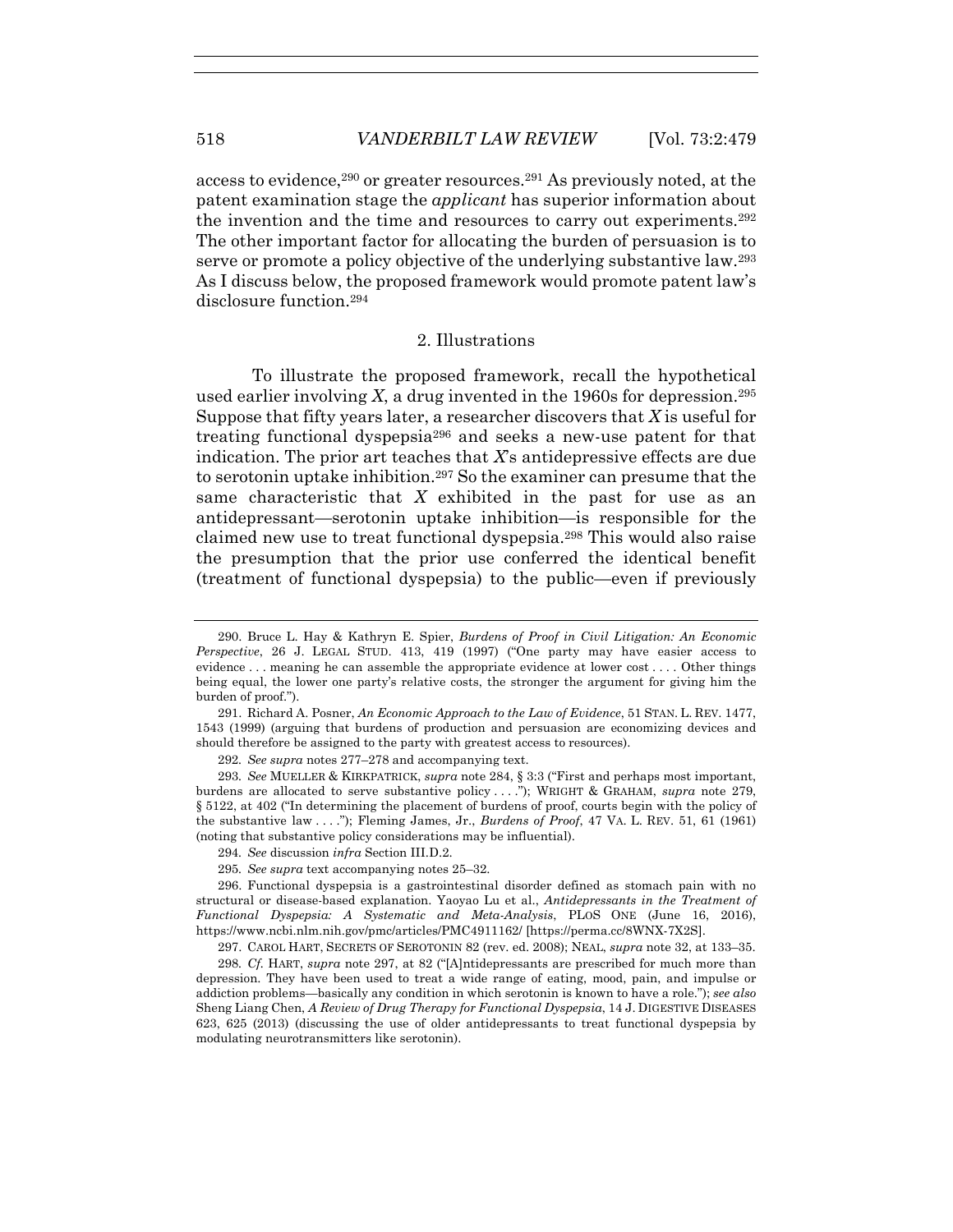unknown or unappreciated.299 The initial burden rests with the applicant to rebut the presumption of anticipation with argument or objective proof that some other characteristic of *X* is operating in the claimed new use. Proof could be experimental evidence that using *X* for functional dyspepsia operates by a non-serotonin-related mechanism. Production of sufficient rebuttal evidence overcomes the presumption and keeps the doors of patentability open.300 Otherwise, the new-use claim is anticipated.301

Sometimes a product's mechanism is unknown. One reason is that current knowledge in the field precludes elucidation.302 Unknown mechanisms are common in pharmaceuticals, even for popular drugs.303 Mechanisms of action for aspirin and penicillin were developed many decades after their introduction.304 A drug need only be safe and effective for FDA approval; no mechanistic information is required.305 Nonetheless, the quest to make less toxic versions, reduce side effects, repurpose old drugs, and develop new drugs motivates scientists to figure out unknown mechanisms.306

Under the proposed framework, an unknown mechanism would create an insurmountable proof problem for the applicant.307 To illustrate, consider acetaminophen, the popular pain reliever first used

<sup>299</sup>*. See supra* note 109 and accompanying text.

<sup>300</sup>*. See In re* Piasecki, 745 F.2d 1468, 1472 (Fed. Cir. 1984) (indicating that production of evidence of adequate weight rebuts a prima facie case); *see also* 9 JOHN HENRY WIGMORE, EVIDENCE IN TRIALS AT COMMON LAW § 2491, at 305 (James H. Chadbourn ed., rev. ed. 1981) (explaining that a presumption disappears when sufficient evidence is introduced to rebut it).

<sup>301</sup>*. See supra* note 284 and accompanying text.

<sup>302</sup>*. See* Tohru Mizushima, *Drug Discovery and Development Focusing on Existing Medicines: Drug Re-profiling Strategy*, 149 J. BIOCHEMISTRY 499, 500 (2011) (explaining that the mechanisms responsible for the clinical effects of many existing drugs have not been examined).

<sup>303</sup>*. See* Carolyn Y. Johnson, *One Big Myth About Medicine: We Know How Drugs Work*, WASH. POST: WONKBLOG (July 23, 2015), https://www.washingtonpost.com/news/wonk/ wp/2015/07/23/one-big-myth-about-medicine-we-know-how-drugs-work [https://perma.cc/25KV-AKP2] (discussing scientific research into the largely unknown mechanisms behind popular drugs such as Tylenol and penicillin); *Mechanism Matters*, *supra* note 265, at 347 (indicating that the mechanisms of many highly prescribed drugs are not clearly known); Tanya Lewis, *Mystery Mechanisms*, SCIENTIST (July 29, 2016), https://www.the-scientist.com/?articles.view/ articleNo/46688/title/Mystery-Mechanisms/ [https://perma.cc/2U94-6MP9] (explaining that the exact mechanism of many drugs, from mood enhancers to pain relievers, are still unknown).

<sup>304</sup>*. See* Hongbaek Cho et al., *Beta-Lactam Antibiotics Induce a Lethal Malfunctioning of the Bacterial Cell Wall Synthesis Machinery*, 159 CELL 1300 (2014) (discussing the mechanisms of action of penicillin); *infra* note 359 (discussing the discovery of the mechanisms of action of aspirin).

<sup>305</sup>*. See* 21 U.S.C. § 355(b)(1) (2012) (requiring a new drug application to show safety and efficacy).

<sup>306</sup>*. See* sources cited *supra* note 303.

 <sup>307.</sup> But, to be clear, an old product can inherently anticipate a new-use claim even if the underlying scientific principles or mechanism were unknown in the prior art. *See supra* note 172 and accompanying text.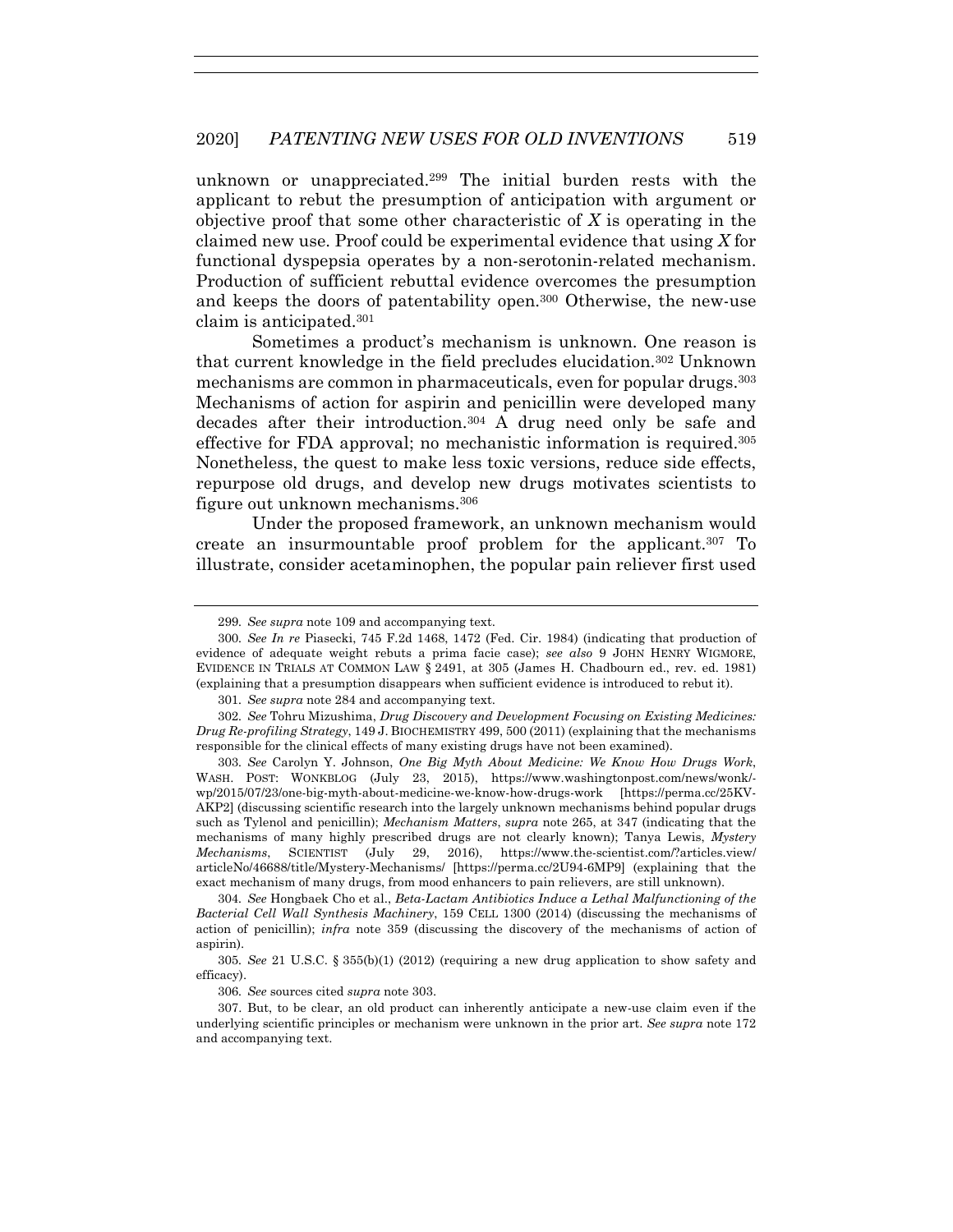clinically in 1894.308 Researchers have been "guessing" at the drug's mechanism for decades with no proposal gaining a scientific consensus.309 Suppose that in 2020, an inventor files a patent application claiming a new use for acetaminophen to treat patients with anxiety and depression. The drug is now serving "double duty, easing not just the physical pains of sore joints and headaches, but also the pain of social rejection."310 Although the claimed new use is a vastly different indication, since acetaminophen is an old product, the examiner must still presume that the same underlying inherent characteristic is responsible for the old and new uses. The burden shifts to the applicant to show mechanistic distinctiveness even though the lack of scientific consensus suggests that such information might be elusive given the current state of acetaminophen research. Nonetheless, failure to rebut the presumption would render the claimed new use unpatentable.311

Claiming a new use for a failed or rescued drug might lead to a very different outcome. Recall that a failed or rescued drug never entered the market because it lacked efficacy for its original indication.312 Suppose a subsequent inventor discovers that the drug is effective for a different indication and seeks a patent for the new use. Under the proposed framework, the initial burden rests with the applicant to rebut the presumption of unpatentability with argument or objective proof.313 If the applicant can prove that the drug was ineffective in its original indication, then the applicant could argue that there is no anticipation by inherency because the public never *benefitted* from the prior disclosure.314 This would rebut the presumption and keep the doors of patentability open.315

 <sup>308.</sup> Laurie F. Prescott, *Paracetamol: Past, Present, and Future*, 7 AM. J. THERAPEUTICS, 143, 143 (2000).

 <sup>309.</sup> Carmen Drahl, *How Does Acetaminophen Work? Researchers Still Aren't Sure*, CHEMICAL & ENGINEERING NEWS (July 21, 2014), https://cen.acs.org/articles/92/i29/Does-Acetaminophen-Work-Researchers-Still.html [https://perma.cc/H2EL-BYFB].

<sup>310</sup>*. Could Acetaminophen Ease Psychological Pain?*, SCI. DAILY (Dec. 25, 2009), http://www.sciencedaily.com/releases/2009/12/091222154742.htm [https://perma.cc/HR4J-FAKE]; *see also* Geoffrey R.O. Durso et al*., Over-the-Counter Relief from Pains and Pleasures Alike: Acetaminophen Blunts Evaluation Sensitivity to both Negative and Positive Stimuli*, 26 PSYCHOL. SCI. 750, 750 (2015) (reporting that acetaminophen can blunt social pain in addition to physical pain).

<sup>311</sup>*. See supra* note 284 and accompanying text.

<sup>312</sup>*. See supra* notes 188–189 and accompanying text.

<sup>313</sup>*. See supra* Section III.C.1.

<sup>314</sup>*. See* Burk & Lemley, *supra* note 104, at 374 ("If the public doesn't benefit from the invention, there is no inherency."); *supra* note 109 and accompanying text.

<sup>315</sup>*. See supra* note 300 and accompanying text.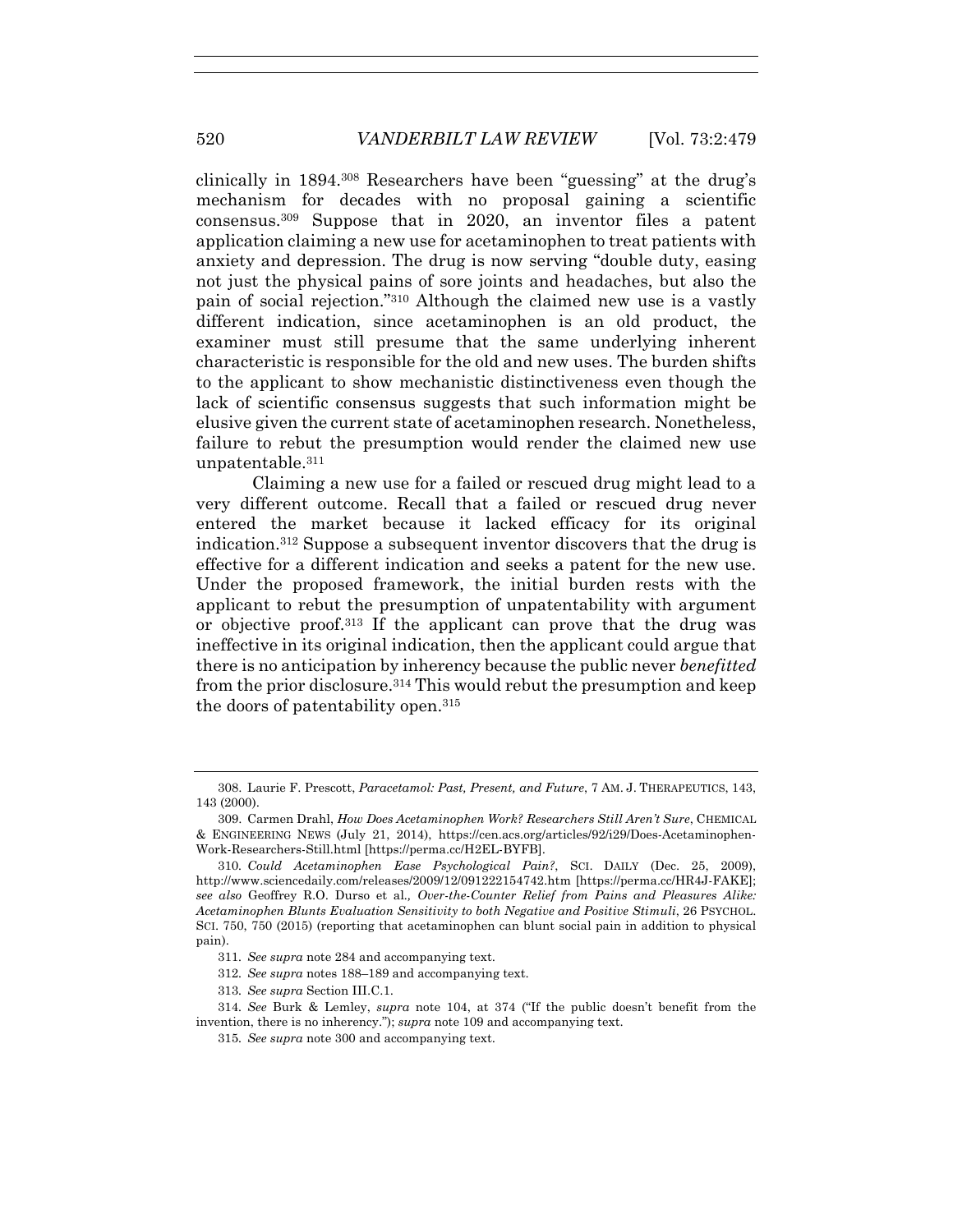#### *D. Policy Considerations*

Adopting a mechanism-based framework for anticipation would recalibrate novelty's gatekeeping function. Eliminating biases and focusing on the underlying science would more accurately gauge *identity*—what novelty is all about.316 Nonetheless, it is important to explore the paradigm's potential impact on the public, patent law's incentive structure, and the extent to which it aligns with broader goals of the patent system.

#### 1. On "Patentable" Novelty

This Article draws attention to scenarios where a researcher discovers a use for an old product that was previously unknown or unappreciated.<sup>317</sup> If the old product is doing what it has always done, I contend that the claimed new use is inherently anticipated regardless of whether the benefit or characteristic was known in the past.318 Novelty requires more.<sup>319</sup> This also aligns with the tenant in modern inherency doctrine that a PHOSITA need not have recognized the inherent characteristic in the prior art.320

One potential criticism of this paradigm is that it might discourage the search for new uses. Congress amended the patent statute to explicitly permit new-use patents.321 The argument is that the novelty rules should be relaxed so that one who discovers a previously unknown or unappreciated property should be rewarded with a patent.322 So "even though there may be a *technical* anticipation, the discovery of the new property and the recitation of this property in the claims 'lends patentable novelty' to the claims."323

<sup>316</sup>*. See supra* note 268 and accompanying text.

<sup>317</sup>*. See supra* text accompanying notes 26–32.

<sup>318</sup>*. See supra* Section III.A.

 <sup>319.</sup> PHILLIPS, *supra* note 1, at 109 ("[T]here must be something new in the method, process, combination, or composition, in order to lay the foundation of a patent."); *see* Whittemore v. Cutter, 29 F. Cas. 1123, 1124 (C.C.D. Mass. 1813) (No. 17,601) (Story, J.):

<sup>[</sup>A] patent can, in no case, be for an *effect only*, but for an effect produced in a given manner, or by a peculiar operation . . . . [I]f new effects are produced by an old machine in its unaltered state, I apprehend that no patent can be legally supported; for it is a patent for an effect only.

<sup>320</sup>*. See supra* Section I.C.

<sup>321</sup>*. See supra* notes 124–125 and accompanying text.

<sup>322</sup>*. Cf.* Titanium Metals Corp. of Am. v. Banner, 778 F.2d 775, 781 (Fed. Cir. 1985) (addressing the contention that inventor's discovery of a previously unappreciated property of an old product, which a PHOSITA could not discern from the prior art, was sufficient to justify a patent grant for that contribution).

<sup>323</sup>*. In re* Wilder, 429 F.2d 447, 450 (C.C.P.A. 1970) (emphasis added), *quoted in Titanium Metals*, 778 F.2d at 782.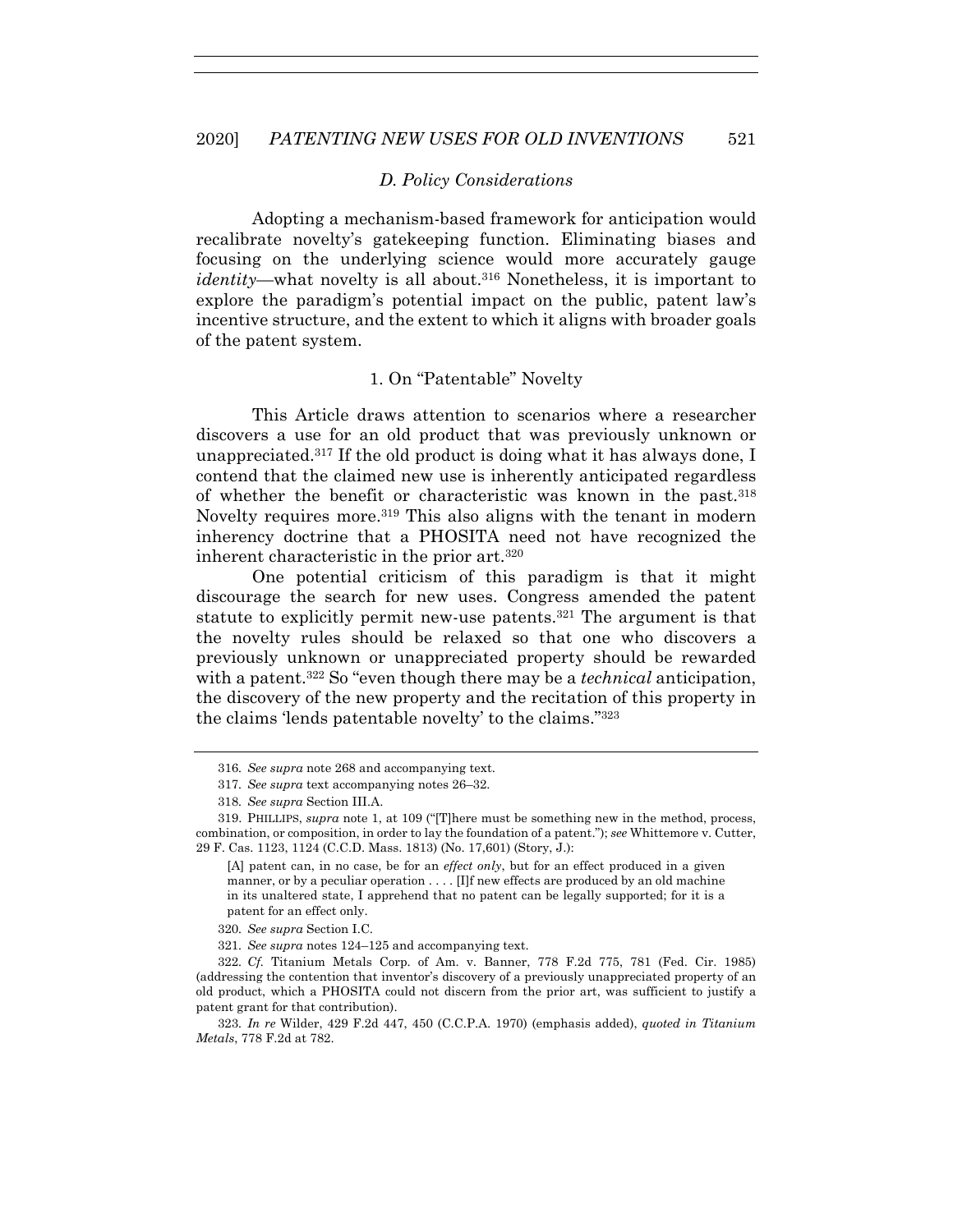While I understand this view, I disagree with it. The technical contribution or public benefit of the later-discovered use is immaterial to the anticipation inquiry.324 The focus should be on *identity*.325 I agree with Judge Rich that "[t]he patent law imposes certain *fundamental* conditions for patentability, paramount among them being the condition that what is sought to be patented, as determined by the claims, be *new*."326 Patent law treats novelty as a rigid rule to aggressively preserve public access to the prior art.327 This should be the law unless and until Congress decrees otherwise.328

## 2. Inducing Mechanistic Disclosure

Recall that the proposed framework contemplates that an applicant would need to prove mechanistic differences between an old and claimed new use to rebut a presumption of inherent anticipation.329 Any experimentation required to prove mechanism would fortuitously generate technical knowledge about the invention—a core objective of patent law's disclosure function.330

Here it is important to say more about the role of disclosure in patent law. The inventive act produces *two* things that are potentially useful to society: the invention itself, which will be defined here as the subject matter claimed in the patent (i.e., machine, product, method of use),331 and the invention *disclosure*, a written description of the invention in the patent document<sup>332</sup> that furnishes technical

<sup>324</sup>*. See Titanium Metals*, 778 F.2d at 780 (noting that the technical contribution of applicants was "beside the point" because patent law requires that what is sought to be patented be new). But the public must have benefitted from the prior art disclosure, even if unwitting, for it to anticipate by inherency. *See* discussion *supra* notes 109–119 and accompanying text.

<sup>325</sup>*. See supra* note 268 and accompanying text.

<sup>326</sup>*. Titanium Metals*, 778 F.2d at 780 (emphasis added); *see also* ROGER E. SCHECHTER & JOHN R. THOMAS, PRINCIPLES OF PATENT LAW 73 (2004) (describing novelty as "the core value of the patent system").

<sup>327</sup>*. See* discussion *supra* note 231 and accompanying text.

<sup>328</sup>*. See Titanium Metals*, 778 F.2d at 782 (explaining that novelty must be considered under the laws passed by Congress); *Wilder*, 429 F.2d at 450 (indicating that until Congress decrees otherwise, patentable claims do not extend to that which is not new).

<sup>329</sup>*. See supra* Section III.C.1.

<sup>330</sup>*. See supra* Section I.A.

<sup>331</sup>*. See* 35 U.S.C. § 101 (2012) ("Whoever invents or discovers any new and useful process, machine, manufacture, or composition of matter, or any new and useful improvement thereof, may obtain a patent therefor . . . .").

 <sup>332.</sup> The written description is the part of the patent document that completely describes the invention. 35 U.S.C.  $\S 112(a)$ –(b) (2012) ("The specification shall contain a written description ... The specification shall conclude with one or more claims . . . ."). Although I will not discuss it in this Article, it is worth noting that the terms "written description" and "specification" are often used interchangeably (and mistakenly) in patent law. F. SCOTT KIEFF ET AL., PRINCIPLES OF PATENT LAW 155 n.4 (5th ed. 2011).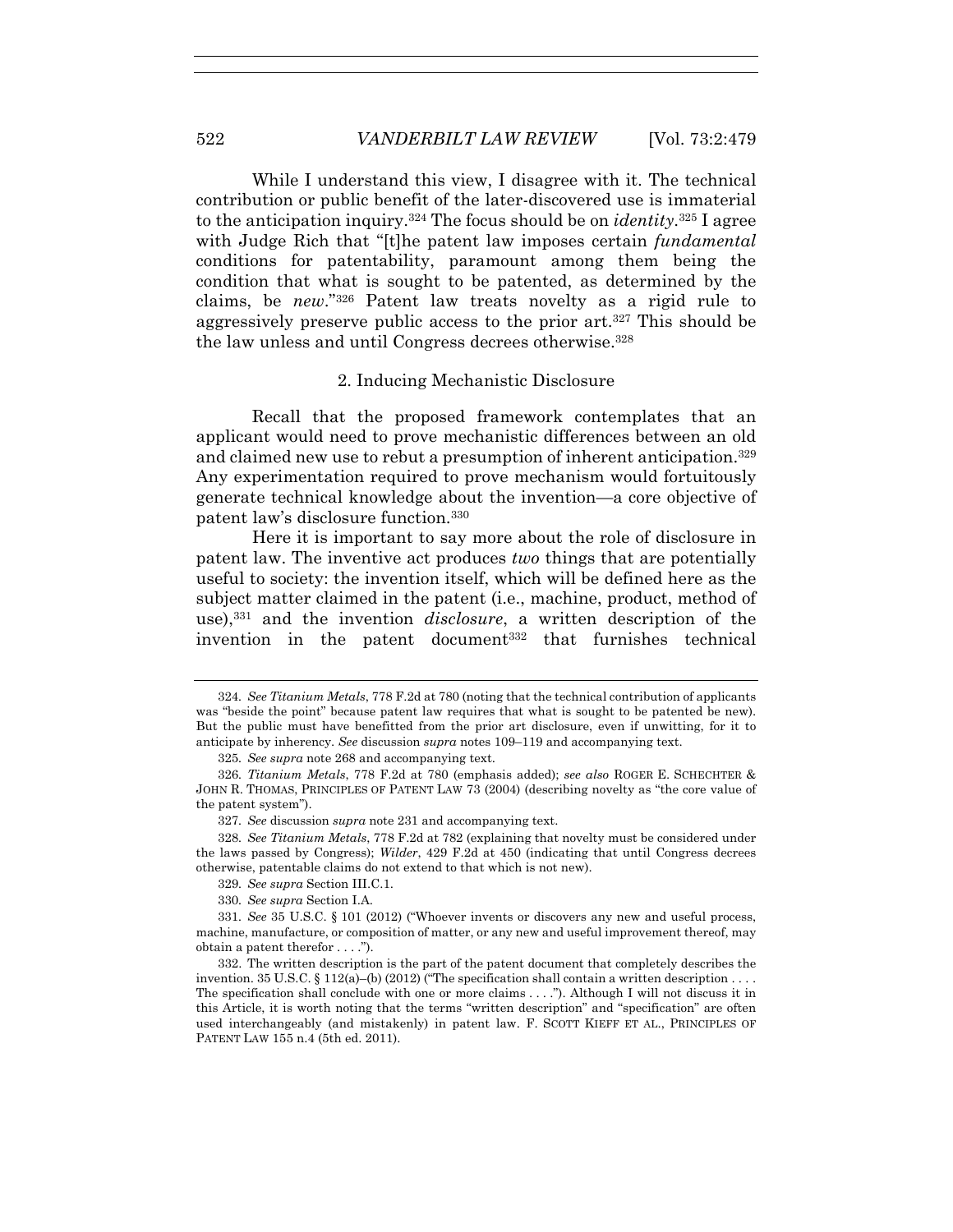information about it (i.e., how to make it, how to use it).333 Disclosure has been called the "centerpiece of patent policy"334 because it supports the patent system's broad mission to promote scientific progress through knowledge dissemination.335 The invention disclosure fills the public storehouse of technical knowledge336 with information that others can use.337 Theory posits that others will improve on the invention, design around it, or conceive wholly new inventions—all during the patent term.338

At present, an inventor can obtain a patent without understanding (let alone disclosing) the mechanism.339 If the invention disclosure is sufficiently detailed to explain to a PHOSITA how to make and use the invention, that is enough to satisfy the statutory enablement requirement.340 However, this minimal disclosure threshold can produce patents that are *uninformative* from a technical standpoint, meaning that they provide little meaningful information. By contrast, patents that disclose mechanism are very informative. In the case of drugs, details about mechanism of action allow researchers to design more effective or less toxic versions.341 Relatedly, it is easier

335*. See supra* notes 42–48 and accompanying text.

- 336. For a discussion of the storehouse, see *supra* note 45 and accompanying text.
- 337. MICHAEL A. GOLLIN, DRIVING INNOVATION 15–19 (2008).

 338. Fromer, *supra* note 46, at 548–49; *see also* Christopher A. Cotropia, *Physicalism and Patent Theory*, 69 VAND. L. REV. 1543, 1560 (2016) ("The reason patent law wants the invention disclosed is so that others can use that information to actually implement the invention and create other inventions.").

339*. See supra* note 266 and accompanying text.

340*. In re* Libby, 255 F.2d 412, 415 (C.C.P.A. 1958) ("It is not necessary that a patentee should understand the scientific principles underlying his invention, so long as he makes a sufficient disclosure to enable other persons skilled in the art to practice the invention."); *see also supra* note 71 (distinguishing "anticipatory" or patent-defeating enablement from "statutory" or patentsupporting enablement). Statutory enablement is one of the three disclosure requirements set forth in 35 U.S.C. § 112(a) (2012):

The specification shall contain a *written description* of the invention, and of the manner and process of making and using it, in such full, clear, concise, and exact terms as to *enable* any person skilled in the art to which it pertains, or with which it is most nearly connected, to make and use the same, and shall set forth the *best mode* contemplated by the inventor or joint inventor of carrying out the invention.

(emphasis added).

341*. See, e.g.*, Drahl, *supra* note 309 (arguing that that "the drug's well-known danger to the liver makes understanding its mechanism more than a minor detail").

<sup>333</sup>*. See* Lemley, *supra* note 47, at 333 ("[I]t seems quite clear that dissemination, not just invention, of new information is one of the goals of the patent system.").

 <sup>334.</sup> Benjamin N. Roin, Note, *The Disclosure Function of the Patent System (or Lack Thereof)*, 118 HARV. L. REV. 2007, 2011 (2005); *see also* Pfaff v. Wells Elecs., Inc., 525 U.S. 55, 63 (1998) (explaining that the patent system should be viewed as "a carefully crafted bargain that encourages both the creation and the public disclosure of new and useful advances in technology, in return for an exclusive monopoly for a limited period of time").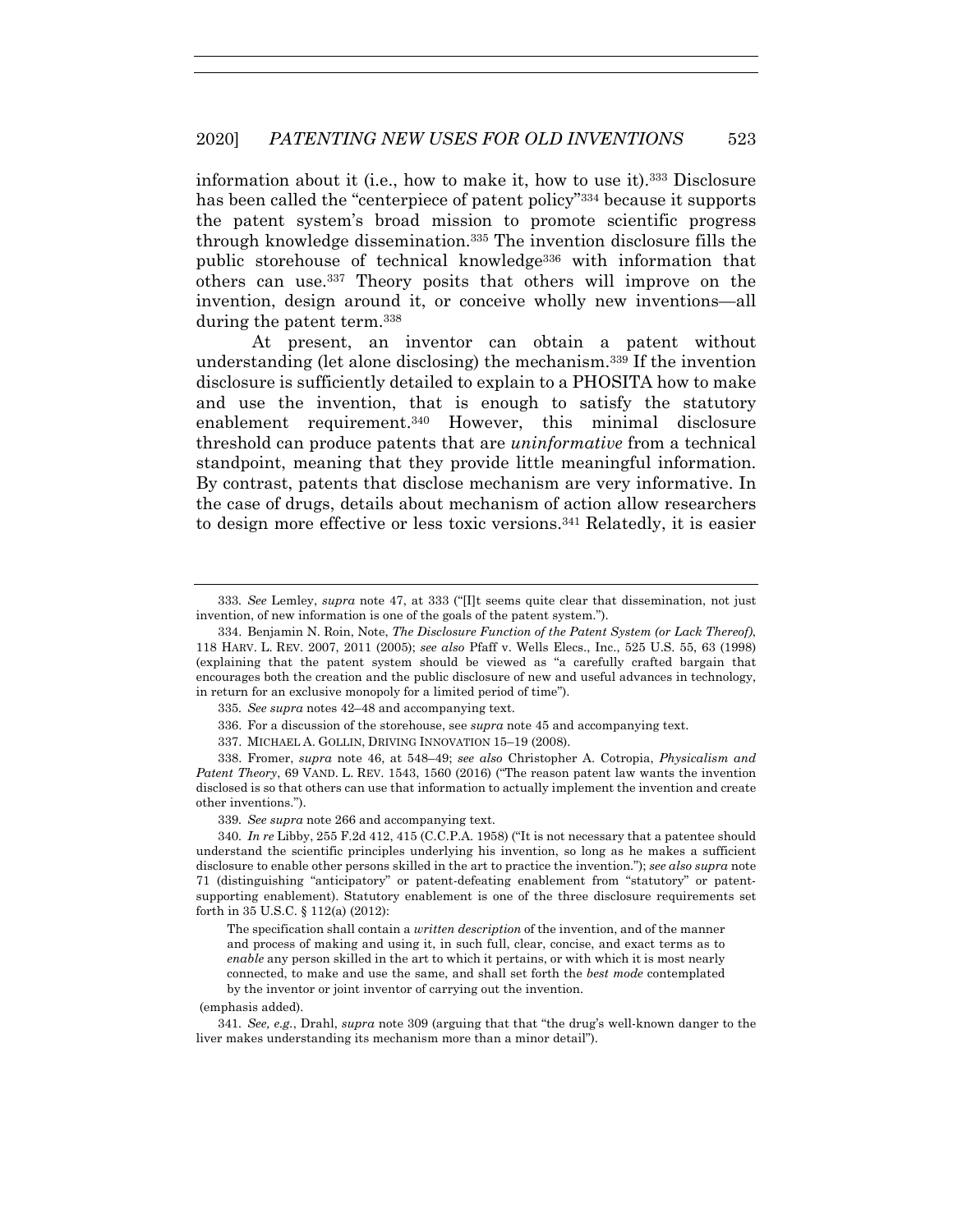to develop new drugs when researchers understand how old ones work.342

Of course, mechanistic disclosure is more important for some inventions than others. If a PHOSITA can look at an invention and easily elucidate mechanism, the inventor need not disclose it.343 A good example is a paper clip.344 But the story changes for complex inventions like drugs. Neither a (picture of a) chemical structure nor a physical product reveals the drug's mechanism of action.345 And elucidating this information through reverse engineering is difficult, if not impossible (at least without considerable effort or expense).346 Here, mechanistic disclosure is particularly helpful.

To illustrate, consider again *X*, a drug originally patented in the 1960s as an antidepressant.347 Although the patent document explains how to make *X* and use it to treat depression, it discloses nothing about *X*'s mechanism of action. Again, such disclosure is not required to satisfy the statutory enablement requirement.<sup>348</sup> This means that a PHOSITA who wants to elucidate *X*'s mechanism must engage in experimentation—an activity that might require a license from the patentee.349 The bottom line is that the omitted mechanistic

 344. What I describe is akin to—but not the same as—so-called "self-disclosing" inventions. *See* Strandburg, *supra* note 52, at 105–06. They are defined as inventions that are easy to replicate because reproduction is enabled by mere commercialization. *Id.* at 105. In other words, the "invention itself reveals its operation," including how to make and use it. Anderson, *supra* note 51, at 1583. But it is important to note that a self-disclosing invention might reveal how to make and use it but *not* how and why it works.

345. This is also true for non-self-disclosing inventions. Lemley, *supra* note 47, at 338–39.

 346. J. Jonas Anderson, *Secret Inventions*, 26 BERKELEY TECH. L.J. 917, 958 n.222 (2011); Pamela Samuelson & Suzanne Scotchmer, *The Law and Economics of Reverse Engineering*, 111 YALE L.J. 1575, 1582–91 (2002).

 349. Practicing the claimed invention without the patentee's permission constitutes patent infringement. *See* 35 U.S.C. § 271(a) (2012) ("[W]hoever without authority makes, uses, offers to sell, or sells any patented invention, within the United States or imports into the United States any patented invention during the term of the patent therefor, infringes the patent."). There is generally no experimental use exception that permits third parties to elucidate mechanism. Madey v. Duke Univ., 307 F.3d 1351, 1362 (Fed. Cir. 2002). In the hypothetical, an interested researcher could begin with experiments on animals to avoid infringement; however, any subsequent human experimentation would probably require a license. But it is worth noting that many patent owners do not enforce their patents against academic researchers because of the high costs of detecting

<sup>342</sup>*. See supra* note 303.

 <sup>343.</sup> Similarly, if a PHOSITA can look at an invention and figure out how to make and use it, there is no need to provide a detailed disclosure. Lawther v. Hamilton, 124 U.S. 1, 9 (1888) ("These several steps being well known in the art when the patent was applied for, required no particular explanation."). This is because "patents are written by and for skilled artisans." Vivid Techs., Inc. v. Am. Sci. and Eng'g, Inc., 200 F.3d 795, 804 (Fed. Cir. 1999); *cf.* S3 Inc. v. NVIDA Corp., 259 F.3d 1364, 1371 (Fed. Cir. 2001) ("The law is clear that patent documents need not include subject matter that is known in the field of the invention and is in the prior art, for patents are written for persons experienced in the field of the invention.").

<sup>347</sup>*. See supra* text accompanying notes 26–32.

<sup>348</sup>*. See supra* notes 339–340 and accompanying text.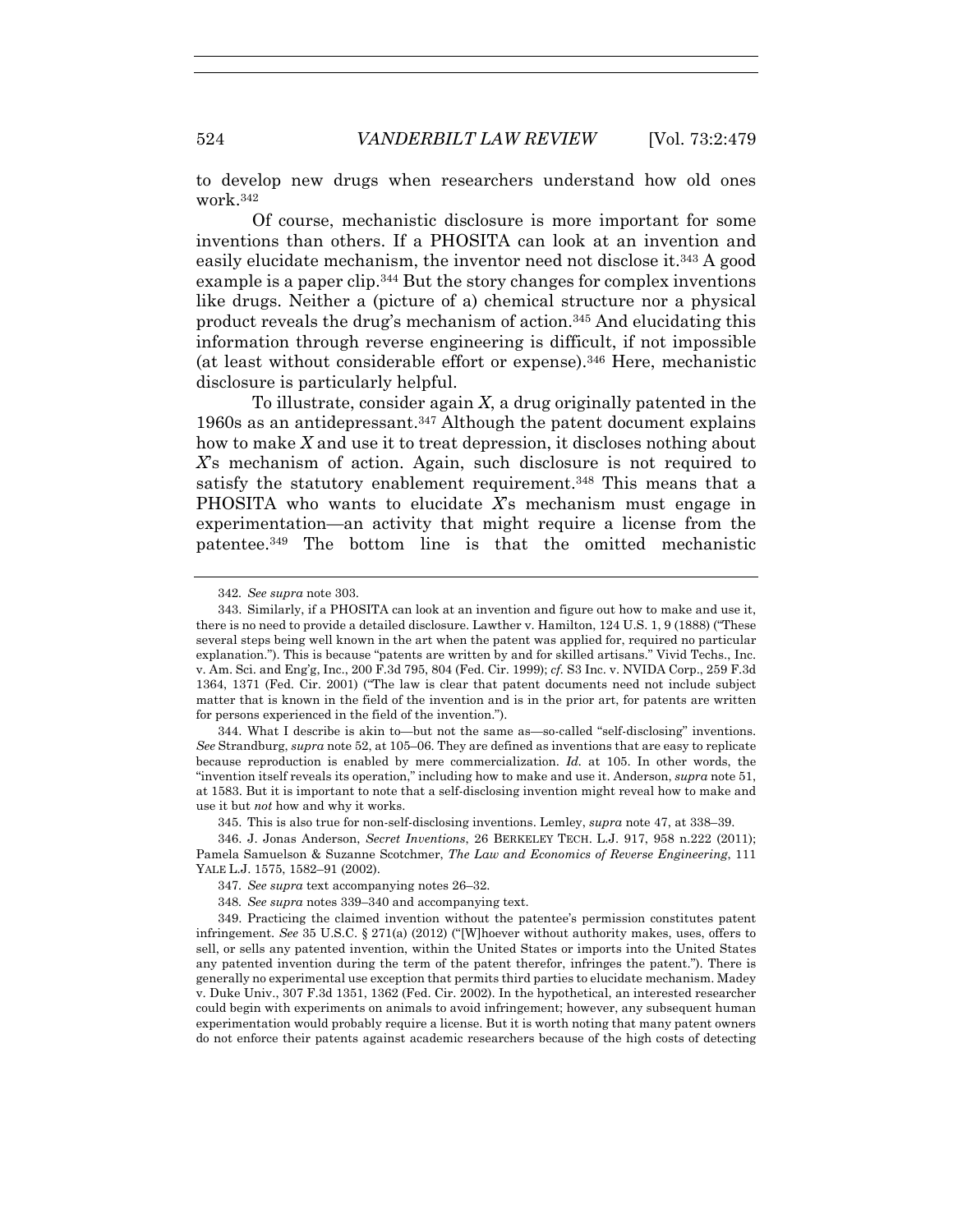information will take time and effort to obtain. Under the current disclosure paradigm, an inventor has little incentive to elucidate an invention's mechanism before filing or, for that matter, disclose *any* information beyond that minimally required by the patent statute.350

By contrast, the proposed framework would *induce* subsequent inventors to elucidate and disclose mechanistic information. Recall that when a new-use claim involves an old product, the applicant must come forward with objective proof that an inherent characteristic is *not* responsible for the claimed new use.351 Objective proof would consist of experimental results showing that the old product and claimed new use operate by different mechanisms.

To illustrate, consider again the drug loratadine, a popular antihistamine sold under the brand name Claritin.352 Suppose that in 2018 an inventor files a patent application claiming a new use for loratadine to treat patients plagued with itchy hands and feet. The examiner can presume that the anti-itch indication is tied to histamine inhibition. So the initial burden rests with the applicant to rebut the presumption of anticipation with argument or objective proof that some other characteristic of loratadine is operating in the claimed new use. Given that itch is a typical allergic response<sup>353</sup> and histamine is tied to allergies,354 it would be hard to argue that loratadine's known antihistaminergic effects are not responsible for the claimed new use. Accordingly, *before filing*, the inventor elucidates loratadine's mechanism of action in the itchy hands-and-feet indication. The results reveal that afflicted patients have a neurological, non-histamine-

infringement, high litigation costs, and the low value of a potential lawsuit. Rebecca S. Eisenberg, *Noncompliance, Nonenforcement, Nonproblem? Rethinking the Anticommons in Biomedical Research*, 45 HOUS. L. REV. 1059, 1062 (2008); F. Scott Kieff, *Facilitating Scientific Research: Intellectual Property Rights and the Norms of Science—A Response to Rai and Eisenberg*, 95 NW. U. L. REV. 691, 705 (2001). Patentees may engage in this "rational forbearance" of unlicensed use because "scientific norms still generate social pressure to share materials, particularly with nonprofit entities." Peter Lee, Note, *Patents, Paradigm Shifts, and Progress in Biomedical Science*, 114 YALE L.J. 659, 677 (2004).

 <sup>350.</sup> As a general matter, "under the existing regime, patentees have every incentive to disclose as little as possible." Gideon Parchomovsky & Michael Mattioli, *Partial Patents*, 111 COLUM. L. REV. 207, 209 (2011); *see also* H. JACKSON KNIGHT, PATENT STRATEGY FOR RESEARCHERS AND RESEARCH MANAGERS 88–89 (2d ed. 2001) (describing the quantity of information an inventor should disclose). Of course, the inventor could forego patent protection altogether and opt to keep the technical information secret. *See supra* note 51.

<sup>351</sup>*. See supra* Section III.C.1.

<sup>352</sup>*. See supra* notes 215–218 and accompanying text.

<sup>353</sup>*. See* KEVIN T. PATTON & GARY A. THIBODEAU, ANATOMY AND PHYSIOLOGY 525 (9th ed. 2016).

<sup>354</sup>*. See* LENNARD-BROWN, *supra* note 219, at 9.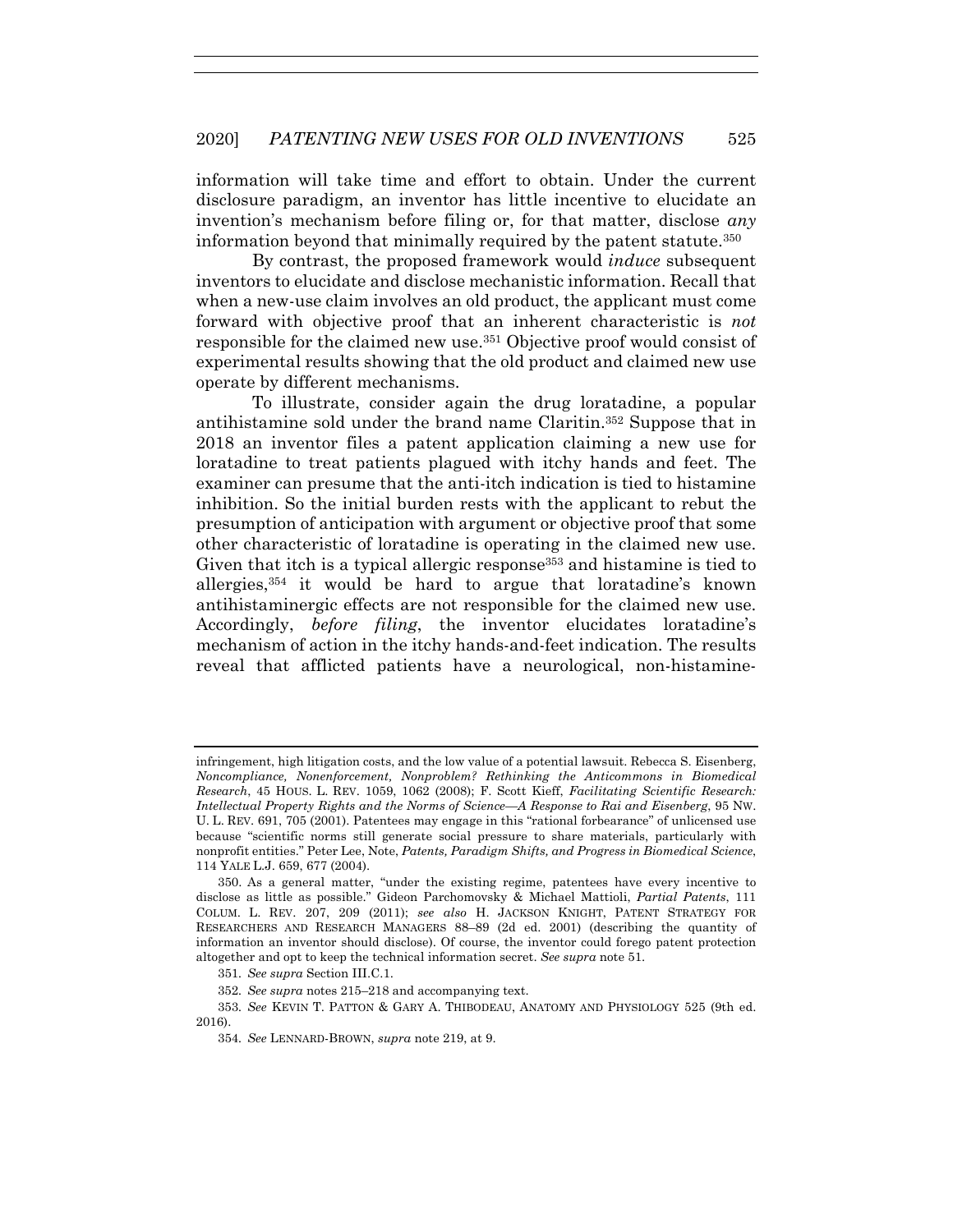related itch that loratadine treats.355 In other words, the mechanism of action is neurological, not allergic. This mechanistic information rebuts the presumption of inherency and ultimately publishes in the patent document.356

This *patent-induced* mechanistic disclosure fulfills broad objectives of the patent system. Mechanism provides the very best type of technical knowledge because nothing is more illuminating than details about an invention's inner workings. Even if other researchers could eventually elucidate mechanism, the proposed framework induces its *early* disclosure—an oft-stated goal of the patent system.357 In theory, early disclosure of mechanism should prevent duplicative research efforts and promote the earlier flow of helpful information about the invention from the patentee to potential future innovators.358 The ultimate beneficiary would be the public, which would gain quicker access to new and improved products (and uses) and other fruits of innovation.359

### 3. Patent (Examination) Quality

The Patent Office is often criticized for issuing too many lowquality patents.360 Patent quality is "the capacity of a granted patent to meet (or exceed) the statutory standards of patentability—most

358. Fromer, *supra* note 46, at 599.

 359. Merges & Nelson, *supra* note 128, at 878–79. Perhaps the best illustration is the field of drug discovery. Early disclosure of a drug's mechanism would lead to speedier R&D of new and improved drugs which, of course, would provide an incalculable benefit to the public. Consider aspirin, the world's most popular drug, patented by Bayer in 1900. *See supra* note 9 and accompanying text. It was used as a pain reliever for over seventy years before Sir John Vane figured out its mechanism. *See supra* note 271 and accompanying text. Vane's Nobel Prize– winning discovery spawned an incredible amount of aspirin research, including its use to prevent heart disease and stroke. *See* JEFFREYS, *supra* note 271, at 235–77. To the extent that a patentinduced mechanistic disclosure could narrow the time gap between elucidating how to make and use the invention (information required to satisfy patent law's enablement requirement) and how or why it works, the end result would be speedier follow-on innovation and earlier public benefit.

360*. See generally* BESSEN & MEURER, *supra* note 13; DAN L. BURK & MARK A. LEMLEY, THE PATENT CRISIS AND HOW THE COURTS CAN SOLVE IT (2009); ADAM B. JAFFE & JOSH LERNER, INNOVATION AND ITS DISCONTENTS (2004).

<sup>355</sup>*. See* GIL YOSIPOVITCH & SHAWN G. KWATRA, LIVING WITH ITCH: A PATIENT'S GUIDE 60 (2013) ("Neuropathic itch, or nerve itch, includes a broad group of conditions in which itch is caused by damage to nerve fibers . . . .").

 <sup>356.</sup> Patent applications typically publish eighteen months after filing. *See supra* note 44.

<sup>357</sup>*. See* Transco Prods. Inc. v. Performance Contracting, Inc., 38 F.3d 551, 558 (Fed. Cir. 1994) (rejecting an interpretation of § 112 that would "subvert the patent system's goal of promoting the useful arts through encouraging early disclosure"); W.L. Gore & Assocs. v. Garlock, Inc., 721 F.2d 1540, 1550 (Fed. Cir. 1983) ("Early public disclosure is the linchpin of the patent system."); Kitch, *supra* note 55, at 269–80 (arguing that early filing facilitates commercialization, coordinates the development of technology, and reduces wasteful duplicative efforts by competitors). For a discussion of the hoped-for goals of early disclosure, see *supra* notes 46–47 and accompanying text.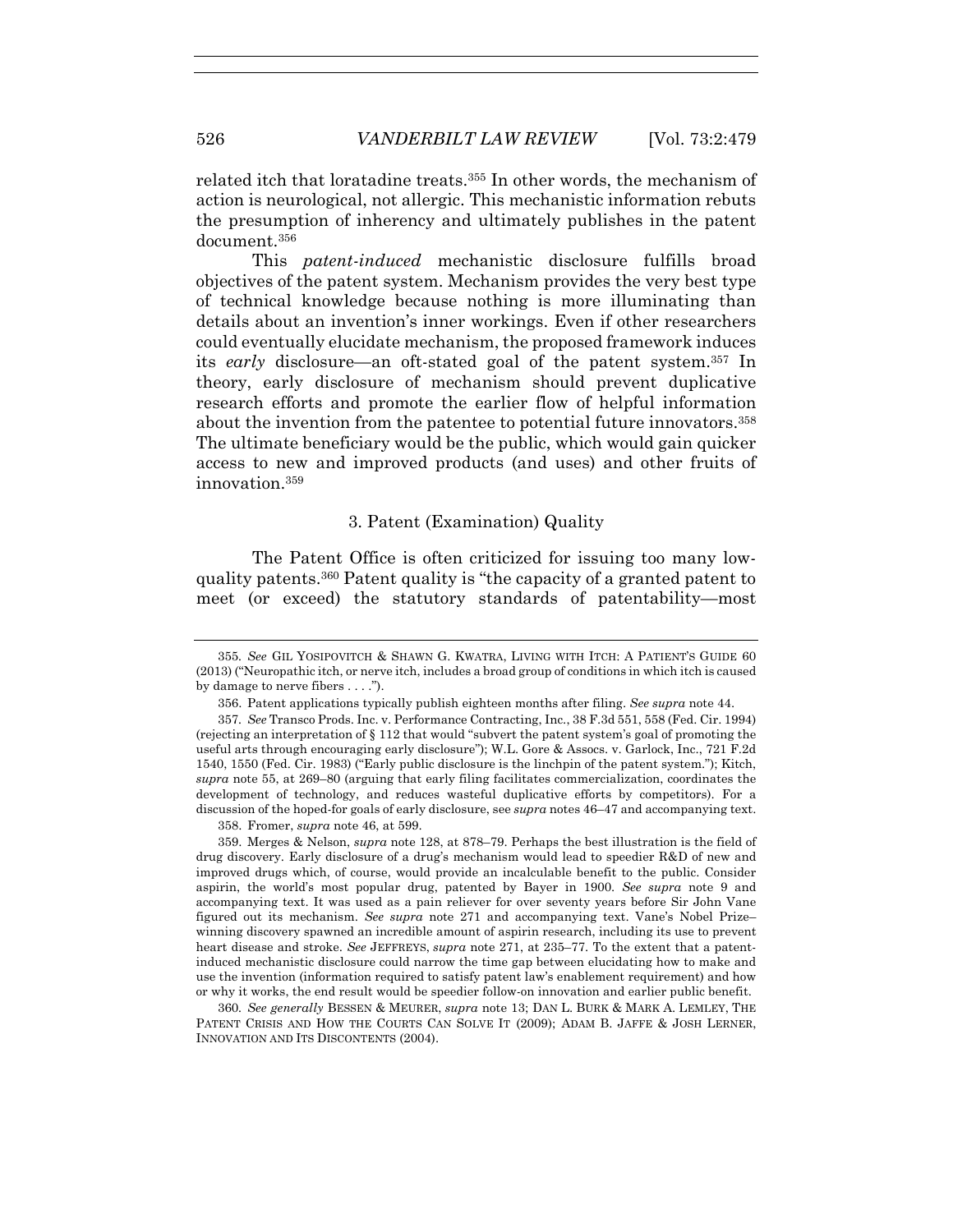importantly, to [cover inventions that are] novel, nonobvious, and clearly and sufficiently described."361 Aside from being invalid,362 lowquality patents are often worthless and burdensome on the patent system and society.363

Perhaps the biggest obstacle to robust patent examination is the examiner's information deficit.<sup>364</sup> An examiner *should* have as much technical information as possible to accurately gauge patentability.365 But, for a variety of reasons,<sup>366</sup> this often does not happen.<sup>367</sup> When it comes to assessing novelty, no one believes that the examiner's prior art search fully captures the body of preexisting knowledge.368 And notwithstanding the applicant's duty of candor,<sup>369</sup> it is hard to believe that everything the applicant knows about the invention ends up before

362*. See* FED. TRADE COMM'N, *supra* note 255, at 5 ("A poor quality or questionable patent is one that is likely invalid or contains claims that are overly broad.").

364*. See* Seymore, *supra* note 257 at 991–96; *supra* text accompanying note 277.

 365. Christopher A. Cotropia, *Modernizing Patent Law's Inequitable Conduct Doctrine*, 24 BERKELEY TECH. L.J. 723, 748 (2009) ("The assurance of a good patent quality is all about information . . . .").

 366. For example, the examiner is not an active researcher and thus is hard-pressed to know what is happening at the front lines of theory and experiment in a technical field. Sean B. Seymore, *Patently Impossible*, 64 VAND. L. REV. 1491, 1512–14 (2011). Aside from that, the inventor is generally a person of extraordinary skill who knows more about the invention and technical field than the examiner. Standard Oil Co. v. Am. Cyanamid Co., 774 F.2d 448, 454 (Fed. Cir. 1985). And sometimes this leads the inventor to be strategic—sharing no more information than is absolutely necessary to satisfy the patentability criteria. *See supra* note 350 and accompanying text.

367*. See* Anup Malani & Jonathan S. Masur, *Raising the Stakes in Patent Cases*, 101 GEO. L.J. 637, 647 (2013) ("[T]he [Patent Office] only has the information provided by the patent applicant and whatever limited information the patent examiner is able to discover on her own."); Beth Simone Noveck, *"Peer to Patent": Collective Intelligence, Open Review, and Patent Reform*, 20 HARV. J.L. & TECH. 123, 124 (2006) (noting that examiners make patenting decisions based on "a limited subset of available information").

368*. See* Lemley, *supra* note 363, at 1500 ("Much of the most relevant prior art isn't easy to find—it consists of [third-party activities] that don't show up in any searchable database and will not be found by examiners . . . .").

 369. The Patent Office imposes a duty of candor on every individual substantively involved in patent procurement—including the inventor, the attorney or agent that prepares the patent application, and the assignee.  $37 \text{ C.F.R.}$  §  $1.56(a)$ , (c) (2019). These individuals must "disclose to the [Patent] Office *all* information known to that individual to be material to patentability." *Id.* § 1.56(a) (emphasis added).

 <sup>361.</sup> R. Polk Wagner, *Understanding Patent-Quality Mechanisms*, 157 U. PA. L. REV. 2135, 2138 (2009); *cf.* Christi J. Guerrini, *Defining Patent Quality*, 82 FORDHAM L. REV. 3091, 3092–93 (2014) (defining "low-quality" or "bad" patents as those that "carve out of the public domain and deter others from practicing inventions that are in some way undeserving of patent protection"). The patentability requirements are recited *supra* note 126.

 <sup>363.</sup> Mark A. Lemley, *Rational Ignorance at the Patent Office*, 95 NW. U. L. REV. 1495, 1515 (2001); *see also* Bronwyn H. Hall & Dietmar Harhoff, *Post-grant Reviews in the U.S. Patent System—Design Choices and Expected Impact*, 19 BERKELEY TECH. L.J. 989, 992 (2004) (explaining that the costs of low-quality patents "include entry deterrence of would-be innovators, a slower pace of innovation, and increases in patent application activity that are costly both to the firms and to society").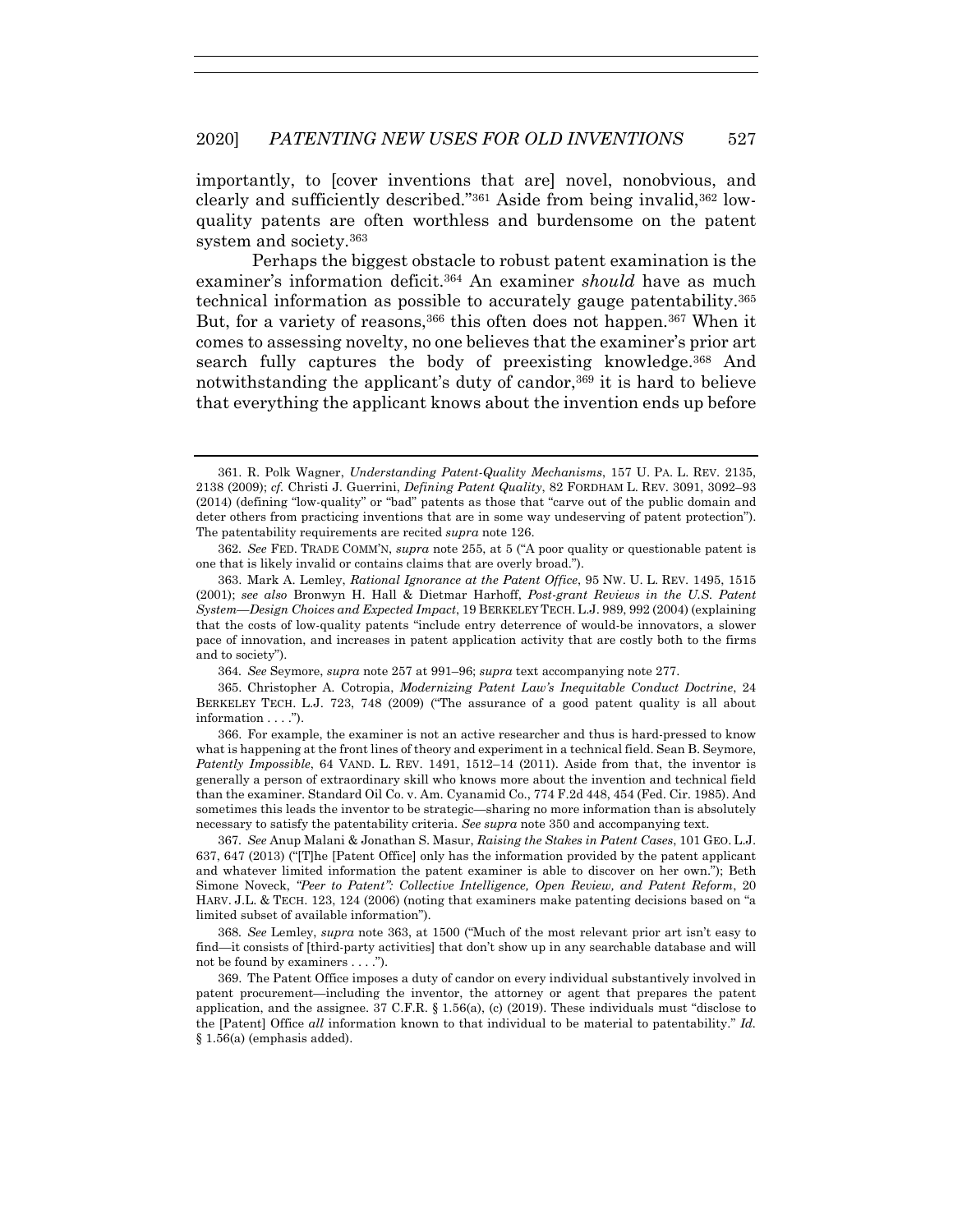the examiner.370 This information deficit inevitably allows questionable patents "to slip through the cracks and further contributes to the patent quality problem."371

The information-forcing nature of the proposed framework would mitigate this problem. Procedurally, placing the initial burden of production and the burden of persuasion on the applicant, combined with the presumption of unpatentability, would compel the applicant (rather than the examiner) to furnish sufficient information to carry the burden of proof and ultimately prevail.372 If the applicant could not do so, a patent would not issue—which might be the right result.373 Substantively, mechanistic disclosure necessarily injects more technical information into the examination process.374 This information would give the examiner a more complete picture of the invention and the surrounding technological landscape.375 And sometimes the additional information could help the examiner (better) evaluate patentability requirements *other than novelty*—a spillover effect of mechanistic disclosure.376 If a patent eventually issues, it will be of higher quality vis-à-vis one that would have issued under the current regime.377 Thus, the proposed framework's insistence on mechanistic disclosure for new-use claims promotes broad goals of the patent system.378

 376. This can cut for or against patentability. For example, a detailed, mechanistic disclosure could allow an inventor to persuasively make the case for broad claim scope—thereby bolstering compliance with the § 112(a) enablement requirement. *See* Seymore, *supra* note 266, at 731–36 (providing illustrations).

 377. In other words, more information about the invention yields a more robust patent examination and higher-quality patents. *See supra* Section III.D.3.

 378. One might ask if the proposed framework should apply to *all* inventions. Clearly the disclosure of mechanism in a patent document is ideal unless the mechanism is readily apparent. *See* Seymore, *supra* note 266, at 723–26 (distinguishing between inventions that are "transparent" and "opaque" with respect to mechanism). Tinkering with disclosure doctrines raises concerns about inventor behavior as well as tradeoffs between delayed filing, the rapidity of information dissemination, and ultimate societal benefit. *See* DONALD S. CHISUM ET AL., PRINCIPLES OF PATENT LAW 1 (3d ed. 2004) (explaining that patent law operates as an "interdependent mix of incentives and restraints that bestow benefits and impose costs on society" and "strives to strike a balance between the promotion of technological invention and the dissemination of and access to its fruits"); *infra* text accompanying notes 397–415. For example, while mechanistic disclosure would

<sup>370</sup>*. See* MARTIN J. ADELMAN ET AL., CASES AND MATERIALS ON PATENT LAW 579 (4th ed. 2015) ("Experience teaches . . . that applicant obligations of candor may be tempered by the great incentive they possess not to disclose information that might deleteriously impact their prospective patent rights.").

 <sup>371.</sup> Seymore, *supra* note 257, at 991–92. Mark Lemley has argued that "the [Patent Office] issues many patents that would have been rejected had the examiner possessed perfect knowledge." Lemley, *supra* note 363, at 1500.

<sup>372</sup>*. See supra* Section III.C.1.

 <sup>373.</sup> *See infra* notes 398–402 and accompanying text.

<sup>374</sup>*. See supra* Section III.D.1.

 <sup>375.</sup> Such information allows the examiner to do a better job. Seymore, *supra* note 47, at 653.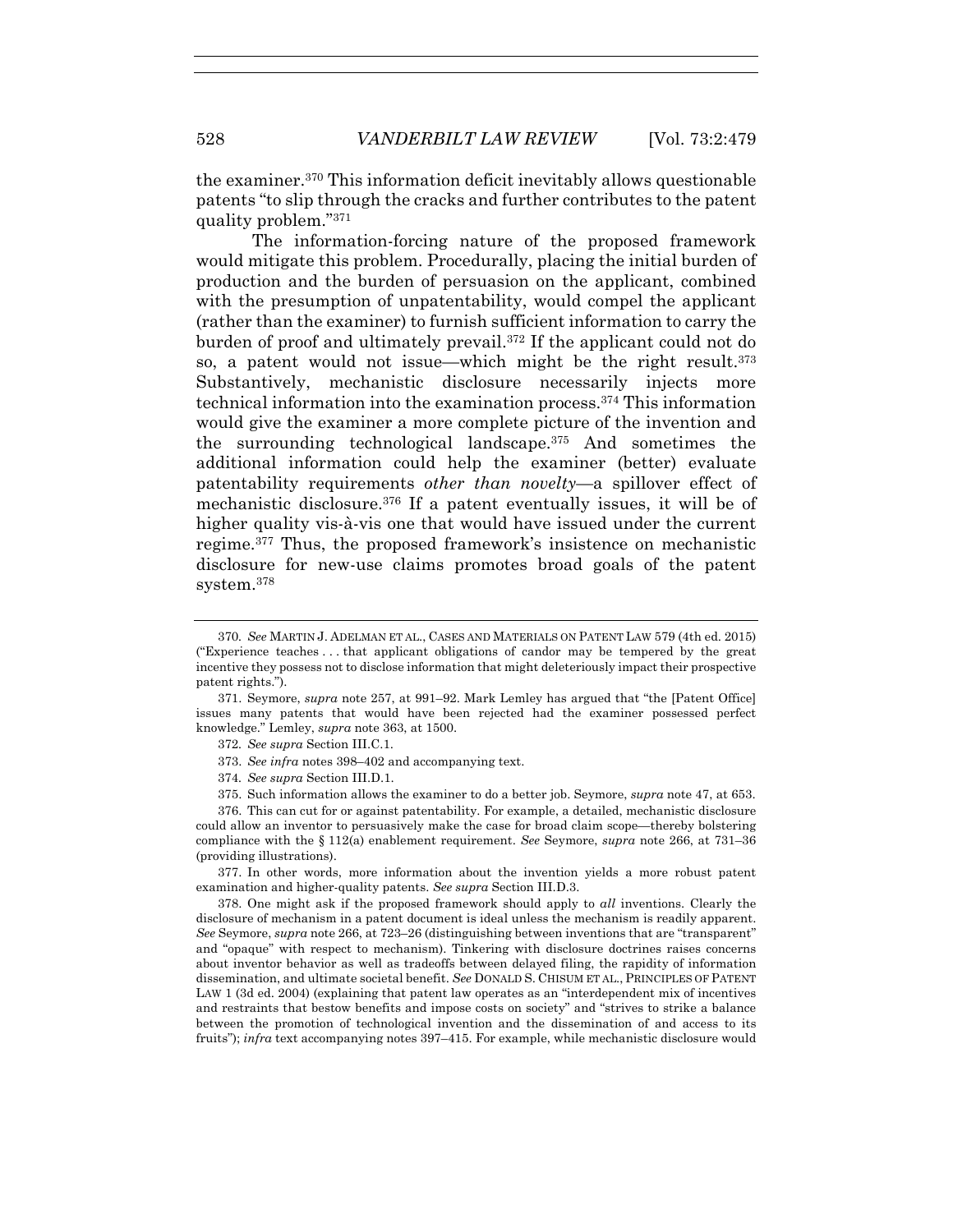## 4. The Proof Paradox

The proposed paradigm contemplates that an applicant may need to perform experiments to prove that the claimed new use operates by a different mechanism than that in operation for a known use.379 Herein lies a major paradox: a bedrock principle of patent law is that an inventor need not engage in any actual experimentation before obtaining a patent.380 It is well settled in U.S. patent law that the mental act—conceiving of the idea—and not any physical act, is the important facet of the inventive process.381 An applicant who "constructively" reduces an invention to practice by filing a patent application presumably has complied with the disclosure requirements of 35 U.S.C. § 112(a).382 So it seems odd that an inventor who is not required to perform experiments to satisfy the statutory disclosure requirements would need to do so to prove novelty.

However, there are times under the existing regime when an applicant must affirmatively prove novelty. Typically, an invention enjoys a presumption of novelty, meaning that the examiner must

379*. See supra* Section III.C.

381*. See Pfaff*, 525 U.S. at 61 ("[A]n invention may be patented before it is reduced to practice."). Invention requires two acts—conception and reduction to practice. *See* 1 ROBINSON, *supra* note 5, at 116 ("Every invention contains two elements: (1) An idea conceived by the inventor; (2) An application of that idea to the production of a practical result."). Conception, often referred to as the "touchstone" of inventorship, is the "formation, in the mind of the inventor, of a definite and permanent idea of the complete and operative invention, as it is hereafter to be applied in practice." *Id.* at 532; *accord* Burroughs Wellcome Co. v. Barr Labs., Inc., 40 F.3d 1223, 1227–28 (Fed. Cir. 1994).

 382. Reduction to practice occurs when the inventor either makes the invention and establishes that it works for its intended purpose or files a patent application that describes the invention in sufficient detail to satisfy the disclosure requirements of  $\S 112(a)$ , including the "how to make" prong of enablement. *See* Kawai v. Metlesics, 480 F.2d 880, 886 (C.C.P.A. 1973) ("[P]roof of a constructive reduction to practice would also require that the specification be sufficient to enable anyone skilled in the art to make the invention, i.e., the 'how to make' requirement of section 112 should also be met by the specification."); *In re* Borst, 345 F.2d 851, 855 (C.C.P.A. 1965) ("[T]he criterion should be whether the disclosure is *sufficient to enable one skilled in the art to reduce the disclosed invention to practice*.").

help the inventor satisfy the enablement and written description requirements of 35 U.S.C. § 112(a), an inventor has an incentive to disclose as little as possible to avoid creating prior art against oneself in subsequent patents. *See* Seymore, *supra* note 266, at 727 ("Additional disclosure can also create patent-defeating prior art against others."). For new-use patent claims, the proposed framework is justified because there is more at stake than disclosure: novelty is a *fundamental* condition for patentability. *See supra* notes 324–328 and accompanying text.

 <sup>380.</sup> Pfaff v. Wells Elecs., Inc., 525 U.S. 55, 60 (1998) ("[T]he word 'invention' in the Patent Act unquestionably refers to the inventor's conception rather than to a physical embodiment of that idea."). There may be occasions, however, when an actual reduction to practice is a de facto requirement. *See* Seymore, *supra* note 47, at 646–52 (discussing the historical background of an actual reduction to practice). For example, several cases suggest that an applicant must supply actual experimental data for inventions in unpredictable technologies in the early stages of development or when an applicant purports to invent something that is contrary to well-settled scientific principles. *Id.*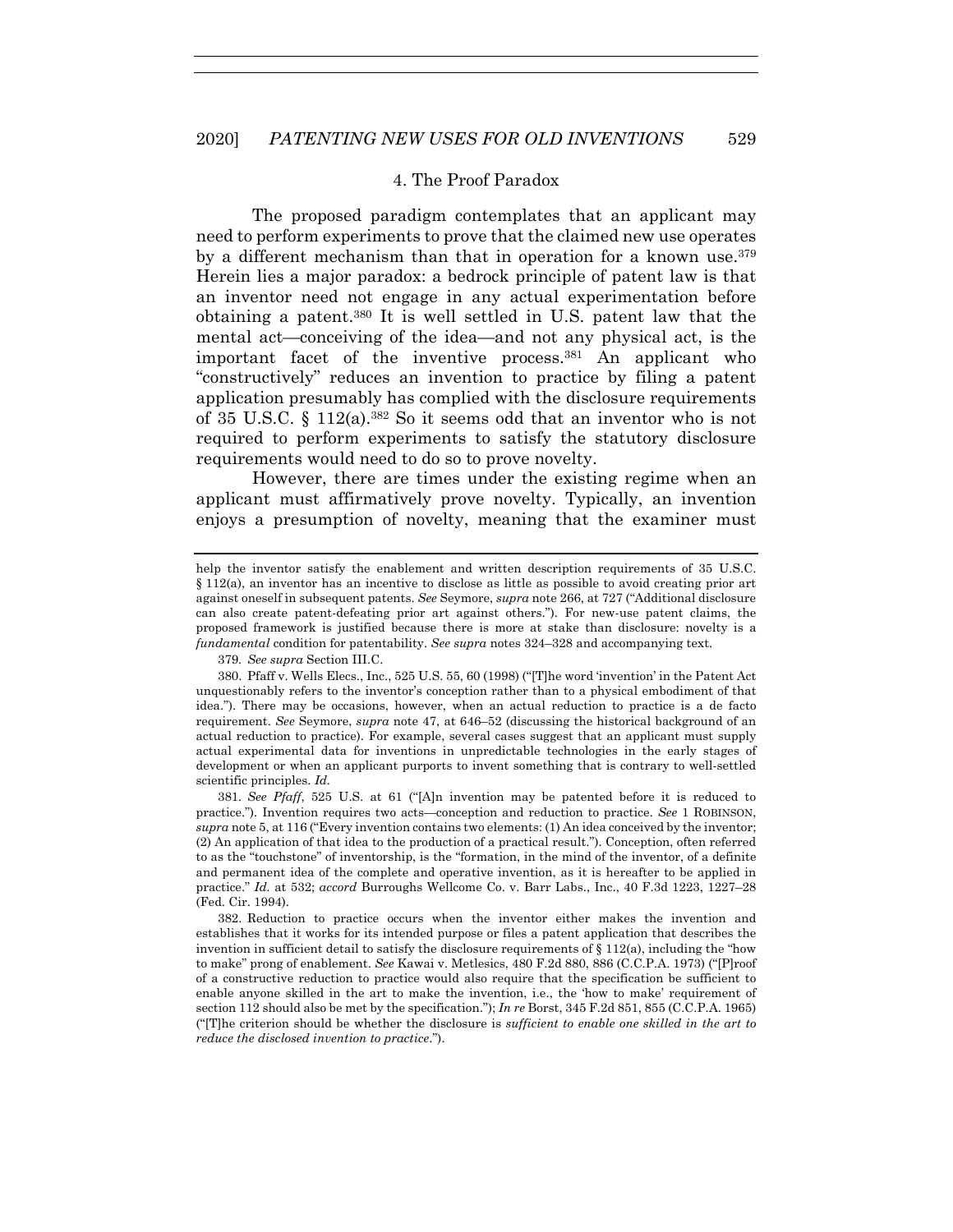persuasively prove that the invention already exists in the prior art.383 But there is a caveat best explained by illustration. Suppose the invention is a product; the examiner finds a reference that discloses a picture of an identical product but does not explain how to make it. Since an asserted prior art reference must enable a PHOSITA to make the invention,384 it should not qualify as prior art.385 Nonetheless, the courts have held that the examiner may *presume* that a PHOSITA could have made the product disclosed in the reference.<sup>386</sup> Put simply, *all* prior art presumptively enables a PHOSITA to make what is disclosed.387 The burden of production shifts to the applicant to prove that a PHOSITA could *not* have made the product.388 Actual experimental data is particularly probative in rebutting the presumption.389

The rationale for presuming that *all* prior art enables a PHOSITA to make the invention is simply to expedite patent examination.390 It has nothing to do with the technical substance of the asserted reference.391 This is a dubious presumption—particularly in "unpredictable" fields like chemistry, pharmaceuticals, and biotechnology392 where PHOSITAs cannot easily fill in technical gaps

386*. See In re* Antor Media Corp., 689 F.3d 1282, 1287–88 (Fed. Cir. 2012) (holding that "a prior art printed publication cited by an examiner is presumptively enabling").

387*. Id.*; Amgen Inc. v. Hoechst Marion Roussel, Inc., 314 F.3d 1313, 1355 (Fed. Cir. 2003). 388*. See Antor Media*, 689 F.3d at 1287–88.

389*. See In re* Payne, 606 F.2d 303, 315 (C.C.P.A. 1979) ("Facts, such as test data demonstrating inoperativeness . . . or facts set forth in an affidavit . . . of an expert in the field suggesting that inoperativeness, would be highly probative.").

390. As explained by the Federal Circuit:

[I]t is procedurally convenient to place the burden on an applicant who is in a better position to show, by experiment or argument, why the disclosure in question is not enabling . . . . It would be overly cumbersome, perhaps even impossible, to impose on the [Patent Office] the burden of showing that a cited piece of prior art is enabling. The [Patent Office] does not have laboratories for testing disclosures for enablement.

*Antor Media*, 689 F.3d at 1288; *see also In re* Morsa, 713 F.3d 104, 110 (Fed. Cir. 2013) (reaffirming the procedural basis for the presumption); *Amgen*, 314 F.3d at 1355 n.21 (further elaborating on the policy basis for the presumption).

391*. See* Seymore, *Rethinking Novelty*, *supra* note 41, at 937–46 (criticizing the rule).

 392. As previously discussed, whether a prior art reference is enabling depends on the nature of the technology. *See supra* note 238. An enduring approach is to classify a technological field as either "unpredictable" or "predictable." The courts refer to fields like chemistry and biotechnology

<sup>383</sup>*. See In re* Wilder, 429 F.2d 447, 450 (C.C.P.A. 1970) ("If an applicant had to prove novelty before he could obtain a patent he would have an almost insurmountable burden.").

<sup>384</sup>*. See supra* notes 71–73 and accompanying text.

<sup>385</sup>*. Cf.* Gillman v. Stern, 114 F.2d 28, 31 (2d Cir. 1940) (explaining that when considering whether a prior disclosure is anticipatory, "what ha[s] not in fact enriched the art, should not count [as prior art]"); GEORGE TICKNOR CURTIS, A TREATISE ON THE LAW OF PATENTS FOR USEFUL INVENTIONS § 292, at 395 (2d ed. 1854) (noting that if the description in the allegedly anticipatory reference is nonenabling, "it cannot be said that a knowledge of that thing is in the possession of the public").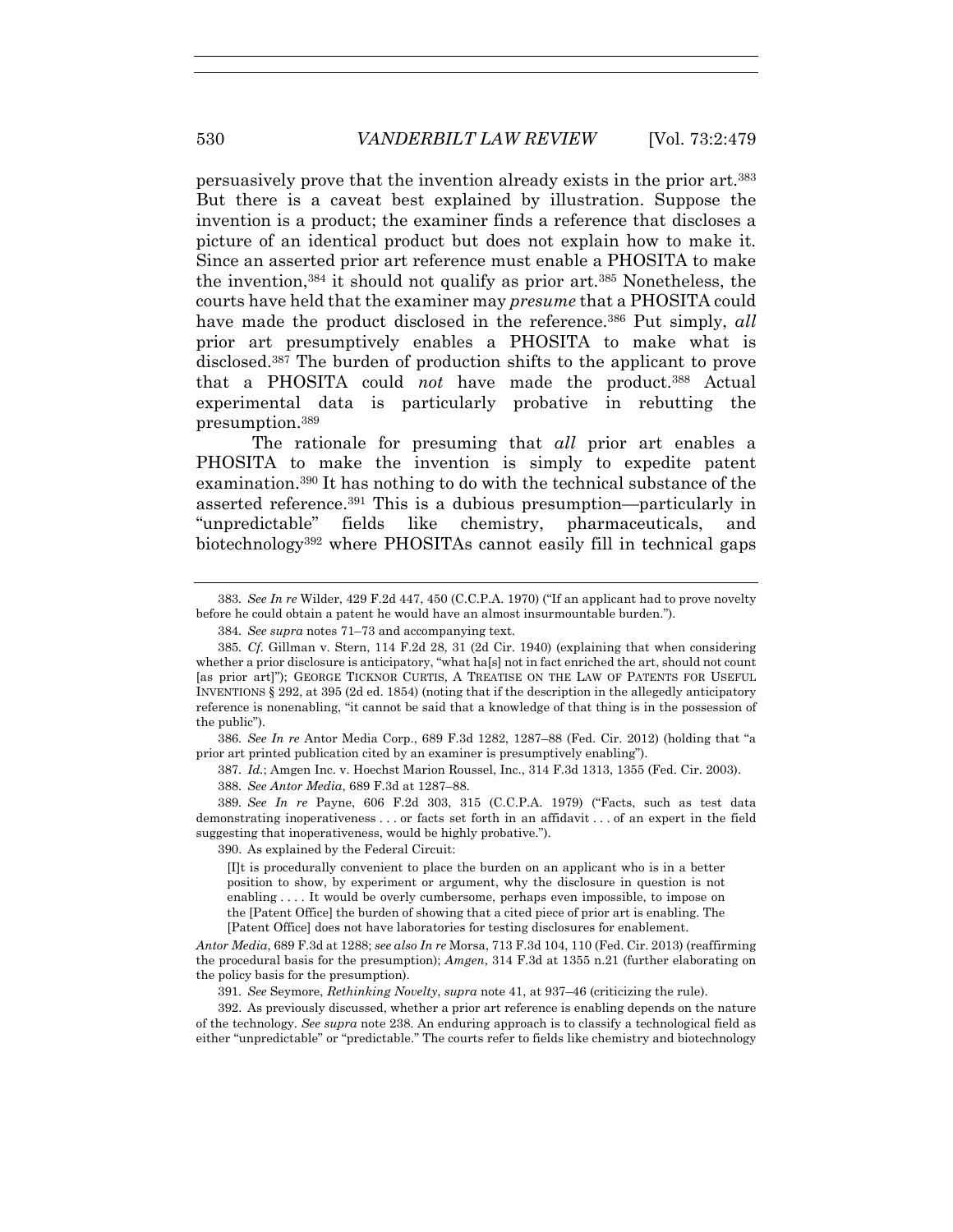and typically must engage in trial and error to figure out what works and what does not.393 Accordingly, placing the burden of proof on the applicant seems less defensible.

This Article's proposed framework is different *because it is all about substance*. The prior art product has been made and previously used; the inventor might be called on to prove that the claimed new use is mechanistically different from the old use.394 Here placing the burden of persuasion on the applicant makes sense because the applicant knows more about the invention than the Patent Office395 and is equipped to prove (by experiment) distinctiveness from the prior art.396

Nonetheless, the proposed framework would likely affect inventor filing behavior.397 Faced with the possibility of having to adduce objective proof of mechanism, an inventor would have two options. The first option would be to not file at all. An inventor would have to weigh the costs of patenting (including the costs of additional experimentation) against the potential value of patent protection.398 For drug repurposing, the balance might tip toward patenting given the potential financial payoff.399 But a decision to forego patenting is not necessarily a bad outcome. There would be one less application to

394*. See supra* Section III.C.

as "unpredictable" because PHOSITAs in these fields often cannot predict whether a reaction protocol that works for one embodiment will work for others. Cedarapids, Inc. v. Nordberg, Inc., No. 95-1529, 1997 WL 452801, at \*2 (Fed. Cir. Aug. 11, 1997) (explaining that in the chemical arts, "a slight variation . . . can yield an unpredictable result or may not work at all"). By contrast, applied technologies like electrical and mechanical engineering are often regarded as "predictable" because they are rooted in well-defined, predictable factors. *See In re* Vaeck, 947 F.2d 488, 496 (Fed. Cir. 1991) (describing "mechanical or electrical element[s]" as "involving a 'predictable' factor"). Of course, enablement depends on the facts in a given case because, for example, a mechanical device can have unpredictable features. *See In re* Bowen, 492 F.2d 859, 861–62 (C.C.P.A. 1974) (criticizing a rigid dichotomy between "chemical" and "mechanical" cases). Relatedly, what is "unpredictable at one point in time may become predictable at a later time." Enzo Biochem, Inc. v. Calgene, Inc., 188 F.3d 1362, 1374 n.10 (Fed. Cir. 1999).

<sup>393</sup>*. See* BURK & LEMLEY, *supra* note 360, at 115 ("There is overwhelming evidence that the application of the PHOSITA standard varies by industry, leading for example to fewer, but broader, valid software patents and more, but narrower, biotechnology patents.").

<sup>395</sup>*. See* Seymore, *supra* note 257, at 991–96 (discussing the Patent Office's information deficit).

 <sup>396.</sup> The Patent Office lacks its own testing facilities and thus has no way to prove or test inherency. *See supra* note 252 and accompanying text.

<sup>397</sup>*. See* JAFFE & LERNER, *supra* note 360, at 122 ("Inventors [r]espond to [h]ow the Patent Office [b]ehaves.").

<sup>398</sup>*. See* Christopher A. Cotropia, *The Folly of Early Filing in Patent Law*, 61 HASTINGS L.J. 65, 88 (2009) (discussing the balance and noting that the costs of patenting are typically low).

<sup>399</sup>*. See supra* Section II.B.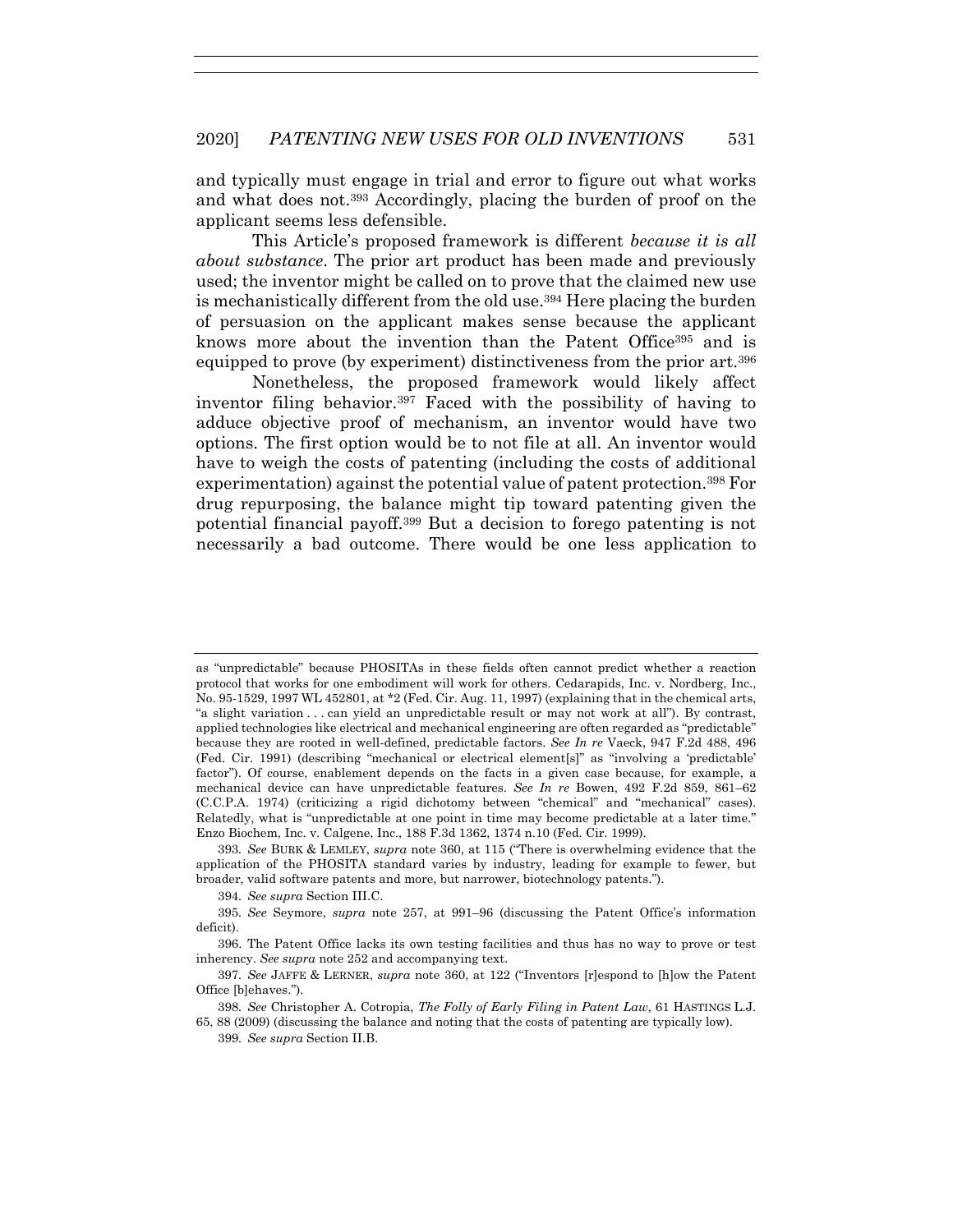examine (and strain Patent Office resources),400 one less low-quality patent,401 and less clutter placed in the public domain.402

The second option would be to postpone filing until sufficient proof of mechanism can be adduced. This is seemingly at odds with early disclosure—a stated goal of the patent system.403 It is true that inventors are motivated to file early to attract investors<sup>404</sup> and safeguard patent rights in the United States<sup>405</sup> and abroad.<sup>406</sup> So there might be a tradeoff between more prefiling work to produce a more robust application and the perceived need to race to the Patent Office.407

Delayed filing is not necessarily a bad outcome since early filing also has drawbacks, $408$  including sketchy invention disclosures  $409$  and

403*. See supra* note 357.

405*. See* 35 U.S.C. § 102(a) (2012) (encouraging diligence by penalizing inventors for the delayed filing of patent applications); Kitch, *supra* note 55, at 269–70 (explaining the rules in patent law that force and permit early filing). This motivation is even stronger under the firstinventor-to-file regime of the AIA. *See supra* note 64 and accompanying text.

 406. Convention on the Grant of European Patents, art. 54(2), Oct. 5, 1973, 1065 U.N.T.S. 255, 272 (invoking an absolute novelty requirement that regards any prefiling disclosure, including activity by the inventor, as patent defeating).

 407. A patent race "is a race among competing firms to be the first to discover and patent some new idea having commercial potential." WILLIAM M. LANDES & RICHARD A. POSNER, THE ECONOMIC STRUCTURE OF INTELLECTUAL PROPERTY LAW 300 (2003). While it is certainly true that the AIA's first-inventor-to-file system raises concerns about timing, inventors have several lowcost options to secure a filing date—they can file a provisional patent application or simply make a prefiling disclosure no more than a year before filing. *See* 35 U.S.C. § 102(b) (prefiling disclosure); 35 U.S.C. § 111(b) (2012) (provisional application).

408*. See* Cotropia, *supra* note 398, at 88–119 (discussing the costs of early filing); Mark A. Lemley, *Ready for Patenting*, 96 B.U. L. REV. 1171, 1187 (2016) (arguing that the benefits of early filing are often illusory, particularly for patent applications filed by those who have not physically made the invention); Seymore, *supra* note 47, at 659–61 (arguing that ex ante incentives that encourage early filing can thwart innovation).

 409. *See* Wendy H. Schacht & John R. Thomas, *Patent Reform: Innovation Issues*, *in* PATENT TECHNOLOGY 1, 11 (Juanita M. Branes ed., 2007) (discussing the merits of the first-inventor-tofile principle).

<sup>400</sup>*. See* Cotropia, *supra* note 398, at 104–05 (discussing the "overloaded patent examination system"); Michael D. Frakes & Melissa F. Wasserman, *Does the U.S. Patent and Trademark Office Grant Too Many Bad Patents?: Evidence from a Quasi-Experiment*, 67 STAN. L. REV. 613, 616 (2015) (analyzing the Patent Office's backlog of applications).

<sup>401</sup>*. See* Jay P. Kesan & Andres A. Gallo, *The Political Economy of the Patent System*, 87 N.C. L. REV. 1341, 1369 (2009) ("Higher quality patents mean that fewer patents will be granted.").

 <sup>402.</sup> If the claimed new use lacks novelty, a patent would restrict the public's free access to what was already in the public domain. *See supra* Section I.A (discussing the theoretical basis of the novelty requirement).

<sup>404</sup>*. See* JOHN SAMSON, INVENTIONS AND THEIR COMMERCIAL DEVELOPMENT 51 (1896) ("To have the use of capital is nearly always indispensable for the development of an invention, and, unless the inventor is of that fortunate class who have the means to work their own patents, he must appeal for support to one or more people with money."); Mark A. Lemley, *Reconceiving Patents in the Age of Venture Capital*, 4 J. SMALL & EMERGING BUS. L. 137, 143–44 (2000) (discussing the need for venture capital).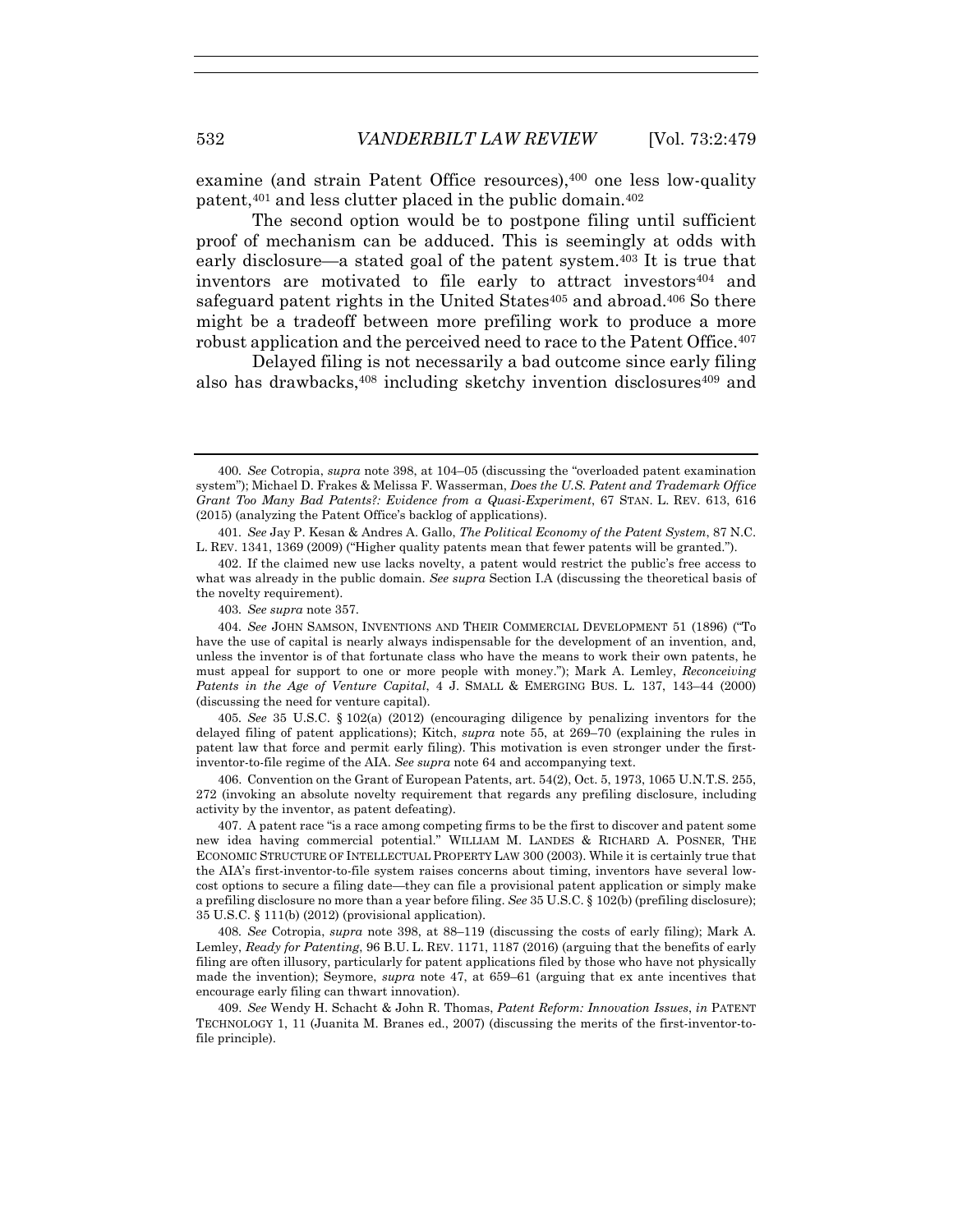potential patents on underdeveloped inventions or mere ideas.410 Patent law contemplates that the inventor will develop the invention before filing,411 which generates more information about it.412 This leads to more refined inventions,<sup>413</sup> more robust patent examination,<sup>414</sup> and improved patent quality.415

#### **CONCLUSION**

Finding new uses for old products is the type of creative activity that the patent system encourages. New-use patents are receiving considerable attention in the pharmaceutical industry because drug firms realize that it is faster and cheaper to repurpose old drugs than to develop new ones. And new-use drug patents can generate as much or more revenue than the original product patent. An important question that must be asked for repurposed inventions is if the claimed new use is *really new*. If close inspection reveals that the old product is doing what it has always done, the claimed new use lacks novelty. But various evidentiary rules and biases at the patent examination stage combined with perfunctory views of anticipation prevent a robust novelty assessment for new-use claims. Sometimes this leads to unwarranted patents; other times it derails meritorious inventions. The

412*. See* Cotropia, *supra* note 398, at 123 ("An actual reduction to practice requirement would generate more technical information about the invention.").

 413. Further development and refinement "produce a better invention—whether it be safer, cheaper, more efficient, more durable, or more effective." Seymore, *supra* note 47, at 654; *see also* TP Labs., Inc. v. Prof'l Positioners, Inc., 724 F.2d 965, 968 (Fed. Cir. 1984) (recognizing that although the patent laws encourage prompt filing, "the public interest is also deemed to be served by allowing an inventor time to perfect his invention").

 414. This would mitigate the Patent Office's information deficit. *See* discussion *supra* note 364 and accompanying text.

415*. See supra* Section III.C.2.

<sup>410</sup>*. See* Jacob S. Sherkow, *Patent Law's Reproducibility Paradox*, 66 DUKE L.J. 845, 884 (2017) (discussing how "[t]he early, easy patenting of drugs encourages patent applicants to adopt several troublesome strategies at the [Patent Office]"). Such patents often provide dubious guidance to the PHOSITA, add little or nothing to the public storehouse of technical knowledge, and supply little technical fodder for subsequent researchers to build on. *See* Seymore, *supra* note 253, at 1022 (noting that "allowing dubiously enabled patents to issue can impede scientific and technological progress"). In addition, these patents "can create insurmountable roadblocks . . . for others with meritorious inventions." *Id.*

 <sup>411.</sup> While public use of the invention prior to filing can bar issuance of a patent under 35 U.S.C. § 102(a), a judicially created doctrine known as the experimental use exception can negate the bar by affording the inventor time to improve and perfect the invention. *See* City of Elizabeth v. Am. Nicholson Pavement Co., 97 U.S. 126, 134–37 (1877) (discussing the experimental use exception); *see also* Allen Eng'g Corp. v. Bartell Indus., 299 F.3d 1336, 1353 (Fed. Cir. 2002) (listing objective factors for determining if a use is experimental). Without the experimental use exception, "inventors theoretically would have to race to the [Patent Office] to file applications on inventions that are not fully developed and not amenable to being disclosed adequately to satisfy the obligations of 35 U.S.C. § 112." Mark D. Janis & Timothy R. Holbrook, *Patent Law's Audience*, 97 MINN. L. REV. 72, 127 n.126 (2012).